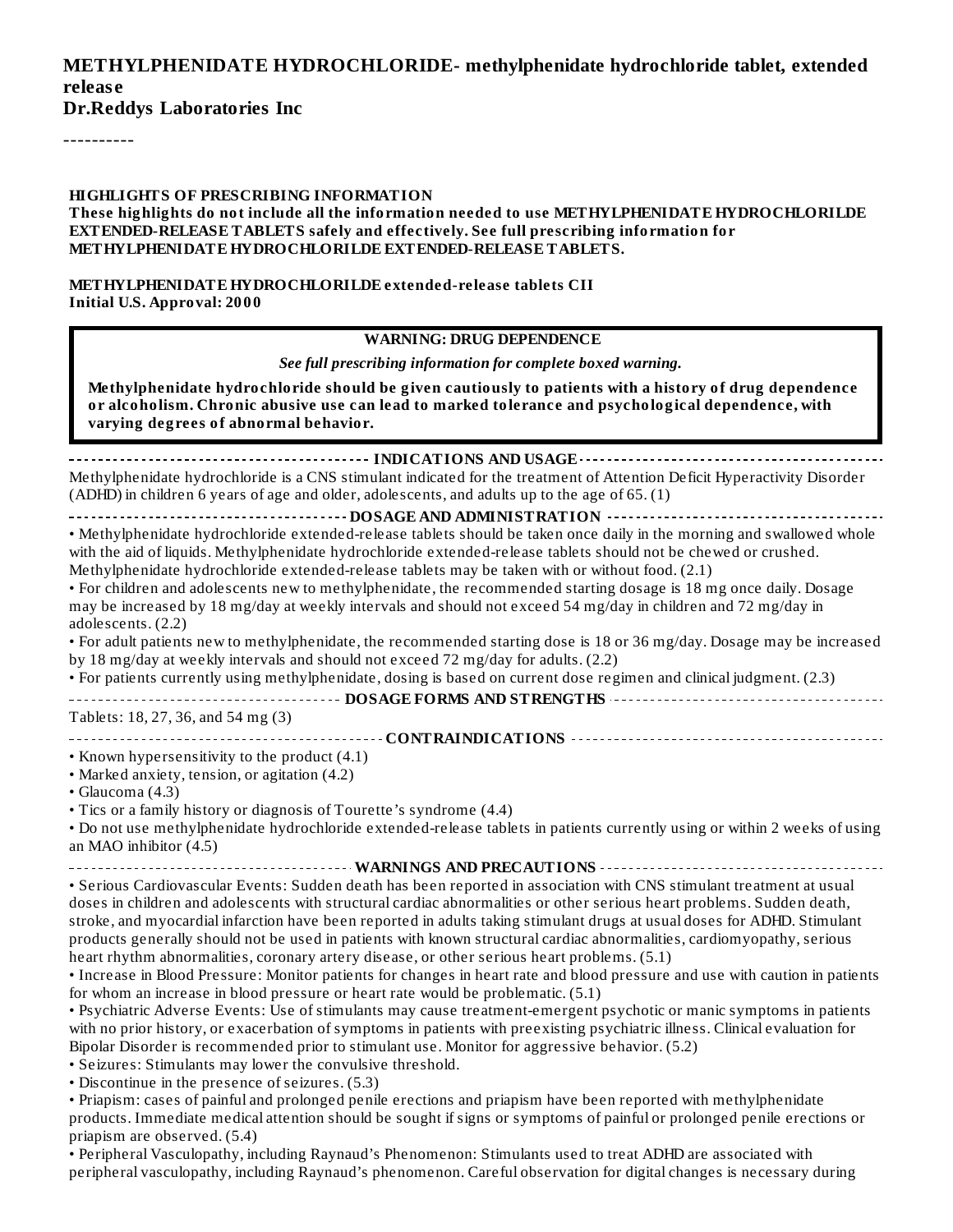treatment with ADHD stimulants. (5.5)

• Visual Disturbance: difficulties with accommodation and blurring of vision have been reported with stimulant treatment. (5.7)

- Long-Term Suppression of Growth: monitor height and weight at appropriate intervals in pediatric patients. (5.6)
- Gastrointestinal obstruction with preexisting GI narrowing. (5.8)
- Hematologic monitoring: Periodic CBC, differential, and platelet counts are advised during prolonged therapy. (5.9)

The most common adverse reaction in double-blind clinical trials (>5%) in children and adolescents was abdominal pain upper. The most common adverse reactions in double-blind clinical trials (>5%) in adult patients were decreased appetite, headache, dry mouth, nausea, insomnia, anxiety, dizziness, weight decreased, irritability, and hyperhidrosis. (6.1 and 6.2) The most common adverse reactions associated with discontinuation  $(≥1%)$  from either pediatric or adult clinical trials were anxiety, irritability, insomnia, and blood pressure increased. (6.3)

#### **To report SUSPECTED ADVERSE REACTIONS, contact Dr. Reddy's Laboratories, Inc. at 1-888-375-3784 or FDA at 1-800-FDA-1088 or** *www.fda.gov/medwatch***.**

**DRUG INTERACTIONS** • Do not use methylphenidate hydrochloride extended-release tablets in patients currently using or within 2 weeks of using an MAO inhibitor (7.1)

• Methylphenidate hydrochloride may increase blood pressure; use cautiously with vasopressors (7.2)

• Inhibition of metabolism of coumarin anticoagulants, anticonvulsants, and some antidepressants (7.3)

**USE IN SPECIFIC POPULATIONS** • Caution should be exercised if administered to nursing mothers (8.3)

• Safety and efficacy has not been established in children less than six years old or elderly patients greater than 65 years of age (8.4 and 8.5)

#### **See 17 for PATIENT COUNSELING INFORMATION and Medication Guide.**

**Revised: 4/2020**

# **FULL PRESCRIBING INFORMATION: CONTENTS\* WARNING: DRUG DEPENDENCE**

#### **1 INDICATIONS AND USAGE**

1.1 Special Diagnostic Considerations

1.2 Need for Comprehensive Treatment Program

#### **2 DOSAGE AND ADMINISTRATION**

- 2.1 General Dosing Information
- 2.2 Patients New to Methylphenidate
- 2.3 Patients Currently Using Methylphenidate
- 2.4 Dose Titration
- 2.5 Maintenance/Extended Treatment
- 2.6 Dose Reduction and Discontinuation

### **3 DOSAGE FORMS AND STRENGTHS**

#### **4 CONTRAINDICATIONS**

- 4.1 Hypersensitivity to Methylphenidate
- 4.2 Agitation
- 4.3 Glaucoma
- 4.4 Tics
- 4.5 Monoamine Oxidase Inhibitors

#### **5 WARNINGS AND PRECAUTIONS**

- 5.1 Serious Cardiovascular Events
- 5.2 Psychiatric Adverse Events
- 5.3 Seizures
- 5.4 Priapism
- 5.5 Peripheral Vasculopathy, including Raynaud's Phenomenon
- 5.6 Long-Term Suppression of Growth
- 5.7 Visual Disturbance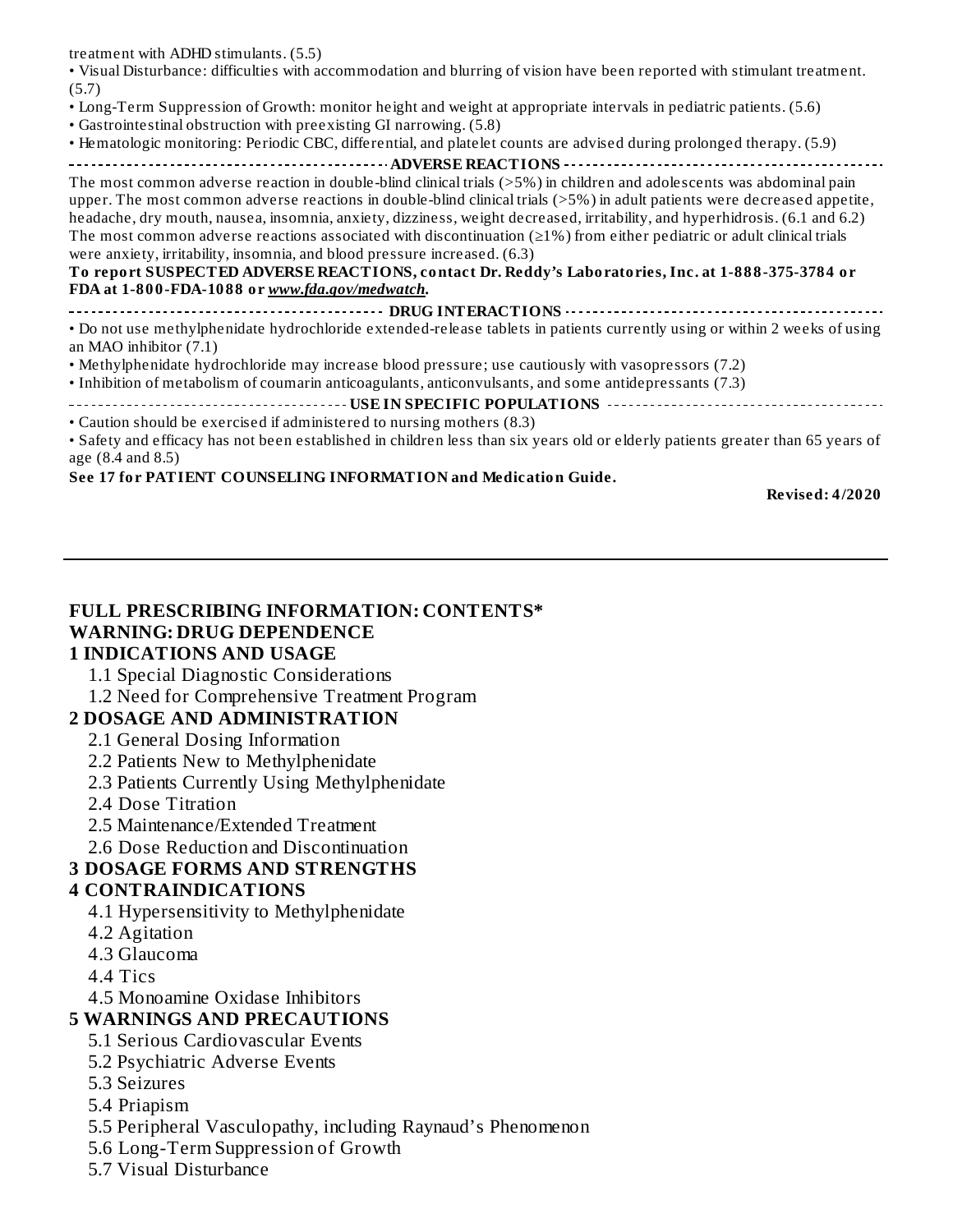5.8 Potential for Gastrointestinal Obstruction

5.9 Hematologic Monitoring

#### **6 ADVERSE REACTIONS**

6.1 Commonly Observed Adverse Reactions in Double-Blind, Placebo-Controlled Clinical Trials 6.2 Other Adverse Reactions Observed in Methylphenidate Hydrochloride Extended-Release Tablets Clinical Trials

6.3 Discontinuation Due to Adverse Reactions

6.4 Tics

6.5 Blood Pressure and Heart Rate Increases

6.6 Postmarketing Experience

#### **7 DRUG INTERACTIONS**

7.1 MAO Inhibitors

7.2 Vasopressor Agents

7.3 Coumarin Anticoagulants, Antidepressants, and Selective Serotonin Reuptake Inhibitors

### **8 USE IN SPECIFIC POPULATIONS**

- 8.1 Pregnancy
- 8.2 Labor and Delivery
- 8.3 Nursing Mothers
- 8.4 Pediatric Use
- 8.5 Geriatric Use

#### **9 DRUG ABUSE AND DEPENDENCE**

- 9.1 Controlled Substance
- 9.2 Abuse
- 9.3 Dependence

### **10 OVERDOSAGE**

- 10.1 Signs and Symptoms
- 10.2 Recommended Treatment
- 10.3 Poison Control Center

#### **11 DESCRIPTION**

11.1 System Components and Performance

### **12 CLINICAL PHARMACOLOGY**

- 12.1 Mechanism of Action
- 12.2 Pharmacodynamics
- 12.3 Pharmacokinetics

### **13 NONCLINICAL TOXICOLOGY**

13.1 Carcinogenesis, Mutagenesis, and Impairment Of Fertility

### **14 CLINICAL STUDIES**

14.1 Children

14.2 Adolescents

14.3 Adults

#### **15 REFERENCES**

### **16 HOW SUPPLIED/STORAGE AND HANDLING**

#### **17 PATIENT COUNSELING INFORMATION**

\* Sections or subsections omitted from the full prescribing information are not listed.

#### **FULL PRESCRIBING INFORMATION**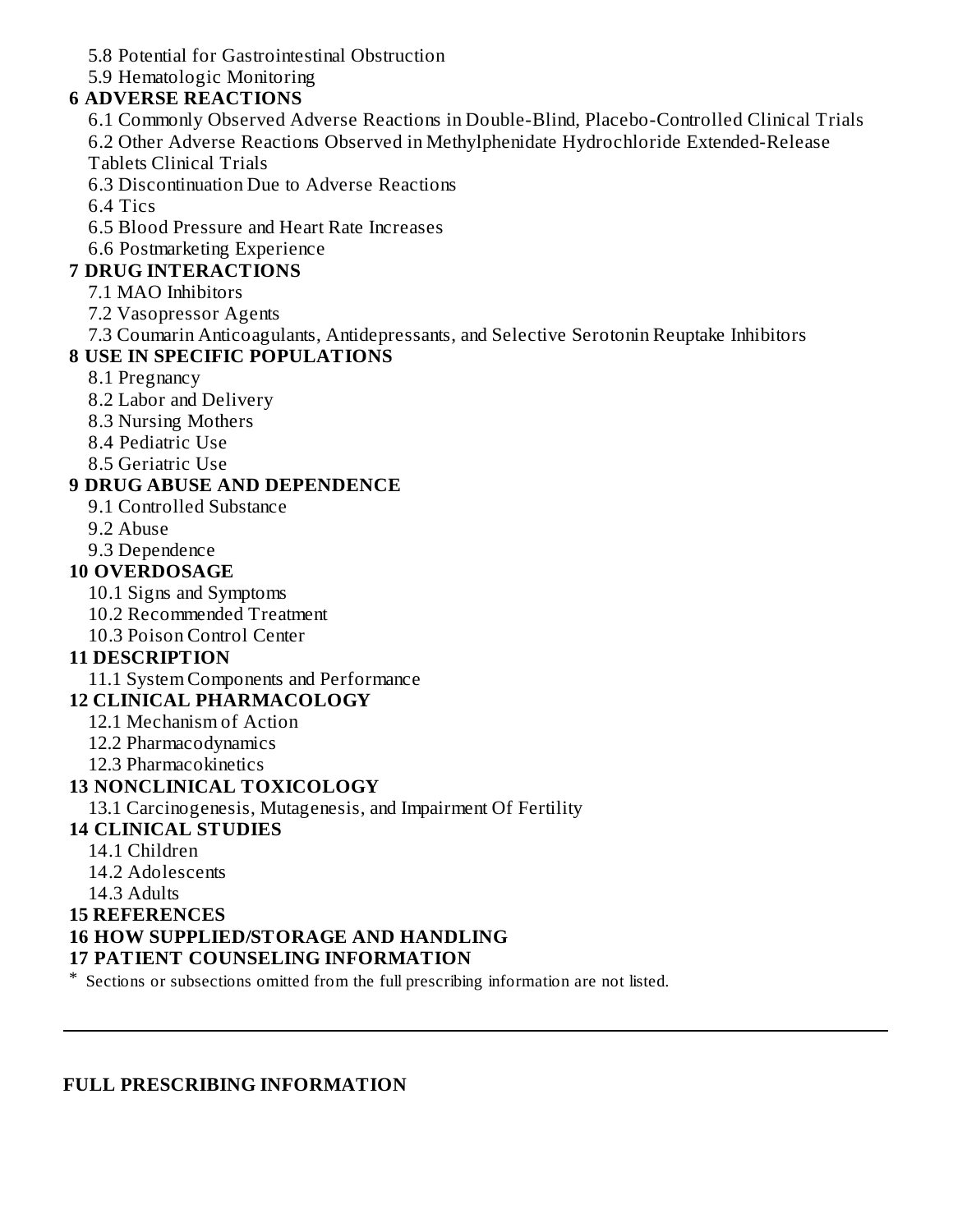#### **WARNING: DRUG DEPENDENCE**

**Methylphenidate hydrochloride extended-releas e tablets should be given cautiously to patients with a history of drug dependence or alcoholism. Chronic abusive us e can lead to marked tolerance and psychological dependence with varying degrees of abnormal behavior. Frank psychotic episodes can occur, especially with parenteral abus e. Careful supervision is required during withdrawal from abusive us e since s evere depression may occur. Withdrawal following chronic therapeutic us e may unmask symptoms of the underlying disorder that may require follow-up.**

#### **1 INDICATIONS AND USAGE**

Methylphenidate hydrochloride extended-release tablets are indicated for the treatment of Attention Deficit Hyperactivity Disorder (ADHD) in children 6 years of age and older, adolescents, and adults up to the age of 65 *[see Clinical Studies (14)]*.

A diagnosis of Attention Deficit Hyperactivity Disorder (ADHD; DSM-IV) implies the presence of hyperactive-impulsive or inattentive symptoms that caused impairment and were present before age 7 years. The symptoms must cause clinically significant impairment, e.g., in social, academic, or occupational functioning, and be present in two or more settings, e.g., school (or work) and at home. The symptoms must not be better accounted for by another mental disorder. For the Inattentive Type, at least six of the following symptoms must have persisted for at least 6 months: lack of attention to details/careless mistakes; lack of sustained attention; poor listener; failure to follow through on tasks; poor organization; avoids tasks requiring sustained mental effort; loses things; easily distracted; forgetful. For the Hyperactive-Impulsive Type, at least six of the following symptoms must have persisted for at least 6 months: fidgeting/squirming; leaving seat; inappropriate running/climbing; difficulty with quiet activities; "on the go;" excessive talking; blurting answers; can't wait turn; intrusive. The Combined Type requires both inattentive and hyperactive-impulsive criteria to be met.

#### **1.1 Special Diagnostic Considerations**

Specific etiology of this syndrome is unknown, and there is no single diagnostic test. Adequate diagnosis requires the use of medical and special psychological, educational, and social resources. Learning may or may not be impaired. The diagnosis must be based upon a complete history and evaluation of the patient and not solely on the presence of the required number of DSM-IV characteristics.

#### **1.2 Need for Comprehensive Treatment Program**

Methylphenidate hydrochloride extended-release tablets are indicated as an integral part of a total treatment program for ADHD that may include other measures (psychological, educational, social). Drug treatment may not be indicated for all patients with ADHD. Stimulants are not intended for use in patients who exhibit symptoms secondary to environmental factors and/or other primary psychiatric disorders, including psychosis. Appropriate educational placement is essential and psychosocial intervention is often helpful. When remedial measures alone are insufficient, the decision to prescribe stimulant medication will depend upon the physician's assessment of the chronicity and severity of the patient's symptoms.

#### **2 DOSAGE AND ADMINISTRATION**

#### **2.1 General Dosing Information**

Methylphenidate hydrochloride extended-release tablets should be administered orally once daily in the morning with or without food.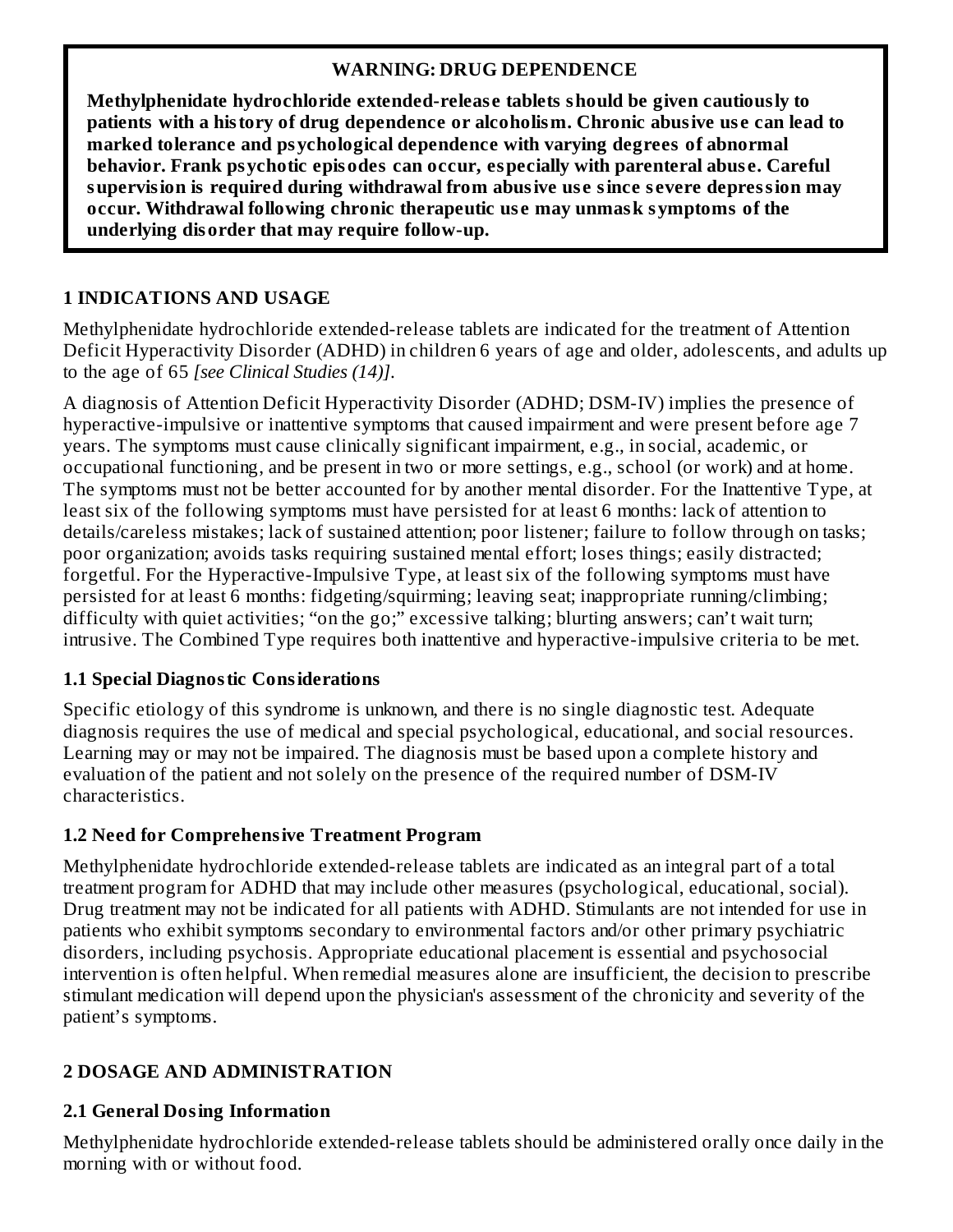Methylphenidate hydrochloride extended-release tablets must be swallowed whole with the aid of liquids, and must not be chewed, divided, or crushed *[see Patient Counseling Information (*17*)]*.

### **2.2 Patients New to Methylphenidate**

The recommended starting dose of methylphenidate hydrochloride extended-release tablets for patients who are not currently taking methylphenidate or stimulants other than methylphenidate is 18 mg once daily for children and adolescents and 18 or 36 mg once daily for adults (see Table 1).

#### **Table 1. Methylphenidate Hydrochloride Extended-Releas e Tablets Recommended Starting Dos es and Dos e Ranges**

| <b>Patient Age</b>                   | <b>Recommended Starting</b><br><b>Dose</b> | Dose Range                                      |  |
|--------------------------------------|--------------------------------------------|-------------------------------------------------|--|
| Children 6 to 12 years of age        | $18 \text{ mg/day}$                        | 18 mg to 54 mg/day                              |  |
| Adolescents 13 to 17 years of<br>age | $18 \text{ mg/day}$                        | 18 mg to 72 mg/day not to exceed 2<br>mg/kg/day |  |
| Adults 18 to 65 years of age         | 18 or 36 mg/day                            | 18 mg to $72 \text{ mg/day}$                    |  |

#### **2.3 Patients Currently Using Methylphenidate**

The recommended dose of methylphenidate hydrochloride extended-release tablets for patients who are currently taking methylphenidate twice daily or three times daily at doses of 10 to 60 mg/day is provided in Table 2. Dosing recommendations are based on current dose regimen and clinical judgment. Conversion dosage should not exceed 72 mg daily.

#### **Table 2. Recommended Dos e Conversion from Methylphenidate Regimens to Methylphenidate Hydrochloride Extended-Releas e Tablets**

| <b>Previous Methylphenidate Daily Dose</b>                | Recommended Methylphenidate Hydrochloride<br><b>Extended-Release Tablets</b><br><b>Starting Dose</b> |
|-----------------------------------------------------------|------------------------------------------------------------------------------------------------------|
| 5 mg Methylphenidate twice daily or<br>three times daily  | 18 mg every morning                                                                                  |
| 10 mg Methylphenidate twice daily or<br>three times daily | 36 mg every morning                                                                                  |
| 15 mg Methylphenidate twice daily or<br>three times daily | 54 mg every morning                                                                                  |
| 20 mg Methylphenidate twice daily or<br>three times daily | 72 mg every morning                                                                                  |

Other methylphenidate regimens: Clinical judgment should be used when selecting the starting dose.

### **2.4 Dos e Titration**

Doses may be increased in 18 mg increments at weekly intervals for patients who have not achieved an optimal response at a lower dose. Daily dosages above 54 mg in children and 72 mg in adolescents have not been studied and are not recommended. Daily dosages above 72 mg in adults are not recommended.

A 27 mg dosage strength is available for physicians who wish to prescribe between the 18 mg and 36 mg dosages.

#### **2.5 Maintenance/Extended Treatment**

There is no body of evidence available from controlled trials to indicate how long the patient with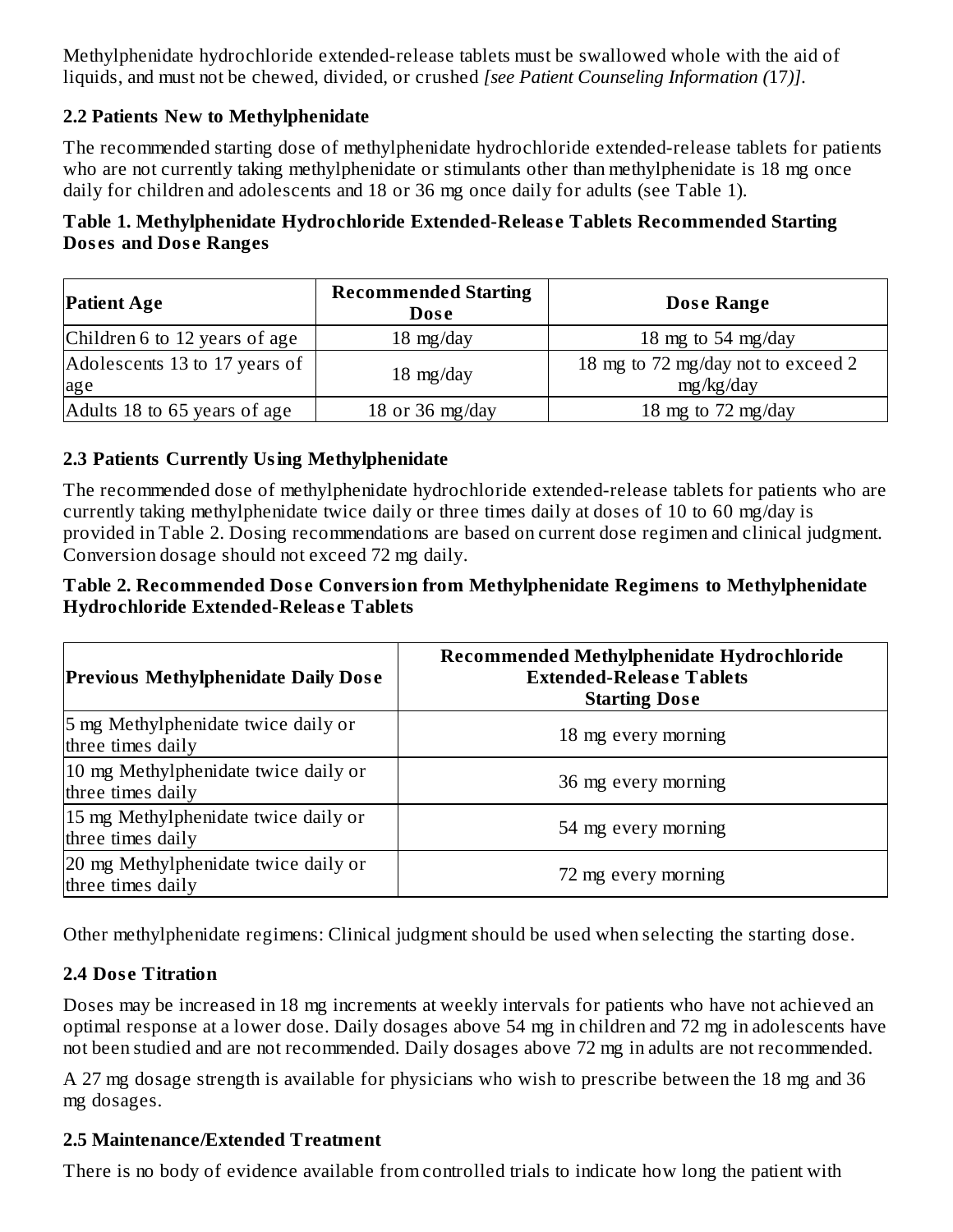ADHD should be treated with methylphenidate hydrochloride extended-release tablets. It is generally agreed, however, that pharmacological treatment of ADHD may be needed for extended periods.

The effectiveness of methylphenidate hydrochloride extended-release tablets for long-term use, i.e., for more than 7 weeks, has not been systematically evaluated in controlled trials. The physician who elects to use methylphenidate hydrochloride extended-release tablets for extended periods in patients with ADHD should periodically re-evaluate the long-term usefulness of the drug for the individual patient with trials off medication to assess the patient's functioning without pharmacotherapy. Improvement may be sustained when the drug is either temporarily or permanently discontinued.

#### **2.6 Dos e Reduction and Dis continuation**

If paradoxical aggravation of symptoms or other adverse events occur, the dosage should be reduced, or, if necessary, the drug should be discontinued.

If improvement is not observed after appropriate dosage adjustment over a one-month period, the drug should be discontinued.

#### **3 DOSAGE FORMS AND STRENGTHS**

Methylphenidate hydrochloride extended-release tablets, USP are available in the following dosage strengths:

Methylphenidate hydrochloride extended-release tablets USP, 18 mg are purple colored, capsuleshaped tablets imprinted with 'RDY 18' in black ink.

Methylphenidate hydrochloride extended-release tablets USP, 27 mg are pink colored, capsule-shaped tablets imprinted with 'RDY 27' in black ink.

Methylphenidate hydrochloride extended-release tablets USP, 36 mg are orange colored, capsuleshaped tablets imprinted with 'RDY 36' in black ink.

Methylphenidate hydrochloride extended-release tablets USP, 54 mg are blue colored, capsule-shaped tablets imprinted with 'RDY 54' in black ink.

#### **4 CONTRAINDICATIONS**

#### **4.1 Hypers ensitivity to Methylphenidate**

Hypersensitivity reactions, such as angioedema and anaphylactic reactions, have been observed in patients treated with methylphenidate hydrochloride extended-release tablets. Therefore, methylphenidate hydrochloride extended-release tablets are contraindicated in patients known to be hypersensitive to methylphenidate or other components of the product *[see Adverse Reactions (*6.6*)]*.

#### **4.2 Agitation**

Methylphenidate hydrochloride extended-release tablets are contraindicated in patients with marked anxiety, tension, and agitation, since the drug may aggravate these symptoms.

#### **4.3 Glaucoma**

Methylphenidate hydrochloride extended-release tablets are contraindicated in patients with glaucoma.

#### **4.4 Tics**

Methylphenidate hydrochloride extended-release tablets are contraindicated in patients with motor tics or with a family history or diagnosis of Tourette's syndrome *[see Adverse Reactions (*6.4*)].*

#### **4.5 Monoamine Oxidas e Inhibitors**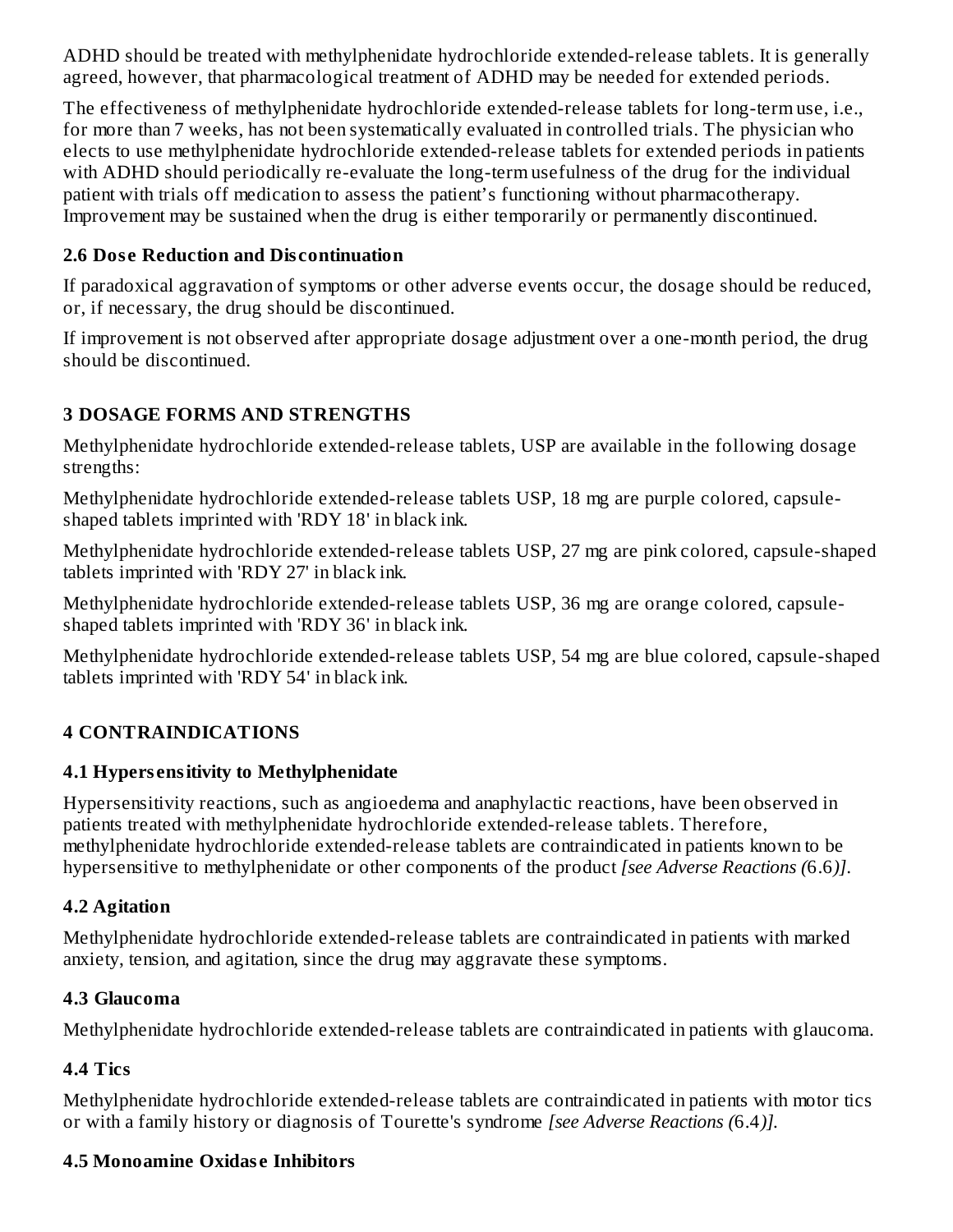Methylphenidate hydrochloride extended-release tablets are contraindicated during treatment with monoamine oxidase (MAO) inhibitors, and also within a minimum of 14 days following discontinuation of a MAO inhibitor (hypertensive crises may result) *[see Drug Interactions (*7.1*)].*

### **5 WARNINGS AND PRECAUTIONS**

### **5.1 Serious Cardiovas cular Events**

Sudden Death and Preexisting Structural Cardiac Abnormalities or Other Serious Heart Problems

### *Children and Adolescents*

Sudden death has been reported in association with CNS stimulant treatment at usual doses in children and adolescents with structural cardiac abnormalities or other serious heart problems. Although some serious heart problems alone carry an increased risk of sudden death, stimulant products generally should not be used in children or adolescents with known serious structural cardiac abnormalities, cardiomyopathy, serious heart rhythm abnormalities, or other serious cardiac problems that may place them at increased vulnerability to the sympathomimetic effects of a stimulant drug.

### *Adults*

Sudden deaths, stroke, and myocardial infarction have been reported in adults taking stimulant drugs at usual doses for ADHD. Although the role of stimulants in these adult cases is also unknown, adults have a greater likelihood than children of having serious structural cardiac abnormalities, cardiomyopathy, serious heart rhythm abnormalities, coronary artery disease, or other serious cardiac problems. Adults with such abnormalities should also generally not be treated with stimulant drugs.

Hypertension and Other Cardiovascular Conditions

Stimulant medications cause a modest increase in average blood pressure (about 2 to 4 mm Hg) and average heart rate (about 3 to 6 bpm) *[see Adverse Reactions (*6.5*)],* and individuals may have larger increases. While the mean changes alone would not be expected to have short-term consequences, all patients should be monitored for larger changes in heart rate and blood pressure. Caution is indicated in treating patients whose underlying medical conditions might be compromised by increases in blood pressure or heart rate, e.g., those with preexisting hypertension, heart failure, recent myocardial infarction, or ventricular arrhythmia.

Assessing Cardiovascular Status in Patients Being Treated with Stimulant Medications Children, adolescents, or adults who are being considered for treatment with stimulant medications should have a careful history (including assessment for a family history of sudden death or ventricular arrhythmia) and physical exam to assess for the presence of cardiac disease, and should receive further cardiac evaluation if findings suggest such disease (e.g., electrocardiogram and echocardiogram). Patients who develop symptoms such as exertional chest pain, unexplained syncope, or other symptoms suggestive of cardiac disease during stimulant treatment should undergo a prompt cardiac evaluation.

### **5.2 Psychiatric Advers e Events**

### Preexisting Psychosis

Administration of stimulants may exacerbate symptoms of behavior disturbance and thought disorder in patients with a preexisting psychotic disorder.

### Bipolar Illness

Particular care should be taken in using stimulants to treat ADHD in patients with comorbid bipolar disorder because of concern for possible induction of a mixed/manic episode in such patients. Prior to initiating treatment with a stimulant, patients with comorbid depressive symptoms should be adequately screened to determine if they are at risk for bipolar disorder; such screening should include a detailed psychiatric history, including a family history of suicide, bipolar disorder, and depression.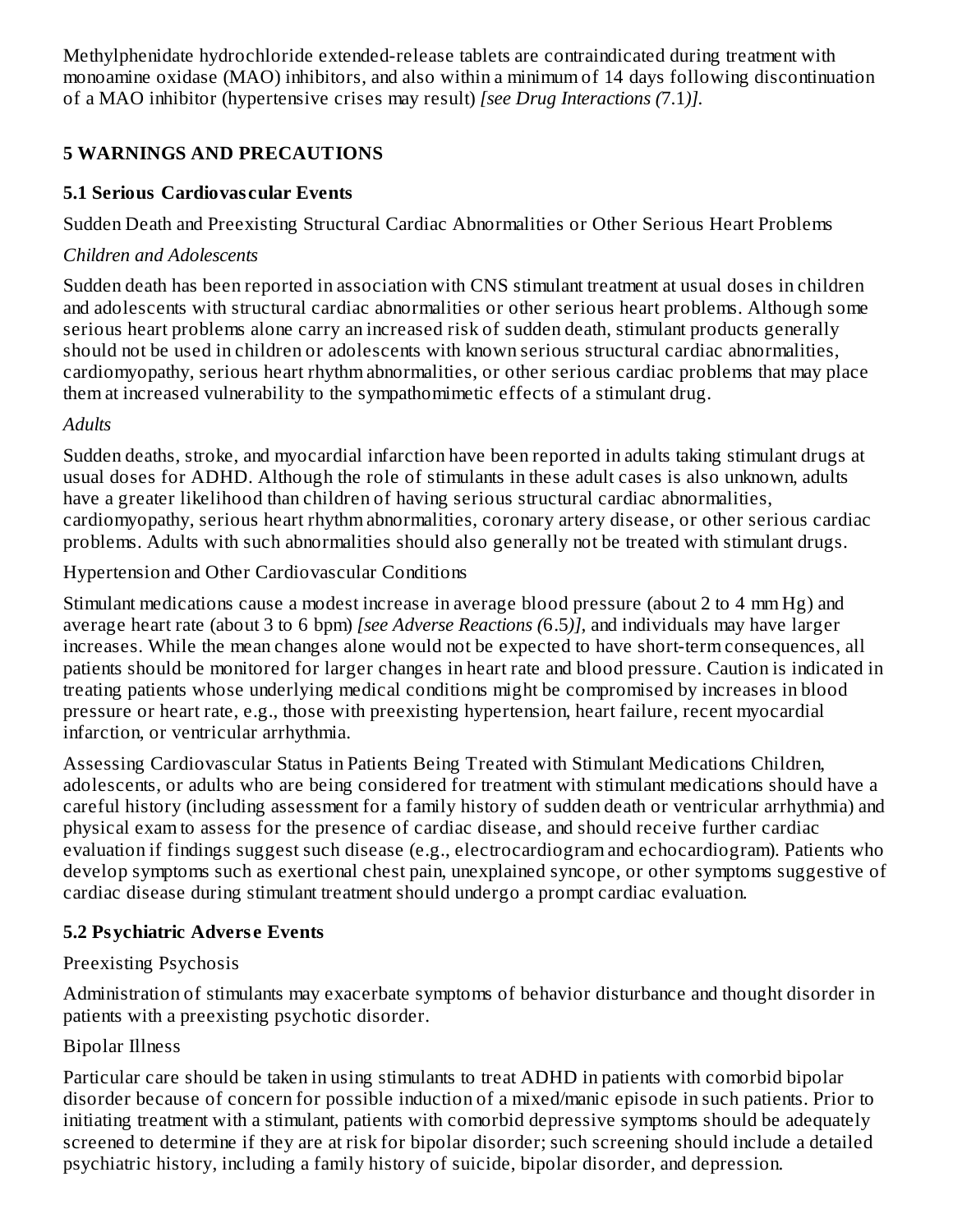#### Emergence of New Psychotic or Manic Symptoms

Treatment-emergent psychotic or manic symptoms, e.g., hallucinations, delusional thinking, or mania in patients without a prior history of psychotic illness or mania can be caused by stimulants at usual doses. If such symptoms occur, consideration should be given to a possible causal role of the stimulant, and discontinuation of treatment may be appropriate. In a pooled analysis of multiple short-term, placebocontrolled studies, such symptoms occurred in about 0.1% (4 patients with events out of 3,482 exposed to methylphenidate or amphetamine for several weeks at usual doses) of stimulant-treated patients compared to 0 in placebo-treated patients.

### Aggression

Aggressive behavior or hostility is often observed in patients with ADHD, and has been reported in clinical trials and the postmarketing experience of some medications indicated for the treatment of ADHD. Although there is no systematic evidence that stimulants cause aggressive behavior or hostility, patients beginning treatment for ADHD should be monitored for the appearance of or worsening of aggressive behavior or hostility.

#### **5.3 Seizures**

There is some clinical evidence that stimulants may lower the convulsive threshold in patients with prior history of seizures, in patients with prior EEG abnormalities in absence of seizures, and, very rarely, in patients without a history of seizures and no prior EEG evidence of seizures. In the presence of seizures, the drug should be discontinued.

### **5.4 Priapism**

Prolonged and painful erections, sometimes requiring surgical intervention, have been reported with methylphenidate products, including methylphenidate hydrochloride extended-release tablets, in both pediatric and adult patients *[see Adverse Reactions (*6.6*)]*. Priapism was not reported with drug initiation but developed after some time on the drug, often subsequent to an increase in dose. Priapism has also appeared during a period of drug withdrawal (drug holidays or during discontinuation). Patients who develop abnormally sustained or frequent and painful erections should seek immediate medical attention.

#### **5.5 Peripheral Vas culopathy, including Raynaud's Phenomenon**

Stimulants, including methylphenidate hydrochloride, used to treat ADHD are associated with peripheral vasculopathy, including Raynaud's phenomenon. Signs and symptoms are usually intermittent and mild; however, very rare sequelae include digital ulceration and/or soft tissue breakdown. Effects of peripheral vasculopathy, including Raynaud's phenomenon, were observed in post-marketing reports at different times and at therapeutic doses in all age groups throughout the course of treatment. Signs and symptoms generally improve after reduction in dose or discontinuation of drug. Careful observation for digital changes is necessary during treatment with ADHD stimulants. Further clinical evaluation (e.g., rheumatology referral) may be appropriate for certain patients.

### **5.6 Long-Term Suppression of Growth**

Careful follow-up of weight and height in children ages 7 to 10 years who were randomized to either methylphenidate or nonmedication treatment groups over 14 months, as well as in naturalistic subgroups of newly methylphenidate-treated and nonmedication-treated children over 36 months (to the ages of 10 to 13 years), suggests that consistently medicated children (i.e., treatment for 7 days per week throughout the year) have a temporary slowing in growth rate (on average, a total of about 2 cm less growth in height and 2.7 kg less growth in weight over 3 years), without evidence of growth rebound during this period of development. Published data are inadequate to determine whether chronic use of amphetamines may cause similar suppression of growth; however, it is anticipated that they likely have this effect as well. Therefore, growth should be monitored during treatment with stimulants, and patients who are not growing or gaining height or weight as expected may need to have their treatment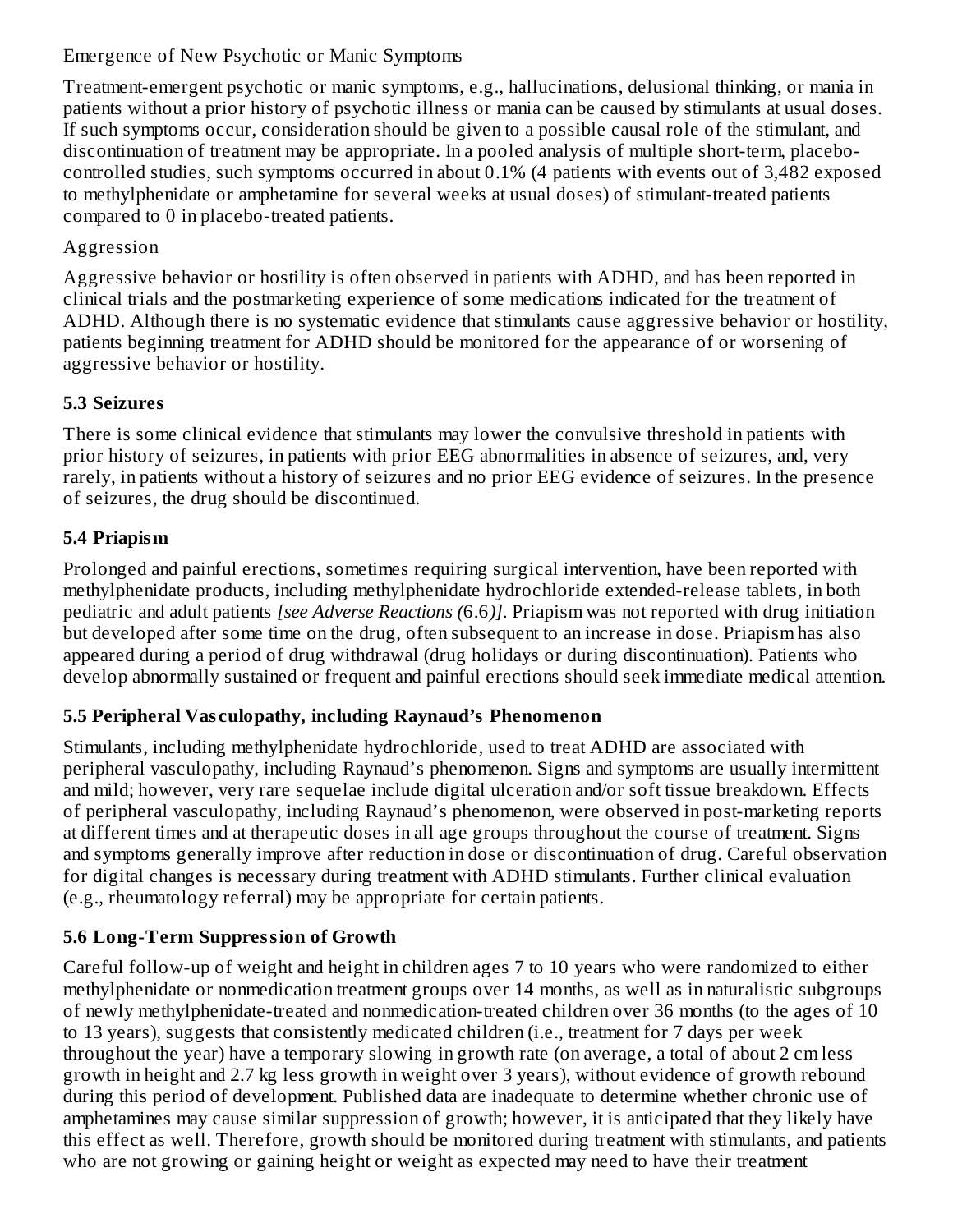interrupted.

### **5.7 Visual Disturbance**

Difficulties with accommodation and blurring of vision have been reported with stimulant treatment.

### **5.8 Potential for Gastrointestinal Obstruction**

Because the methylphenidate hydrochloride extended-release tablets are nondeformable and does not appreciably change in shape in the GI tract, methylphenidate hydrochloride extended-release tablets should not ordinarily be administered to patients with preexisting severe gastrointestinal narrowing (pathologic or iatrogenic, for example: esophageal motility disorders, small bowel inflammatory disease, "short gut" syndrome due to adhesions or decreased transit time, past history of peritonitis, cystic fibrosis, chronic intestinal pseudo-obstruction, or Meckel's diverticulum). There have been rare reports of obstructive symptoms in patients with known strictures in association with the ingestion of drugs in nondeformable controlled-release formulations. Due to the controlled-release design of the tablet, methylphenidate hydrochloride extended-release tablets should be used only in patients who are able to swallow the tablet whole *[see Patient Counseling Information (17)].*

### **5.9 Hematologic Monitoring**

Periodic CBC, differential, and platelet counts are advised during prolonged therapy.

### **6 ADVERSE REACTIONS**

The following are discussed in more detail in other sections of the labeling:

- Drug Dependence *[see* Box Warning*]*
- Hypersensitivity to Methylphenidate *[see Contraindications (*4.1*)]*
- Agitation *[see Contraindications (*4.2*)]*
- Glaucoma *[see Contraindications (*4.3*)]*
- Tics *[see Contraindications (*4.4*)]*
- Monoamine Oxidase Inhibitors *[see Contraindications (*4.5*) and Drug Interactions (*7.1*)]*
- Serious Cardiovascular Events *[see Warnings and Precautions (*5.1*)]*
- Psychiatric Adverse Events *[see Warnings and Precautions (*5.2*)]*
- Seizures *[see Warnings and Precautions (*5.3*)]*
- Priapism *[see Warnings and Precautions (*5.4*)]*
- Long-Term Suppression of Growth *[see Warnings and Precautions (*5.6*)]*
- Visual Disturbance *[see Warnings and Precautions (*5.7*)]*
- Potential for Gastrointestinal Obstruction *[see Warnings and Precautions (*5.8*)]*
- Hematologic Monitoring *[see Warnings and Precautions (*5.9*)]*

The most common adverse reaction in double-blind clinical trials (>5%) in pediatric patients (children and adolescents) was abdominal pain upper. The most common adverse reactions in double-blind clinical trials (>5%) in adult patients were decreased appetite, headache, dry mouth, nausea, insomnia, anxiety, dizziness, weight decreased, irritability, and hyperhidrosis *[see Adverse Reactions (*6.1*)]*.

The most common adverse reactions associated with discontinuation ( $\geq$ 1%) from either pediatric or adult clinical trials were anxiety, irritability, insomnia, and blood pressure increased *[see Adverse Reactions (*6.3*)].*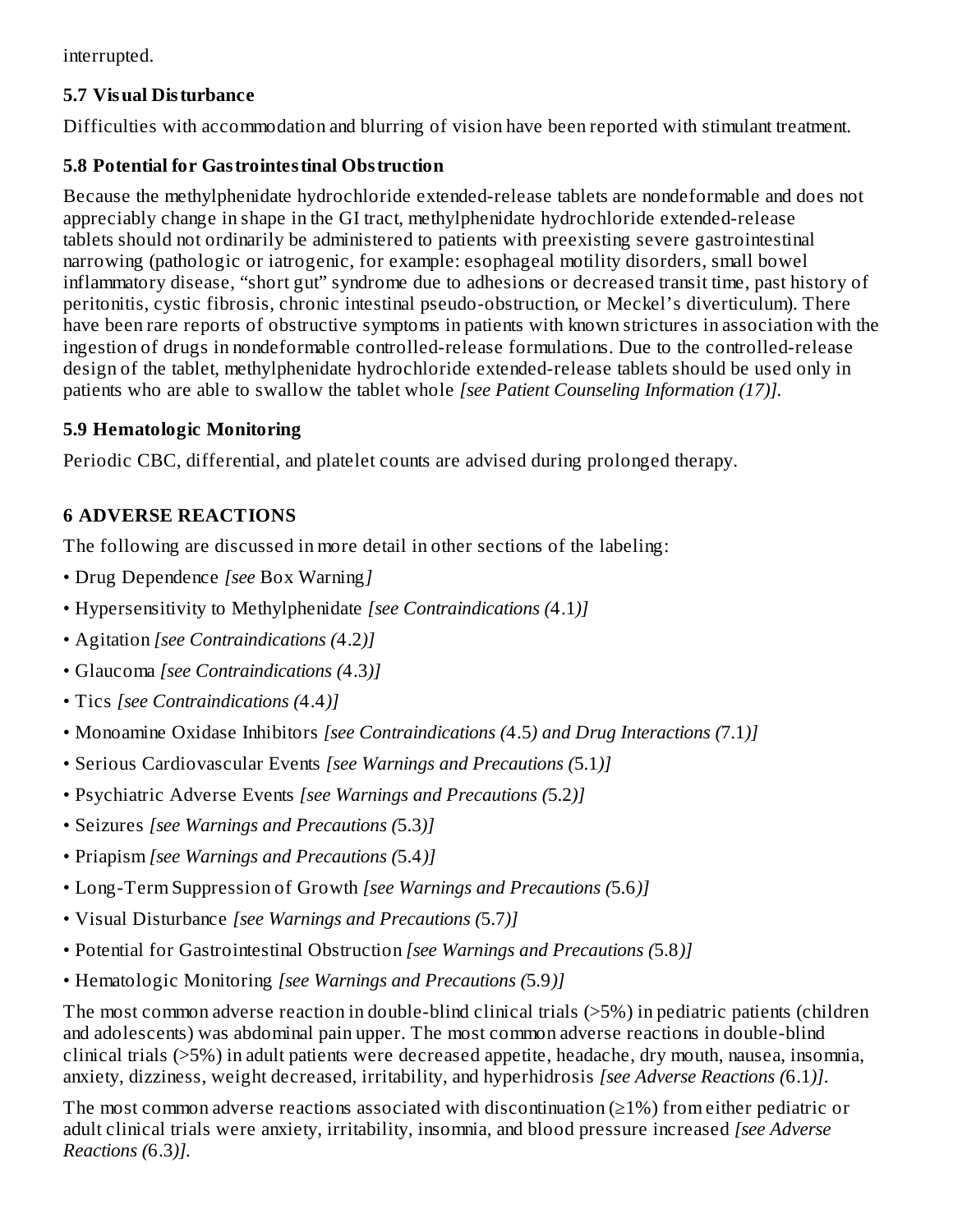The development program for methylphenidate hydrochloride included exposures in a total of 3,906 participants in clinical trials. Children, adolescents, and adults with ADHD were evaluated in 6 controlled clinical studies and 11 open-label clinical studies (see Table 3). Safety was assessed by collecting adverse events, vital signs, weights, and ECGs, and by performing physical examinations and laboratory analyses.

#### **Table 3. Methylphenidate Hydrochloride Extended-Releas e Tablets Exposure in Double-Blind and Open-Label Clinical Studies**

| <b>Patient Population</b> N | <b>Dose Range</b>               |
|-----------------------------|---------------------------------|
| Children                    | $2216$ 18 to 54 mg once daily   |
| Adolescents                 | $1502$   18 to 72 mg once daily |
| <b>Adults</b>               | $ 1188 18$ to 108 mg once daily |

Adverse events during exposure were obtained primarily by general inquiry and recorded by clinical investigators using their own terminology. Consequently, to provide a meaningful estimate of the proportion of individuals experiencing adverse events, events were grouped in standardized categories using MedDRA terminology.

The stated frequencies of adverse events represent the proportion of individuals who experienced, at least once, a treatment-emergent adverse event of the type listed. An event was considered treatmentemergent if it occurred for the first time or worsened while receiving therapy following baseline evaluation.

Throughout this section, adverse reactions are reported. Adverse reactions are adverse events that were considered to be reasonably associated with the use of methylphenidate hydrochloride based on the comprehensive assessment of the available adverse event information. A causal association for methylphenidate hydrochloride often cannot be reliably established in individual cases. Further, because clinical trials are conducted under widely varying conditions, adverse reaction rates observed in the clinical trials of a drug cannot be directly compared to rates in clinical trials of another drug and may not reflect the rates observed in clinical practice.

The majority of adverse reactions were mild to moderate in severity.

#### **6.1 Commonly Obs erved Advers e Reactions in Double-Blind, Placebo-Controlled Clinical Trials**

Adverse reactions in either the pediatric or adult double-blind adverse reactions tables may be relevant for both patient populations.

Children and Adolescents

Table 4 lists the adverse reactions reported in 1% or more of methylphenidate hydrochloride extendedrelease tablets-treated children and adolescent subjects in 4 placebo-controlled, double-blind clinical trials.

**Table 4. Advers e Reactions Reported by ≥1% of Methylphenidate Hydrochloride Extended-Releas e Tablets-Treated Children and Adoles cent Subjects in 4 Placebo-Controlled, Double-Blind Clinical Trials of Methylphenidate Hydrochloride Extended-Releas e Tablets**

| <b>System/Organ Class</b><br><b>Adverse Reaction</b> | Methylphenidate<br>Hydrochloride<br>$(n=321)$<br>$\frac{0}{0}$ | $Placebo(n=318)$<br>$\%$ |  |
|------------------------------------------------------|----------------------------------------------------------------|--------------------------|--|
| <b>Gas trointes tinal Dis orders</b>                 |                                                                |                          |  |
| Abdominal pain upper                                 | 6.2                                                            | 3.8                      |  |
| Vomiting                                             | 2.8                                                            | 1.6                      |  |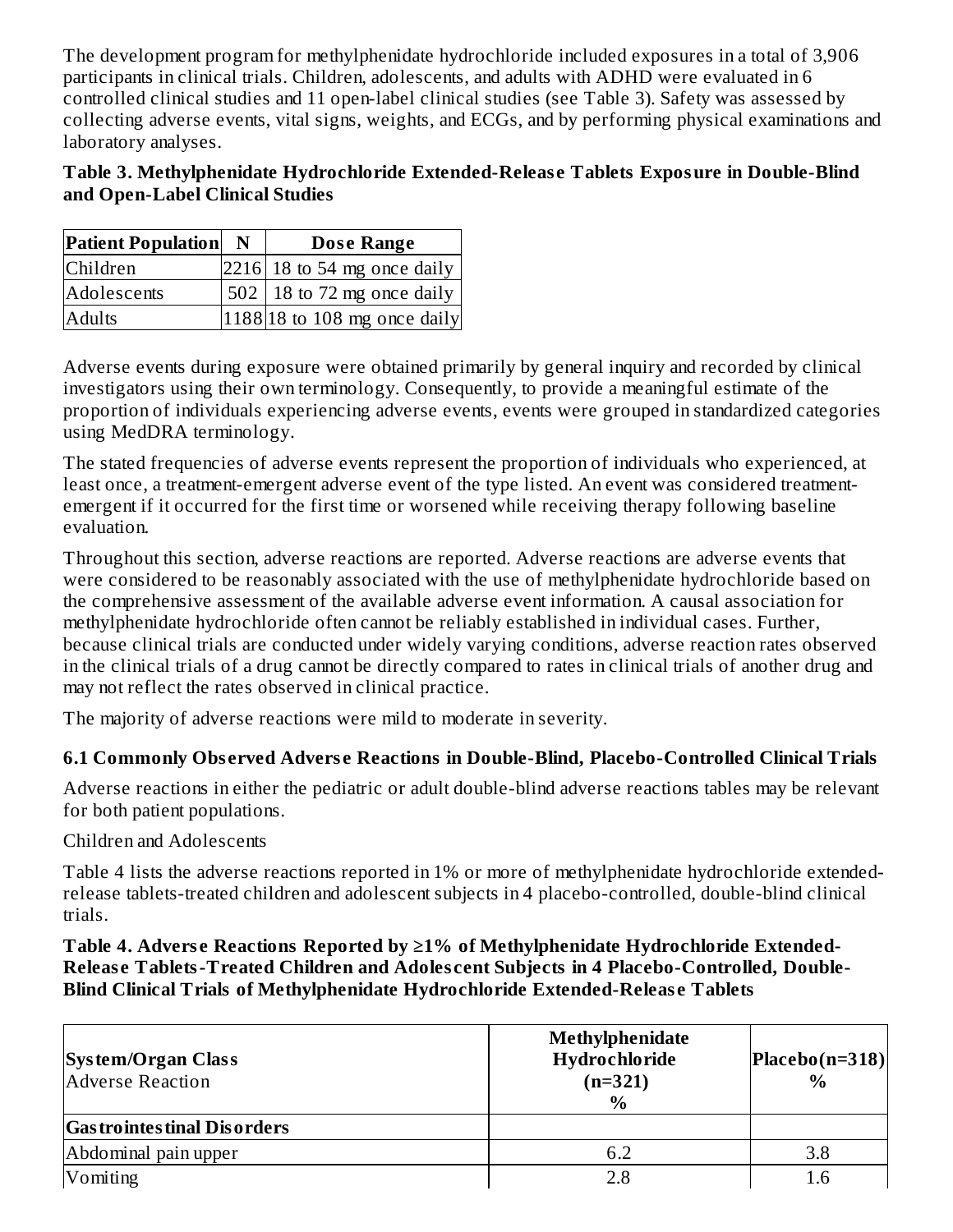| <b>General Disorders and Administration Site</b>       |     |     |
|--------------------------------------------------------|-----|-----|
| <b>Conditions</b>                                      |     |     |
| Pyrexia                                                | 2.2 | 0.9 |
| Infections and Infestations                            |     |     |
| Nasopharyngitis                                        | 2.8 | 2.2 |
| Nervous System Disorders                               |     |     |
| <b>Dizziness</b>                                       | 1.9 | 0   |
| <b>Psychiatric Disorders</b>                           |     |     |
| Insomnia*                                              | 2.8 | 0.3 |
| <b>Respiratory, Thoracic and Mediastinal Disorders</b> |     |     |
| Cough                                                  | 1.9 | 0.9 |
| Oropharyngeal pain                                     | 1.2 | 0.9 |

\*Terms of Initial insomnia (methylphenidate hydrochloride=0.6%) and Insomnia (methylphenidate hydrochloride=2.2%) are combined into Insomnia.

The majority of adverse reactions were mild to moderate in severity.

Adults

Table 5 lists the adverse reactions reported in 1% or more of methylphenidate hydrochloride extendedrelease tablets-treated adults in 2 placebo-controlled, double-blind clinical trials.

#### **Table 5. Advers e Reactions Reported by ≥1% of Methylphenidate Hydrochloride Extended-Releas e Tablets-Treated Adult Subjects in 2 Placebo-Controlled, Double-Blind Clinical Trials\***

| <b>System/Organ Class</b>                                             | Methylphenidate<br>Hydrochloride | Placebo(n=212)   |
|-----------------------------------------------------------------------|----------------------------------|------------------|
| <b>Adverse Reaction</b>                                               | $(n=415)$                        | $\frac{0}{0}$    |
|                                                                       | $\frac{0}{0}$                    |                  |
| <b>Cardiac Disorders</b>                                              |                                  |                  |
| Tachycardia                                                           | 4.8                              | $\overline{0}$   |
| Palpitations                                                          | 3.1                              | 0.9              |
| <b>Ear and Labyrinth Disorders</b>                                    |                                  |                  |
| Vertigo                                                               | 1.7                              | $\boldsymbol{0}$ |
| <b>Eye Disorders</b>                                                  |                                  |                  |
| Vision blurred                                                        | 1.7                              | 0.5              |
| <b>Gas trointes tinal Dis orders</b>                                  |                                  |                  |
| Dry mouth                                                             | 14.0                             | 3.8              |
| Nausea                                                                | 12.8                             | 3.3              |
| Dyspepsia                                                             | 2.2                              | 0.9              |
| Vomiting                                                              | 1.7                              | 0.5              |
| Constipation                                                          | 1.4                              | 0.9              |
| <b>General Disorders and Administration Site</b><br><b>Conditions</b> |                                  |                  |
| Irritability                                                          | 5.8                              | 1.4              |
| Infections and Infestations                                           |                                  |                  |
| Upper respiratory tract infection                                     | 2.2                              | 0.9              |
| Investigations                                                        |                                  |                  |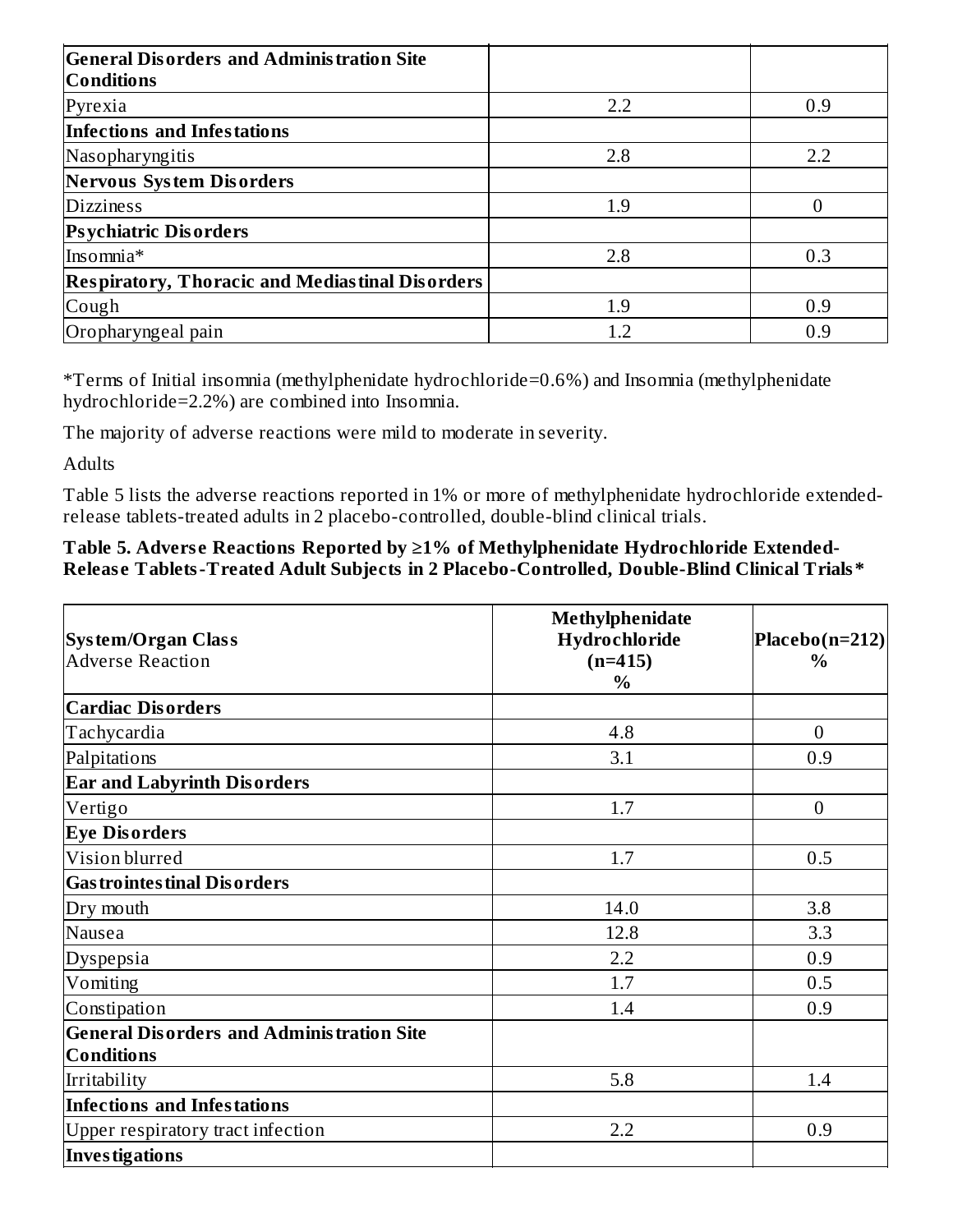| Weight decreased                                       | 6.5     | 3.3              |
|--------------------------------------------------------|---------|------------------|
| Metabolism and Nutrition Disorders                     |         |                  |
| Decreased appetite                                     | 25.3    | 6.6              |
| Anorexia                                               | 1.7     | $\overline{0}$   |
| <b>Musculoskeletal and Connective Tissue</b>           |         |                  |
| <b>Disorders</b>                                       |         |                  |
| Muscle tightness                                       | 1.9     | $\boldsymbol{0}$ |
| <b>Nervous System Disorders</b>                        |         |                  |
| Headache                                               | 22.2    | 15.6             |
| <b>Dizziness</b>                                       | 6.7     | 5.2              |
| Tremor                                                 | 2.7     | 0.5              |
| Paresthesia                                            | 1.2     | $\boldsymbol{0}$ |
| Sedation                                               | 1.2     | $\overline{0}$   |
| Tension headache                                       | 1.2     | 0.5              |
| <b>Psychiatric Disorders</b>                           |         |                  |
| Insomnia                                               | 12.3    | 6.1              |
| Anxiety                                                | 8.2     | 2.4              |
| Initial insomnia                                       | 4.3     | 2.8              |
| Depressed mood                                         | 3.9     | 1.4              |
| Nervousness                                            | 3.1     | 0.5              |
| <b>Restlessness</b>                                    | 3.1     | $\mathbf{0}$     |
| Agitation                                              | 2.2     | 0.5              |
| Aggression                                             | 1.7     | 0.5              |
| <b>Bruxism</b>                                         | 1.7     | 0.5              |
| Depression                                             | 1.7     | 0.9              |
| Libido decreased                                       | 1.7     | 0.5              |
| Affect lability                                        | 1.4     | 0.9              |
| Confusional state                                      | 1.2     | 0.5              |
| Tension                                                | 1.2     | 0.5              |
| <b>Respiratory, Thoracic and Mediastinal Disorders</b> |         |                  |
| Oropharyngeal pain                                     | $1.7\,$ | 1.4              |
| <b>Skin and Subcutaneous Tissue Disorders</b>          |         |                  |
| Hyperhidrosis                                          | 5.1     | 0.9              |

\* Included doses up to 108 mg.

The majority of ADRs were mild to moderate in severity**.**

#### **6.2 Other Advers e Reactions Obs erved in Methylphenidate Hydrochloride Extended-Releas e Tablets Clinical Trials**

This section includes adverse reactions reported by methylphenidate hydrochloride extended-release tablets-treated subjects in double-blind trials that do not meet the criteria specified for Table 4 or Table 5 and all adverse reactions reported by methylphenidate hydrochloride extended-release tablets-treated subjects who participated in open-label and postmarketing clinical trials.

Blood and Lymphatic System Disorders: Leukopenia

Eye Disorders: Accommodation disorder, Dry eye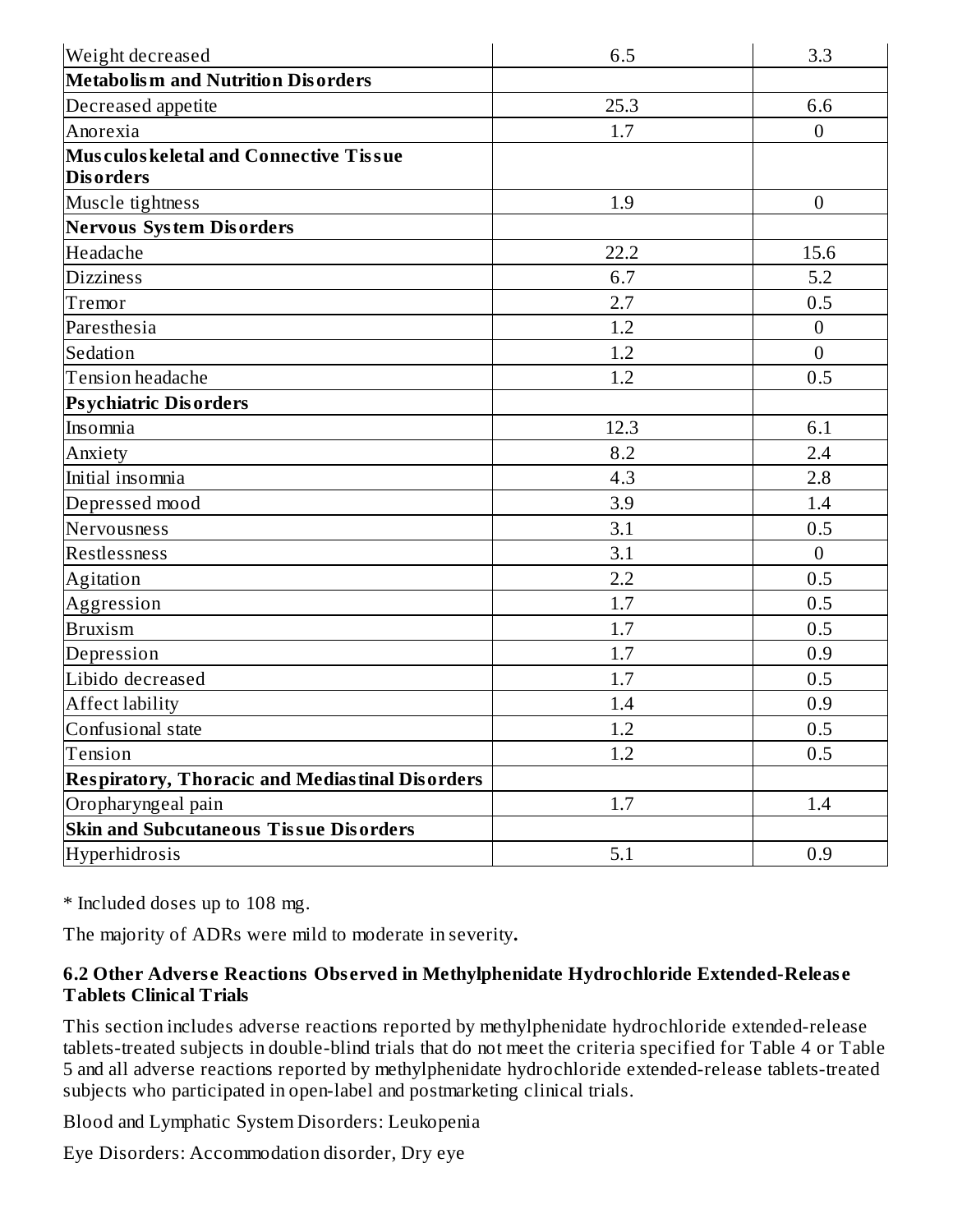Vascular Disorders: Hot flush

Gastrointestinal Disorders: Abdominal discomfort, Abdominal pain, Diarrhea

General Disorders and Administrative Site Conditions: Asthenia, Fatigue, Feeling jittery, Thirst

Infections and Infestations: Sinusitis

Investigations: Alanine aminotransferase increased, Blood pressure increased, Cardiac murmur, Heart rate increased

Musculoskeletal and Connective Tissue Disorders: Muscle spasms

Nervous System Disorders: Lethargy, Psychomotor hyperactivity, Somnolence

Psychiatric Disorders: Anger, Hypervigilance, Mood altered, Mood swings, Panic attack, Sleep disorder, Tearfulness, Tic

Reproductive System and Breast Disorders: Erectile dysfunction

Respiratory, Thoracic and Mediastinal Disorders: Dyspnea

Skin and Subcutaneous Tissue Disorders: Rash, Rash macular

Vascular Disorders: Hypertension

### **6.3 Dis continuation Due to Advers e Reactions**

Adverse reactions in the 4 placebo-controlled studies of children and adolescents leading to discontinuation occurred in 2 methylphenidate hydrochloride extended-release tablets patients (0.6%) including depressed mood (1, 0.3%) and headache and insomnia (1, 0.3%), and 6 placebo patients (1.9%) including headache and insomnia (1, 0.3%), irritability (2, 0.6%), headache (1, 0.3%), psychomotor hyperactivity (1, 0.3%), and tic (1, 0.3%).

In the 2 placebo-controlled studies of adults, 25 methylphenidate hydrochloride extended-release tablets patients (6.0%) and 6 placebo patients (2.8%) discontinued due to an adverse reaction. Those events with an incidence of >0.5% in the methylphenidate hydrochloride extended-release tablets patients included anxiety (1.7%), irritability (1.4%), blood pressure increased (1.0%), and nervousness (0.7%). In placebo patients, blood pressure increased and depressed mood had an incidence of  $>0.5\%$  (0.9%).

In the 11 open-label studies of children, adolescents, and adults, 266 methylphenidate hydrochloride extended-release tablets patients (7.0%) discontinued due to an adverse reaction. Those events with an incidence of >0.5% included insomnia (1.2%), irritability (0.8%), anxiety (0.7%), decreased appetite (0.7%), and tic (0.6%).

## **6.4 Tics**

In a long-term uncontrolled study (n=432 children), the cumulative incidence of new onset of tics was 9% after 27 months of treatment with methylphenidate hydrochloride extended-release tablets.

In a second uncontrolled study (n=682 children) the cumulative incidence of new-onset tics was 1% (9/682 children). The treatment period was up to 9 months with mean treatment duration of 7.2 months.

## **6.5 Blood Pressure and Heart Rate Increas es**

In the laboratory classroom clinical trials in children (Studies 1 and 2), both methylphenidate hydrochloride extended-release tablets once daily and methylphenidate three times daily increased resting pulse by an average of 2 to 6 bpm and produced average increases of systolic and diastolic blood pressure of roughly 1 to 4 mm Hg during the day, relative to placebo. In the placebo-controlled adolescent trial (Study 4), mean increases from baseline in resting pulse rate were observed with methylphenidate hydrochloride and placebo at the end of the double-blind phase (5 and 3 beats/minute, respectively). Mean increases from baseline in blood pressure at the end of the double-blind phase for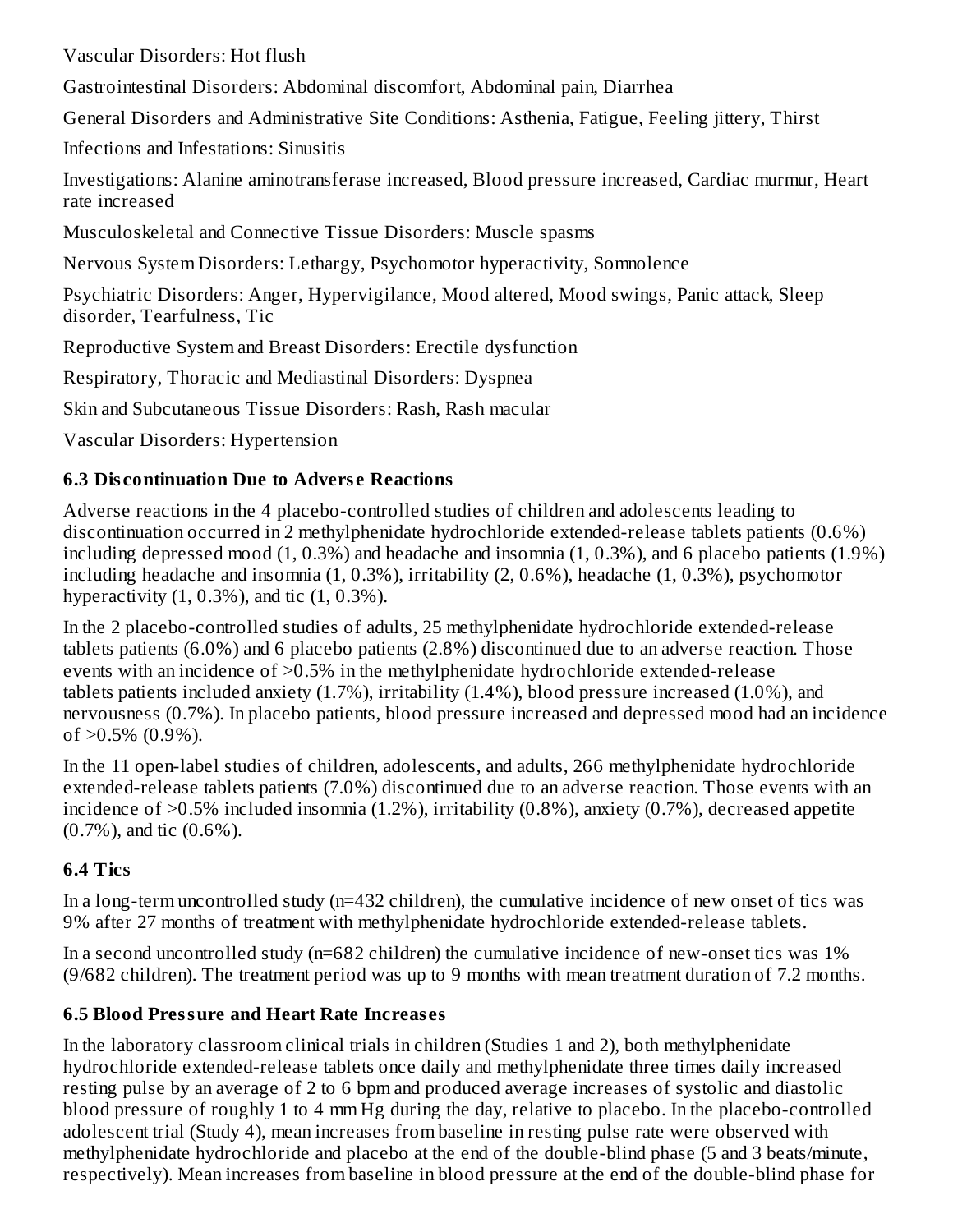methylphenidate hydrochloride and placebo-treated patients were 0.7 and 0.7 mm Hg (systolic) and 2.6 and 1.4 mm Hg (diastolic), respectively. In one placebo-controlled study in adults (Study 6), dosedependent mean increases of 3.9 to 9.8 bpm from baseline in standing pulse rate were observed with methylphenidate hydrochloride at the end of the double-blind treatment vs. an increase of 2.7 beats/minute with placebo. Mean changes from baseline in standing blood pressure at the end of doubleblind treatment ranged from 0.1 to 2.2 mm Hg (systolic) and 0.7 to 2.2 mm Hg (diastolic) for methylphenidate hydrochloride and was 1.1 mm Hg (systolic) and -1.8 mm Hg (diastolic) for placebo. In a second placebo-controlled study in adults (Study 5), mean changes from baseline in resting pulse rate were observed for methylphenidate hydrochloride and placebo at the end of the double-blind treatment (3.6 and –1.6 beats/minute, respectively). Mean changes from baseline in blood pressure at the end of the double–blind treatment for methylphenidate hydrochloride and placebo-treated patients were –1.2 and –0.5 mm Hg (systolic) and 1.1 and 0.4 mm Hg (diastolic), respectively *[see Warnings and Precautions (*5.1*)].*

### **6.6 Postmarketing Experience**

The following additional adverse reactions have been identified during postapproval use of methylphenidate hydrochloride extended-release tablets. Because these reactions are reported voluntarily from a population of uncertain size, it is not always possible to reliably estimate their frequency:

Blood and Lymphatic System Disorders: Pancytopenia, Thrombocytopenia, Thrombocytopenic purpura

Cardiac Disorders: Angina pectoris, Bradycardia, Extrasystoles, Supraventricular tachycardia, Ventricular extrasystoles

Eye Disorders: Diplopia, Mydriasis, Visual impairment

General Disorders: Chest pain, Chest discomfort, Drug effect decreased, Hyperpyrexia, Therapeutic response decreased

Hepatobiliary disorders: Hepatocellular injury, Acute hepatic failure

Immune System Disorders: Hypersensitivity reactions such as Angioedema, Anaphylactic reactions, Auricular swelling, Bullous conditions, Exfoliative conditions, Urticarias, Pruritus NEC, Rashes, Eruptions, and Exanthemas NEC

Investigations: Blood alkaline phosphatase increased, Blood bilirubin increased, Hepatic enzyme increased, Platelet count decreased, White blood cell count abnormal

Musculoskeletal, Connective Tissue and Bone Disorders: Arthralgia, Myalgia, Muscle twitching, Rhabdomyolysis

Nervous System Disorders: Convulsion, Grand mal convulsion, Dyskinesia, Serotonin syndrome in combination with serotonergic drugs

Psychiatric Disorders: Disorientation, Hallucination, Hallucination auditory, Hallucination visual, Mania, Logorrhea, Libido changes

Reproductive System and Breast Disorders: Priapism

Skin and Subcutaneous Tissue Disorders: Alopecia, Erythema

Vascular Disorders: Raynaud's phenomenon

## **7 DRUG INTERACTIONS**

## **7.1 MAO Inhibitors**

Methylphenidate hydrochloride extended-release tablets should not be used in patients being treated (currently or within the preceding 2 weeks) with MAO inhibitors *[see Contraindications (*4.5*)].*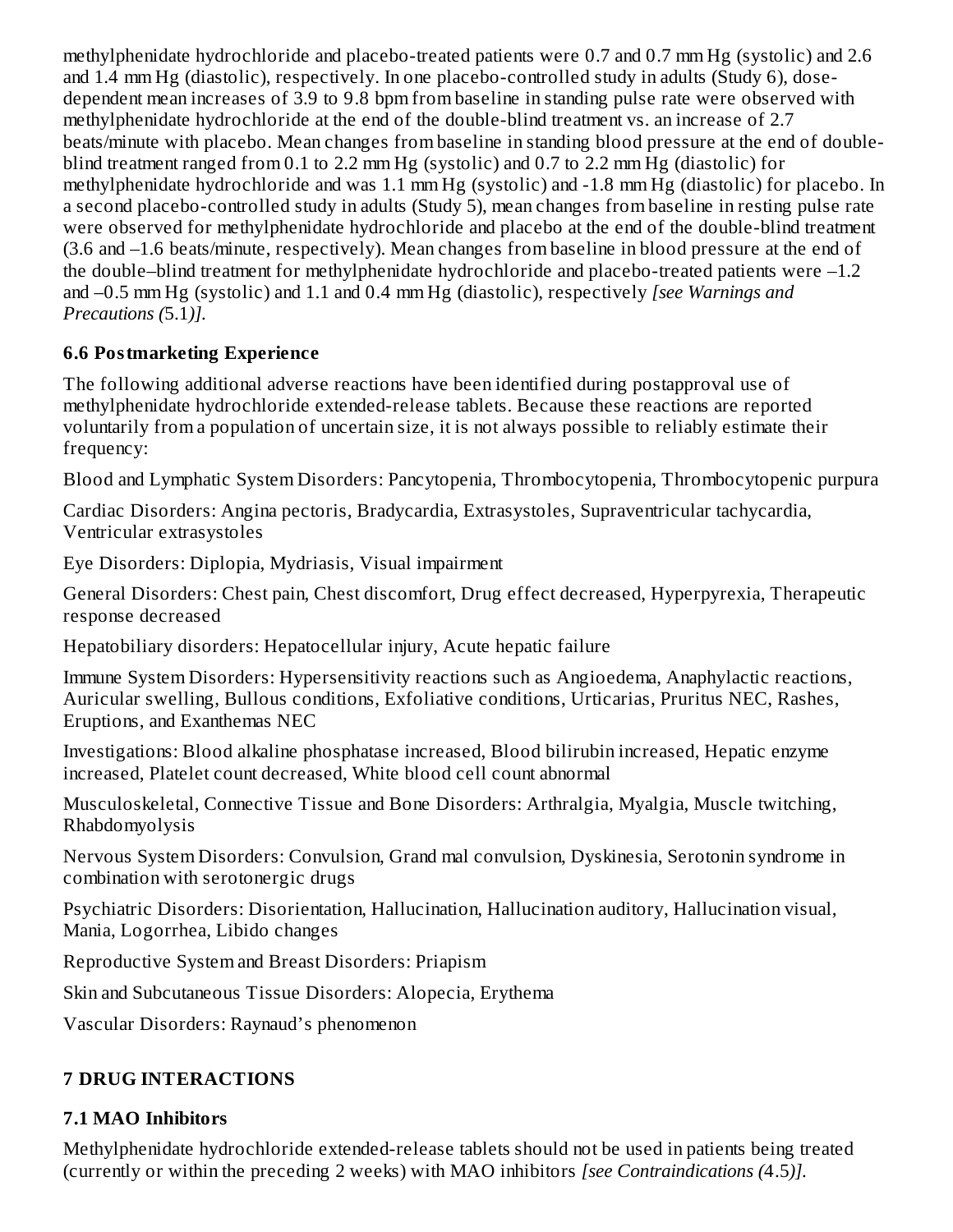#### **7.2 Vasopressor Agents**

Because of possible increases in blood pressure, methylphenidate hydrochloride extended-release tablets should be used cautiously with vasopressor agents *[see Warnings and Precautions (*5.1*)].*

#### **7.3 Coumarin Anticoagulants, Antidepressants, and Selective Serotonin Reuptake Inhibitors**

Human pharmacologic studies have shown that methylphenidate may inhibit the metabolism of coumarin anticoagulants, anticonvulsants (eg, phenobarbital, phenytoin, primidone), and some antidepressants (tricyclics and selective serotonin reuptake inhibitors). Downward dose adjustment of these drugs may be required when given concomitantly with methylphenidate. It may be necessary to adjust the dosage and monitor plasma drug concentrations (or, in the case of coumarin, coagulation times), when initiating or discontinuing concomitant methylphenidate.

#### **8 USE IN SPECIFIC POPULATIONS**

#### **8.1 Pregnancy**

Pregnancy Category C

Methylphenidate has been shown to have teratogenic effects in rabbits when given in doses of 200 mg/kg/day, which is approximately 100 times and 40 times the maximum recommended human dose on a  $mg/kg$  and mg/m<sup>2</sup> basis, respectively.

A reproduction study in rats revealed no evidence of harm to the fetus at oral doses up to 30 mg/kg/day, approximately 15-fold and 3-fold the maximum recommended human dose of methylphenidate hydrochloride on a mg/kg and mg/m<sup>2</sup> basis, respectively. The approximate plasma exposure to methylphenidate plus its main metabolite PPAA in pregnant rats was 1 to 2 times that seen in trials in volunteers and patients with the maximum recommended dose of methylphenidate hydrochloride based on the AUC.

The safety of methylphenidate for use during human pregnancy has not been established.

There are no adequate and well-controlled studies in pregnant women. Methylphenidate hydrochloride should be used during pregnancy only if the potential benefit justifies the potential risk to the fetus.

#### **8.2 Labor and Delivery**

The effect of methylphenidate hydrochloride on labor and delivery in humans is unknown.

#### **8.3 Nursing Mothers**

It is not known whether methylphenidate is excreted in human milk. Because many drugs are excreted in human milk, caution should be exercised if methylphenidate hydrochloride is administered to a nursing woman.

In lactating female rats treated with a single oral dose of 5 mg/kg radiolabeled methylphenidate, radioactivity (representing methylphenidate and/or its metabolites) was observed in milk and levels were generally similar to those in plasma.

### **8.4 Pediatric Us e**

Methylphenidate hydrochloride extended-release tablets should not be used in children under six years, since safety and efficacy in this age group have not been established. Long-term effects of methylphenidate in children have not been well established.

### **8.5 Geriatric Us e**

Methylphenidate hydrochloride extended-release tablets has not been studied in patients greater than 65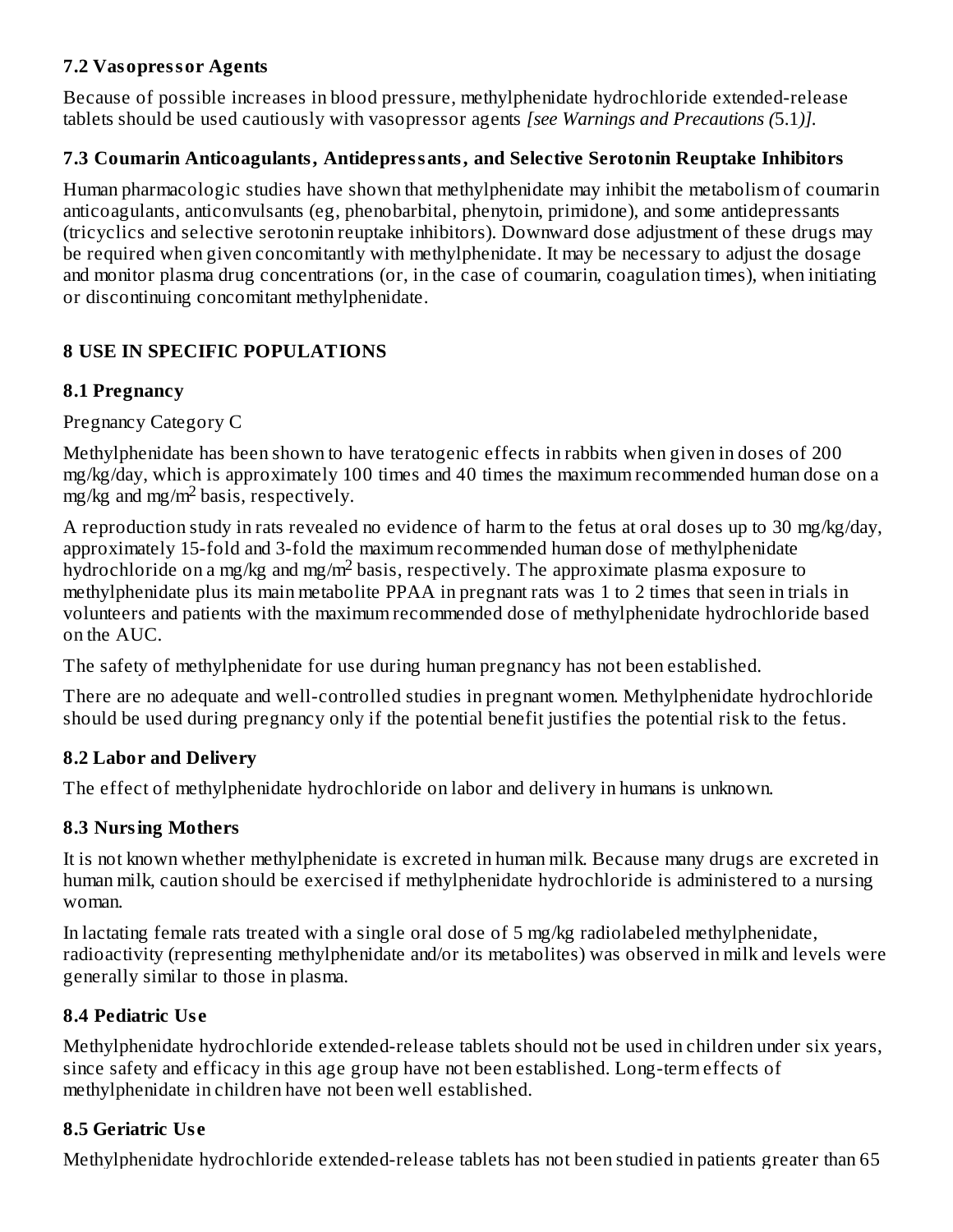### **9 DRUG ABUSE AND DEPENDENCE**

#### **9.1 Controlled Substance**

Methylphenidate is a Schedule II controlled substance under the Controlled Substances Act.

#### **9.2 Abus e**

As noted in the Box Warning, methylphenidate hydrochloride extended-release tablets should be given cautiously to patients with a history of drug dependence or alcoholism. Chronic abusive use can lead to marked tolerance and psychological dependence with varying degrees of abnormal behavior. Frank psychotic episodes can occur, especially with parenteral abuse.

In two placebo-controlled human abuse potential studies, single oral doses of methylphenidate hydrochloride extended-release tablets were compared to single oral doses of immediate-release methylphenidate (IR MPH) and placebo in subjects with a history of recreational stimulant use to assess relative abuse potential. For the purpose of this assessment, the response for each of the subjective measures was defined as the maximum effect within the first 8 hours after dose administration.

In one study (n=40), both methylphenidate hydrochloride extended-release tablets (108 mg) and 60 mg IR MPH compared to placebo produced statistically significantly greater responses on the five subjective measures suggestive of abuse potential. In comparisons between the two active treatments, however, methylphenidate hydrochloride extended-release tablets (108 mg) produced variable responses on positive subjective measures that were either statistically indistinguishable from (Abuse Potential, Drug Liking, Amphetamine, and Morphine Benzedrine Group [Euphoria]) or statistically less than (Stimulation – Euphoria) responses produced by 60 mg IR MPH.

In another study (n=49), both doses of methylphenidate hydrochloride extended-release tablets (54 mg and 108 mg) and both doses of IR MPH (50 mg and 90 mg) produced statistically significantly greater responses compared to placebo on the two primary scales used in the study (Drug Liking, Euphoria). When doses of methylphenidate hydrochloride extended-release tablets (54 mg and 108 mg) were compared to IR MPH (50 mg and 90 mg), respectively, methylphenidate hydrochloride extendedrelease tablets produced statistically significantly lower subjective responses on these two scales than IR MPH. Methylphenidate hydrochloride extended-release tablets (108 mg) produced responses that were statistically indistinguishable from the responses on these two scales produced by IR MPH (50 mg). Differences in subjective responses to the respective doses should be considered in the context that only 22% of the total amount of methylphenidate in methylphenidate hydrochloride extended-release tablets is available for immediate release from the drug overcoat *[see System Components and Performance (*11.1*)].*

Although these findings reveal a relatively lower response to methylphenidate hydrochloride extendedrelease tablets on subjective measures suggestive of abuse potential compared to IR MPH at roughly equivalent total MPH doses, the relevance of these findings to the abuse potential of methylphenidate hydrochloride extended-release tablets in the community is unknown.

#### **9.3 Dependence**

As noted in the Box Warning, careful supervision is required during withdrawal from abusive use since severe depression may occur. Withdrawal following chronic therapeutic use may unmask symptoms of the underlying disorder that may require follow-up.

### **10 OVERDOSAGE**

#### **10.1 Signs and Symptoms**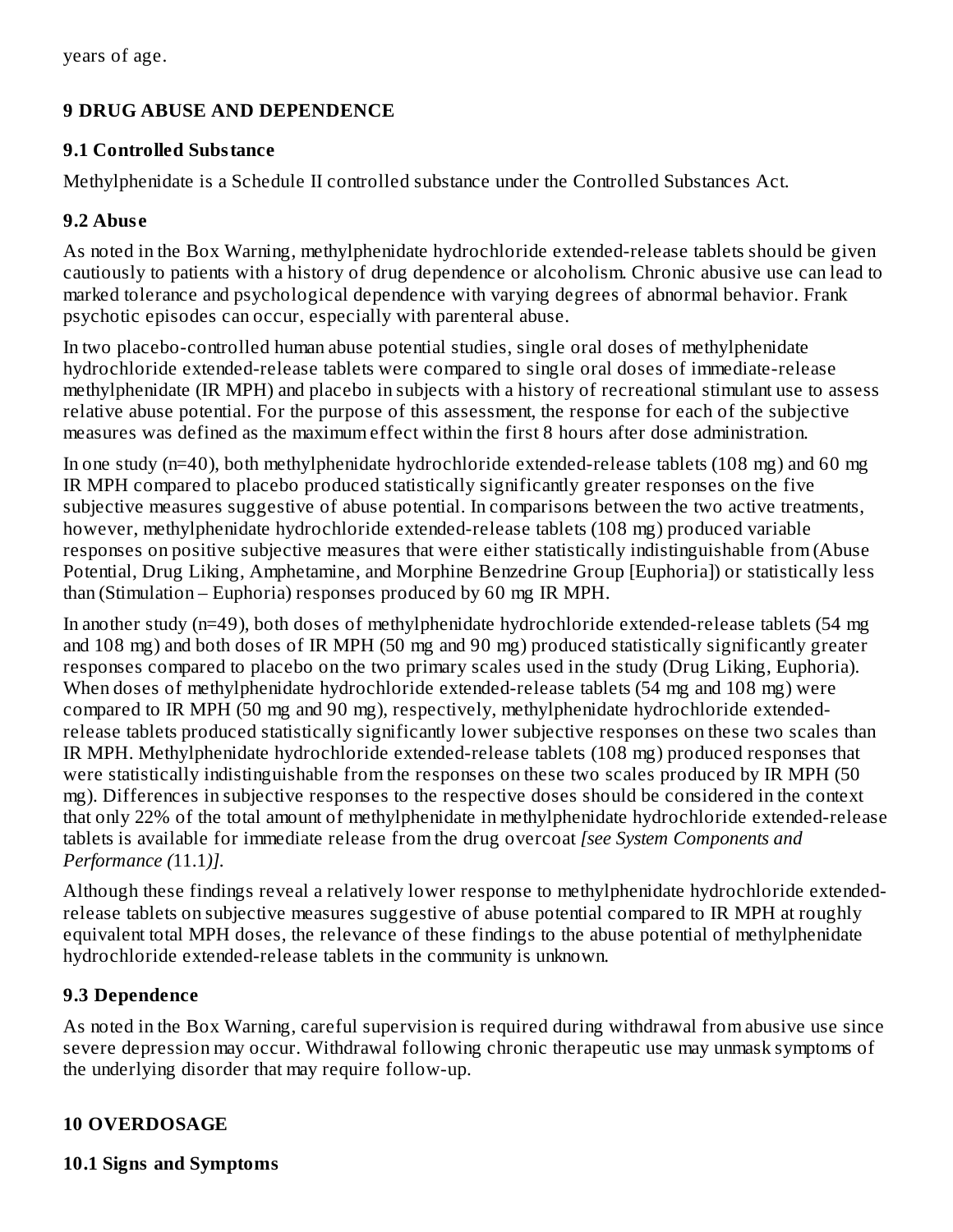Signs and symptoms of methylphenidate hydrochloride overdosage, resulting principally from overstimulation of the CNS and from excessive sympathomimetic effects, may include the following: vomiting, agitation, muscle twitching, convulsion, grand mal convulsion, confusional state, hallucinations (auditory and/or visual), hyperhidrosis, headache, pyrexia, tachycardia, palpitations, heart rate increased, sinus arrhythmia, hypertension, rhabdomyolysis, mydriasis, and dry mouth.

#### **10.2 Recommended Treatment**

Treatment consists of appropriate supportive measures. The patient must be protected against self-injury and against external stimuli that would aggravate overstimulation already present. Gastric contents may be evacuated by gastric lavage as indicated. Before performing gastric lavage, control agitation and seizures if present and protect the airway. Other measures to detoxify the gut include administration of activated charcoal and a cathartic. Intensive care must be provided to maintain adequate circulation and respiratory exchange; external cooling procedures may be required for pyrexia.

Efficacy of peritoneal dialysis or extracorporeal hemodialysis for methylphenidate hydrochloride overdosage has not been established.

The prolonged release of methylphenidate from methylphenidate hydrochloride extended-release tablets should be considered when treating patients with overdose.

#### **10.3 Poison Control Center**

As with the management of all overdosage, the possibility of multiple-drug ingestion should be considered. The physician may wish to consider contacting a poison control center for up-to-date information on the management of overdosage with methylphenidate.

### **11 DESCRIPTION**

Methylphenidate hydrochloride is a central nervous system (CNS) stimulant. Methylphenidate hydrochloride extended-release tablets are available in four strengths. Each extended-release tablet for once-a-day oral administration contains 18, 27, 36, or 54 mg of methylphenidate HCl USP and is designed to have a 12-hour duration of effect. Chemically, methylphenidate HCl is d,l (racemic) methyl α-phenyl-2-piperidineacetate hydrochloride. Its empirical formula is  $\rm{C_{14}H_{19}NO_2^{\bullet}HCl}$ . Its structural formula is:



Methylphenidate HCl, USP is a white to off-white fine crystalline powder. Its solutions are acid to litmus. It is freely soluble in water and in methanol, soluble in alcohol, and slightly soluble in chloroform and in acetone. Its molecular weight is 269.77.

Methylphenidate hydrochloride extended-release tablets also contains the following inert ingredients: butylated hydroxytoluene, cellulose acetate, colloidal silicon dioxide, FD&C Blue #1/Brilliant Blue FCF Aluminum Lake, FD&C Red #40/Allura Red AC Aluminum Lake, hypromellose, phosphoric acid, poloxamer, polyethylene oxide, povidone, sodium chloride, stearic acid, succinic acid.

In addition 18 mg contains Opadry Purple (FD&C Blue #2/Indigo Carmine Aluminum Lake, FD&C Red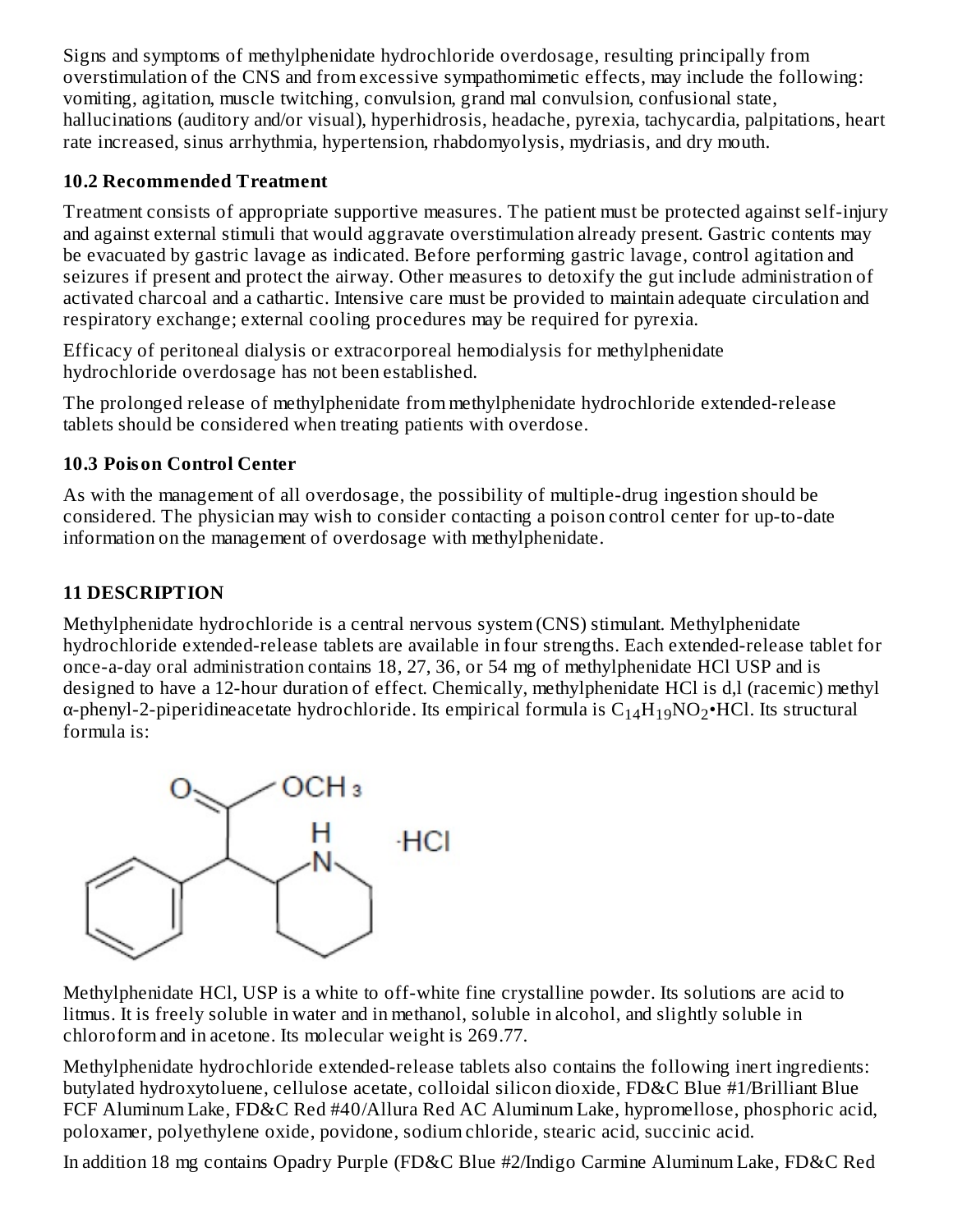#40/Allura Red AC Aluminum Lake, hypromellose 3 mPas, hypromellose 6 mPas, polyethylene glycol, polysorbate, titanium dioxide), 27 mg contains Opadry Pink (D&C Red #27/Phloxine Aluminum Lake, FD&C Blue #2/Indigo Carmine Aluminum Lake, hypromellose 3 mPas, hypromellose 6 mPas, polyethylene glycol, polysorbate, titanium dioxide), 36 mg contains Opadry Orange (FD&C Red #40/Allura Red AC Aluminum Lake, FD&C Yellow #6/Sunset Yellow FCF Aluminum Lake, hypromellose 3 mPas, hypromellose 6 mPas, polyethylene glycol, polysorbate, titanium dioxide), 54 mg contains Opadry Blue (FD&C Blue #2/Indigo Carmine Aluminum Lake, hypromellose 3 mPas, hypromellose 6 mPas, polyethylene glycol, polysorbate, titanium dioxide).

Opacode Black contains black iron oxide, hypromellose 6 mPas, propylene glycol.

### **11.1 System Components and Performance**

Methylphenidate hydrochloride extended-release tablets uses osmotic pressure to deliver methylphenidate HCl at a controlled rate. The system, which resembles a conventional tablet in appearance, comprises an osmotically active trilayer core surrounded by a semipermeable membrane with an immediate-release drug overcoat. The trilayer core is composed of two drug layers containing the drug and excipients, and a push layer containing osmotically active components. There is a precision-laser drilled orifice on the drug-layer end of the tablet. In an aqueous environment, such as the gastrointestinal tract, the drug overcoat dissolves within one hour, providing an initial dose of methylphenidate. Water permeates through the membrane into the tablet core. As the osmotically active polymer excipients expand, methylphenidate is released through the orifice. The membrane controls the rate at which water enters the tablet core, which in turn controls drug delivery. Furthermore, the drug release rate from the system increases with time over a period of 6 to 7 hours due to the drugconcentration gradient incorporated into the two drug layers of methylphenidate hydrochloride extended-release tablets. The biologically inert components of the tablet remain intact during gastrointestinal transit and are eliminated in the stool as a tablet shell along with insoluble core components. It is possible that methylphenidate hydrochloride extended-release tablets may be visible on abdominal x-rays under certain circumstances, especially when digital enhancing techniques are utilized. "FDA approved dissolution test specifications differ from USP".

### **12 CLINICAL PHARMACOLOGY**

### **12.1 Mechanism of Action**

Methylphenidate HCl is a central nervous system (CNS) stimulant. The mode of therapeutic action in Attention Deficit Hyperactivity Disorder (ADHD) is not known. Methylphenidate is thought to block the reuptake of norepinephrine and dopamine into the presynaptic neuron and increase the release of these monoamines into the extraneuronal space.

### **12.2 Pharmacodynamics**

Methylphenidate is a racemic mixture comprised of the d-and l-isomers. The d-isomer is more pharmacologically active than the l-isomer.

#### **12.3 Pharmacokinetics**

### Absorption

Methylphenidate is readily absorbed. Following oral administration of methylphenidate hydrochloride, plasma methylphenidate concentrations increase rapidly, reaching an initial maximum at about 1 hour, followed by gradual ascending concentrations over the next 5 to 9 hours, after which a gradual decrease begins. Mean times to reach peak plasma concentrations across all doses of methylphenidate hydrochloride occurred between 6 and 10 hours.

Methylphenidate hydrochloride extended-release tablets once daily minimizes the fluctuations between peak and trough concentrations associated with immediate-release methylphenidate three times daily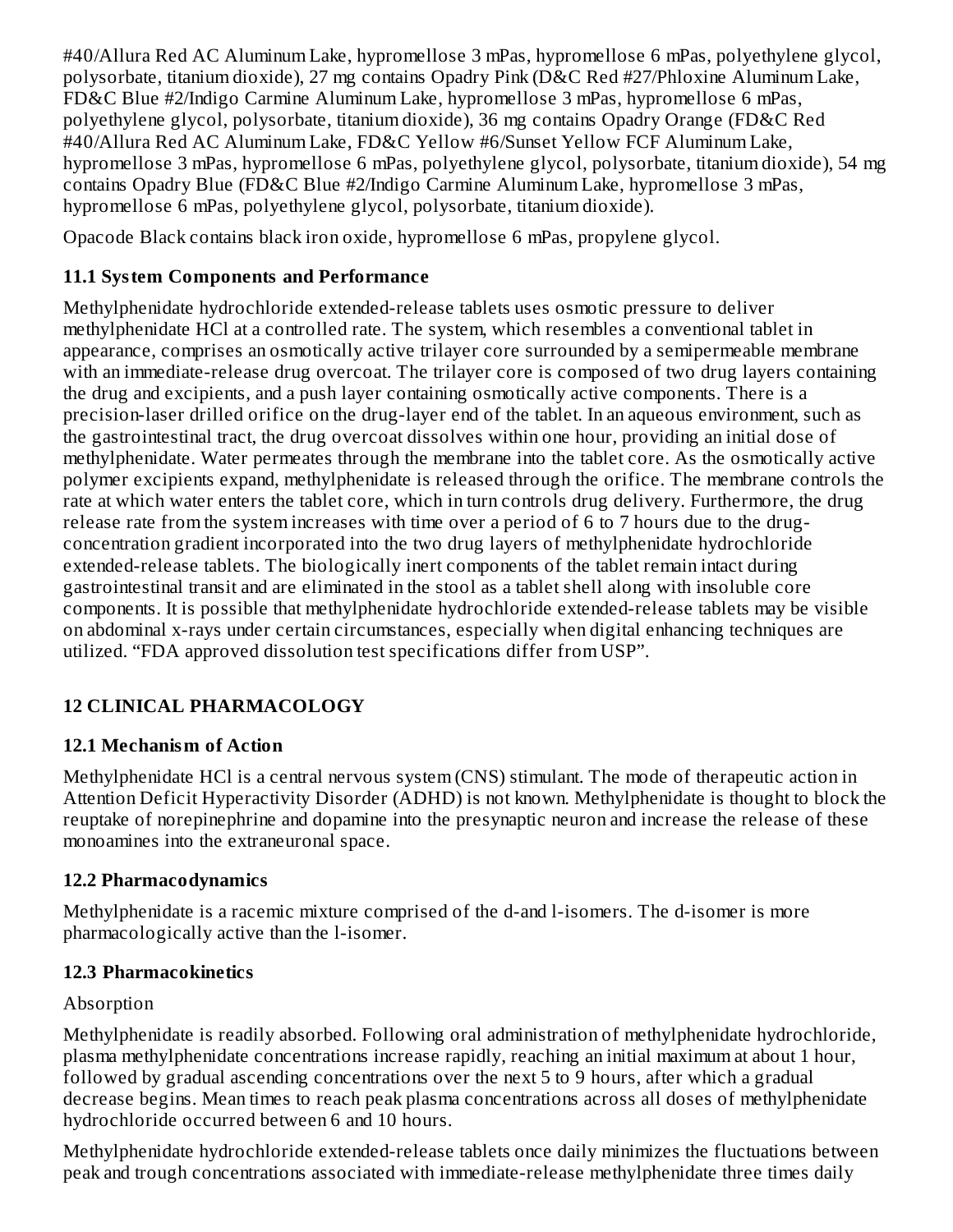(see Figure 1). The relative bioavailability of methylphenidate hydrochloride extended-release tablets once daily and methylphenidate three times daily in adults is comparable.

**Figure 1.** Mean methylphenidate plasma concentrations in 36 adults, following a single dose of methylphenidate hydrochloride extended-release tablets 18 mg once daily and immediate-release methylphenidate 5 mg three times daily administered every 4 hours.



The mean single-dose pharmacokinetic parameters in 36 healthy adults following the administration of methylphenidate hydrochloride extended-release tablets 18 mg once daily and methylphenidate 5 mg three times daily are summarized in Table 6.

**Table 6. Pharmacokinetic Parameters (Mean ± SD) After Single Dos e in Healthy Adults**

| <b>Parameters</b>           | Methylphenidate Hydrochloride<br>extended-release tablets<br>(18 mg once daily)<br>$(n=36)$ | Methylphenidate<br>$(5 \text{ mg three times daily})$<br>$(n=35)$ |  |
|-----------------------------|---------------------------------------------------------------------------------------------|-------------------------------------------------------------------|--|
| $C_{\text{max}}$ (ng/mL)    | $3.7 \pm 1.0$                                                                               | $4.2 \pm 1.0$                                                     |  |
| $I_{\text{max}}$ (h)        | $6.8 \pm 1.8$                                                                               | $6.5 \pm 1.8$                                                     |  |
| $AUC_{\rm inf}$ (ng • h/mL) | $41.8 \pm 13.9$                                                                             | $38.0 \pm 11.0$                                                   |  |
|                             | $3.5 \pm 0.4$                                                                               | $3.0 \pm 0.5$                                                     |  |

The pharmacokinetics of methylphenidate hydrochloride were evaluated in healthy adults following single and multiple-dose administration (steady state) of doses up to 144 mg/day. The mean half-life was about 3.6 hours. No differences in the pharmacokinetics of methylphenidate hydrochloride were noted following single and repeated once-daily dosing, indicating no significant drug accumulation. The AUC and  $t_{1/2}$  following repeated once-daily dosing are similar to those following the first dose of methylphenidate hydrochloride in a dose range of 18 to 144 mg.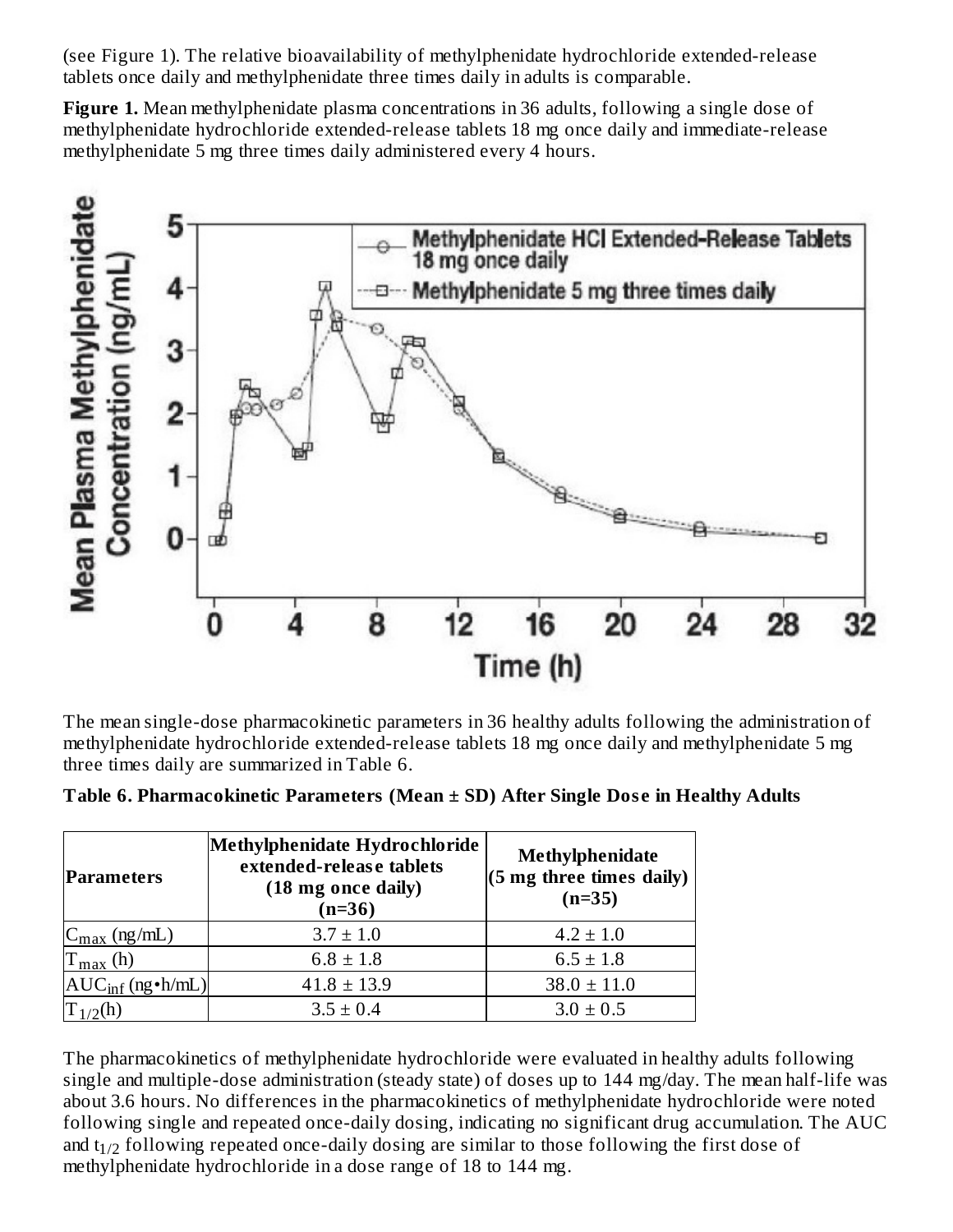### Dose Proportionality

Following administration of methylphenidate hydrochloride in single doses of 18, 36, and 54 mg/day to healthy adults,  $\mathsf{C}_{\max}$  and  $\mathrm{AUC_{(0\text{-inf})}}$  of d-methylphenidate were proportional to dose, whereas lmethylphenidate  ${\sf C_{max}}$  and  $\mathop{\rm AUC}\nolimits_{(0\text{-inf})}$  increased disproportionately with respect to dose. Following administration of methylphenidate hydrochloride, plasma concentrations of the l-isomer were approximately 1/40 the plasma concentrations of the d-isomer.

In healthy adults, single and multiple dosing of once-daily methylphenidate hydrochloride doses from 54 to 144 mg/day resulted in linear and dose-proportional increases in  $\rm{C_{max}}$  and  $\rm{AUC_{inf}}$  for total methylphenidate (MPH) and its major metabolite, α-phenyl-piperidine acetic acid (PPAA). There was no time dependency in the pharmacokinetics of methylphenidate. The ratio of metabolite (PPAA) to parent drug (MPH) was constant across doses from 54 to 144 mg/day, both after single dose and upon multiple dosing.

In a multiple-dose study in adolescent ADHD patients aged 13 to 16 administered their prescribed dose (18 to 72 mg/day) of methylphenidate hydrochloride, mean  $C_{max}$  and  $\mathrm{AUC}_{\mathrm{TAU}}$  of d-and total methylphenidate increased proportionally with respect to dose.

#### **Distribution**

Plasma methylphenidate concentrations in adults and adolescents decline biexponentially following oral administration. The half-life of methylphenidate in adults and adolescents following oral administration of methylphenidate hydrochloride was approximately 3.5 hours.

#### Metabolism and Excretion

In humans, methylphenidate is metabolized primarily by de-esterification to PPAA, which has little or no pharmacologic activity. In adults the metabolism of methylphenidate hydrochloride once daily as evaluated by metabolism to PPAA is similar to that of methylphenidate three times daily.

The metabolism of single and repeated once-daily doses of methylphenidate hydrochloride is similar.

After oral dosing of radiolabeled methylphenidate in humans, about 90% of the radioactivity was recovered in urine. The main urinary metabolite was PPAA, accounting for approximately 80% of the dose.

#### Food Effects

In patients, there were no differences in either the pharmacokinetics or the pharmacodynamic performance of methylphenidate hydrochloride when administered after a high-fat breakfast. There is no evidence of dose dumping in the presence or absence of food.

#### Alcohol Effect

An *in vitro* study was conducted to explore the effect of alcohol on the release characteristics of methylphenidate from the methylphenidate hydrochloride 18 mg tablet dosage form. At an alcohol concentration up to 40% there was no increased release of methylphenidate in the first hour.

The results with the 18 mg tablet strength are considered representative of the other available tablet strengths.

#### Special Populations

*Gender*

In healthy adults, the mean dose-adjusted  $\mathrm{AUC_{(0\text{-inf})}}$  values for methylphenidate hydrochloride were 36.7 ng•h/mL in men and 37.1 ng•h/mL in women, with no differences noted between the two groups.

#### *Race*

In adults receiving methylphenidate hydrochloride, dose-adjusted  $\mathrm{AUC_{(0\text{-inf})}}$  was consistent across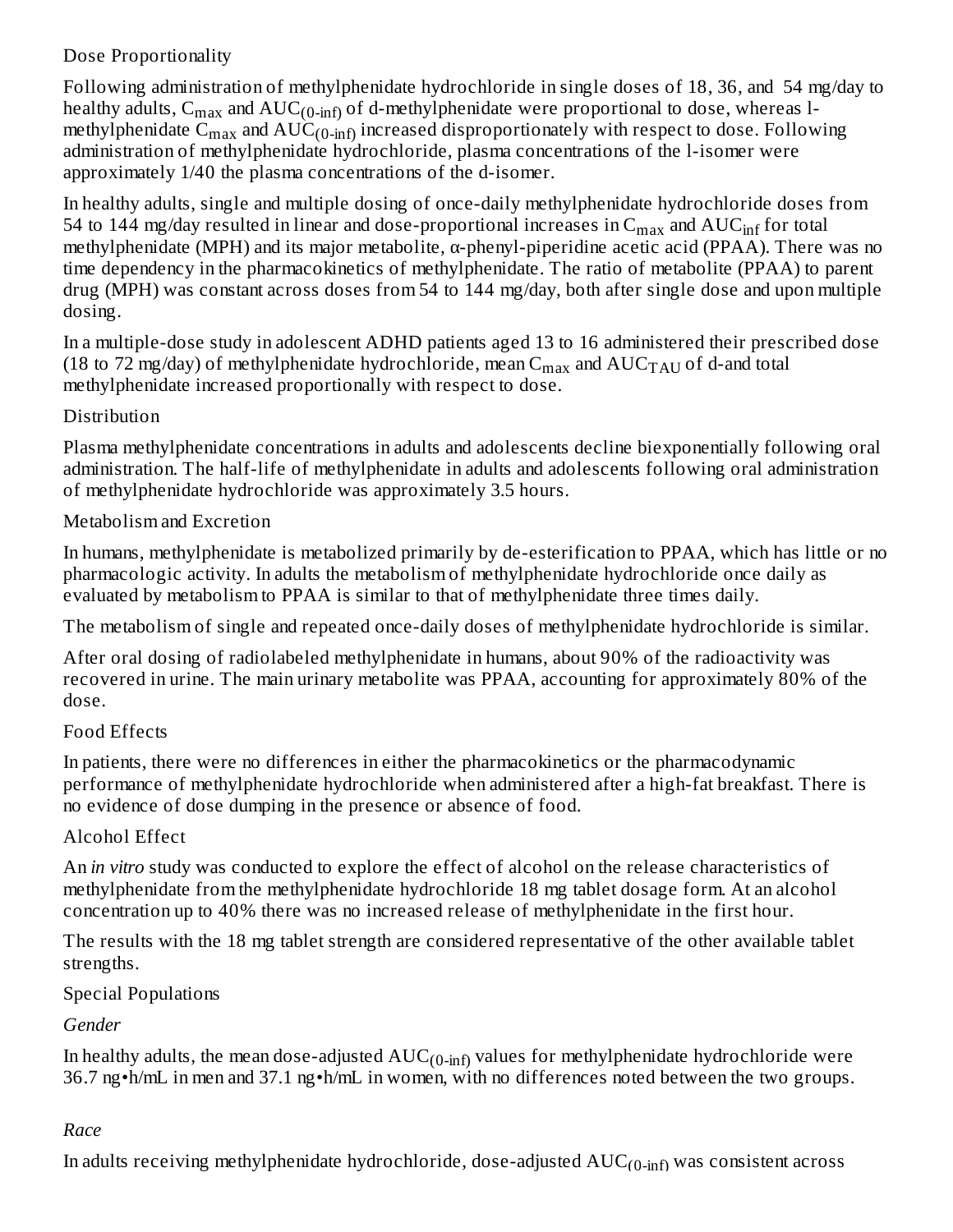ethnic groups; however, the sample size may have been insufficient to detect ethnic variations in pharmacokinetics.  $(0, 0, 0)$ 

*Age*

Increase in age resulted in increased apparent oral clearance (CL/F) (58% increase in adolescents compared to children). Some of these differences could be explained by body weight differences among these populations. This suggests that subjects with higher body weight may have lower exposures of total methylphenidate at similar doses.

The pharmacokinetics of methylphenidate hydrochloride have not been studied in children less than 6 years of age.

### *Renal Insufficiency*

There is no experience with the use of methylphenidate hydrochloride in patients with renal insufficiency. After oral administration of radiolabeled methylphenidate in humans, methylphenidate was extensively metabolized and approximately 80% of the radioactivity was excreted in the urine in the form of PPAA. Since renal clearance is not an important route of methylphenidate clearance, renal insufficiency is expected to have little effect on the pharmacokinetics of methylphenidate hydrochloride.

### *Hepatic Insufficiency*

There is no experience with the use of methylphenidate hydrochloride in patients with hepatic insufficiency.

## **13 NONCLINICAL TOXICOLOGY**

### **13.1 Carcinogenesis, Mutagenesis, and Impairment Of Fertility**

#### Carcinogenesis

In a lifetime carcinogenicity study carried out in B6C3F1 mice, methylphenidate caused an increase in hepatocellular adenomas and, in males only, an increase in hepatoblastomas at a daily dose of approximately 60 mg/kg/day. This dose is approximately 30 times and 4 times the maximum recommended human dose of methylphenidate hydrochloride on a mg/kg and mg/m<sup>2</sup> basis, respectively. Hepatoblastoma is a relatively rare rodent malignant tumor type. There was no increase in total malignant hepatic tumors. The mouse strain used is sensitive to the development of hepatic tumors, and the significance of these results to humans is unknown.

Methylphenidate did not cause any increases in tumors in a lifetime carcinogenicity study carried out in F344 rats; the highest dose used was approximately 45 mg/kg/day, which is approximately 22 times and 5 times the maximum recommended human dose of methylphenidate hydrochloride on a mg/kg and mg/m<sup>2</sup> basis, respectively.

In a 24-week carcinogenicity study in the transgenic mouse strain p53+/-, which is sensitive to genotoxic carcinogens, there was no evidence of carcinogenicity. Male and female mice were fed diets containing the same concentration of methylphenidate as in the lifetime carcinogenicity study; the highdose groups were exposed to 60 to 74 mg/kg/day of methylphenidate.

#### Mutagenesis

Methylphenidate was not mutagenic in the *in vitro* Ames reverse mutation assay or the *in vitro* mouse lymphoma cell forward mutation assay. Sister chromatid exchanges and chromosome aberrations were increased, indicative of a weak clastogenic response, in an *in vitro* assay in cultured Chinese Hamster Ovary cells. Methylphenidate was negative *in vivo* in males and females in the mouse bone marrow micronucleus assay.

Impairment of Fertility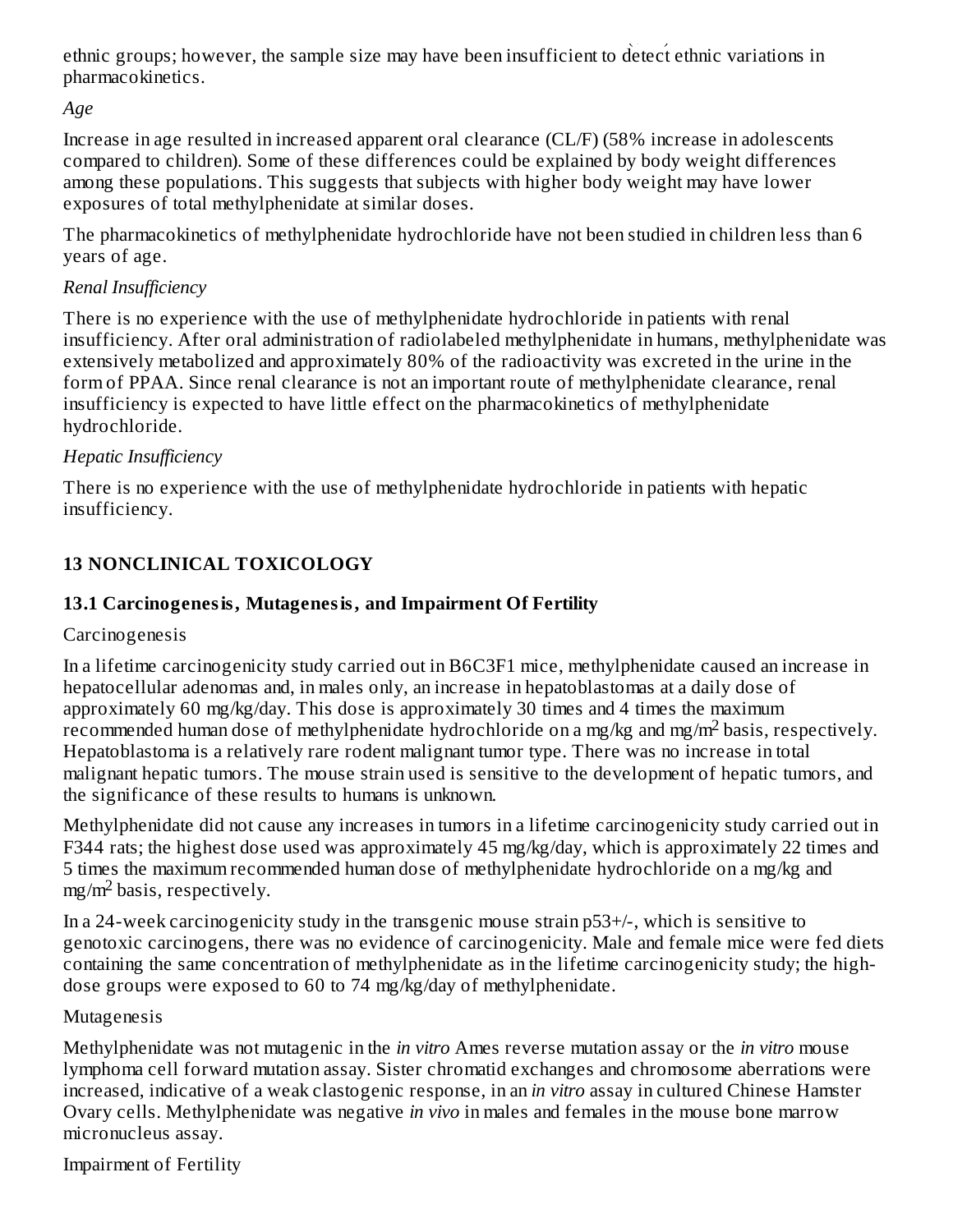Methylphenidate did not impair fertility in male or female mice that were fed diets containing the drug in an 18-week Continuous Breeding study. The study was conducted at doses up to 160 mg/kg/day, approximately 80-fold and 8-fold the highest recommended human dose of methylphenidate hydrochloride on a mg/kg and mg/m<sup>2</sup> basis, respectively.

### **14 CLINICAL STUDIES**

Methylphenidate hydrochloride was demonstrated to be effective in the treatment of Attention Deficit Hyperactivity Disorder (ADHD) in 4 randomized, double-blind, placebo-controlled studies in children and adolescents and 2 double-blind placebo-controlled studies in adults who met the Diagnostic and Statistical Manual 4<sup>th</sup> edition (DSM-IV) criteria for ADHD.

#### **14.1 Children**

Three double-blind, active-and placebo-controlled studies were conducted in 416 children aged 6 to 12 years. The controlled studies compared methylphenidate hydrochloride given once daily (18, 36, or 54 mg), methylphenidate given three times daily over 12 hours (15, 30, or 45 mg total daily dose), and placebo in two single-center, 3-week crossover studies (Studies 1 and 2) and in a multicenter, 4-week, parallel-group comparison (Study 3). The primary comparison of interest in all three trials was methylphenidate hydrochloride versus placebo.

Symptoms of ADHD were evaluated by community schoolteachers using the Inattention/Overactivity with Aggression (IOWA) Conners scale. Statistically significant reduction in the Inattention/Overactivity subscale versus placebo was shown consistently across all three controlled studies for methylphenidate hydrochloride. The scores for methylphenidate hydrochloride and placebo for the three studies are presented in Figure 2.

**Figure 2.**Mean Community School Teacher IOWA Conners Inattention/Overactivity Scores with methylphenidate hydrochloride extended-release tablets once daily (18, 36, or 54 mg) and placebo. Studies 1 and 2 involved a 3-way crossover of 1 week per treatment arm. Study 3 involved 4 weeks of parallel-group treatments with a Last Observation Carried Forward analysis at week 4. Error bars represent the mean plus standard error of the mean.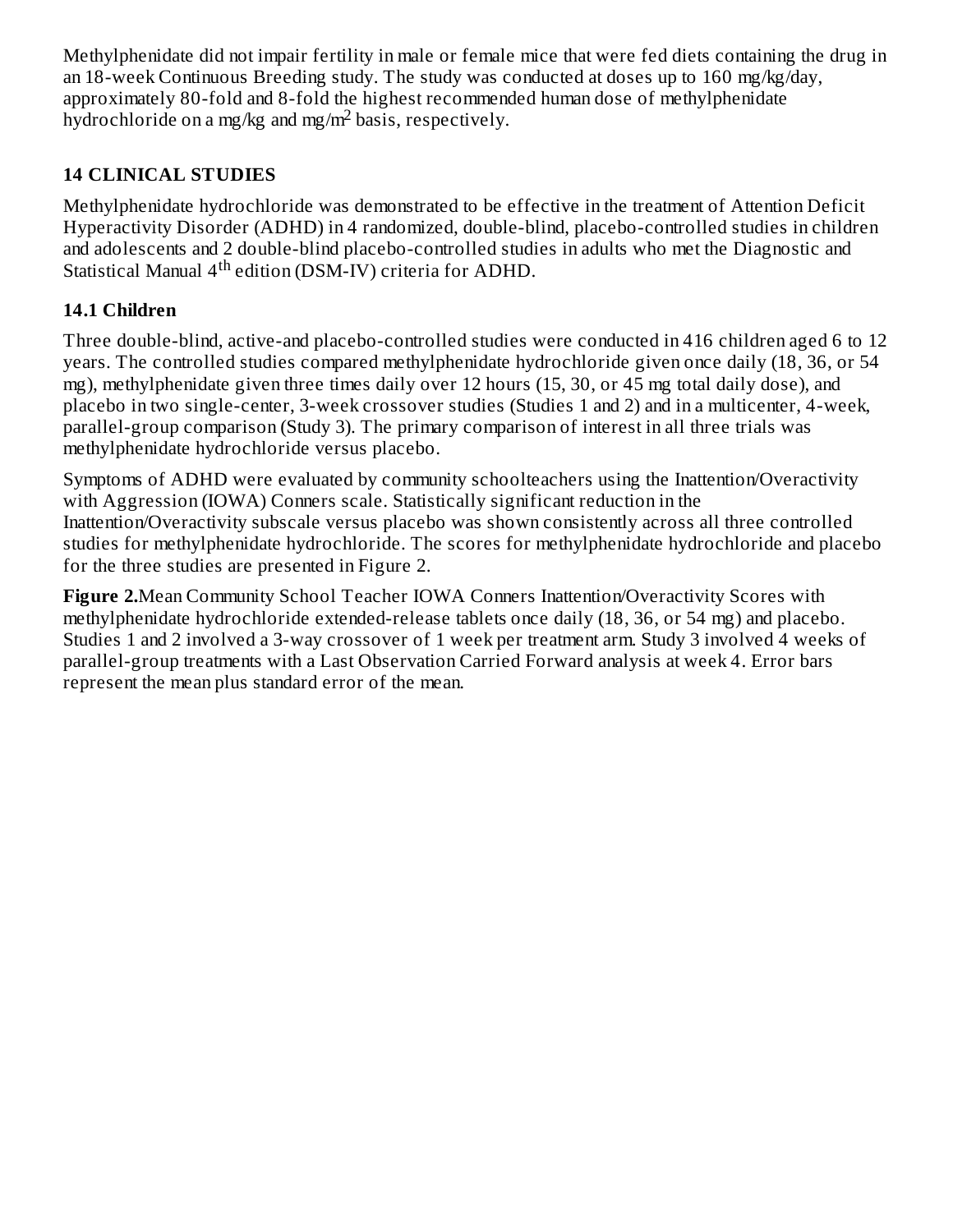

In Studies 1 and 2, symptoms of ADHD were evaluated by laboratory schoolteachers using the SKAMP\* laboratory school rating scale. The combined results from these two studies demonstrated statistically significant improvements in attention and behavior in patients treated with methylphenidate hydrochloride versus placebo that were maintained through 12 hours after dosing. Figure 3 presents the laboratory schoolteacher SKAMP ratings for methylphenidate hydrochloride and placebo.

\*Swanson, Kotkin, Agler, M-Fynn, and Pelham

**Figure 3.** Laboratory School Teacher SKAMP Ratings: Mean (SEM) of Combined Attention (Studies 1 and 2)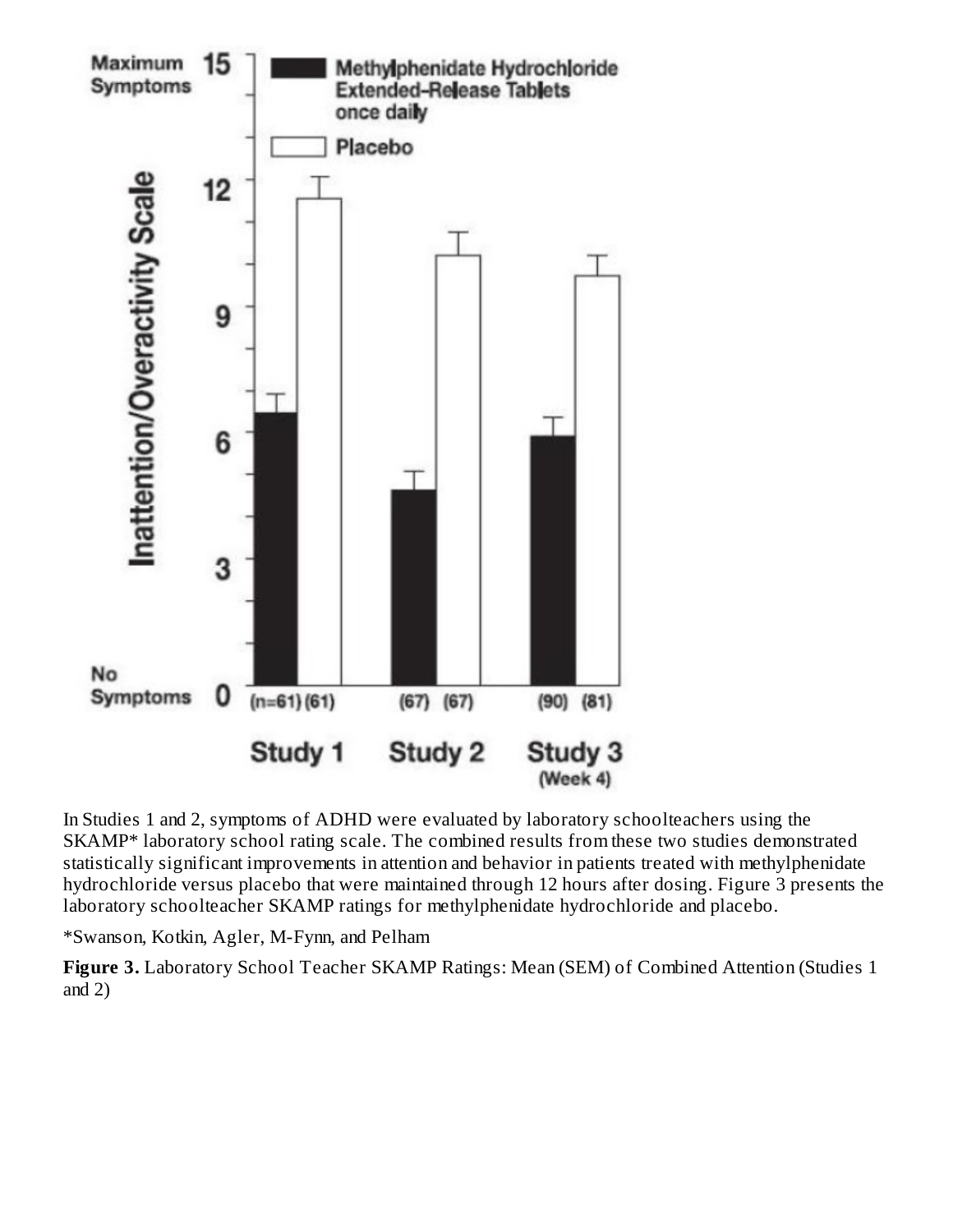

Note: Mean and mean plus standard error of mean shown

#### **14.2 Adoles cents**

In a randomized, double-blind, multicenter, placebo-controlled trial (Study 4) involving 177 patients, methylphenidate hydrochloride was demonstrated to be effective in the treatment of ADHD in adolescents aged 13 to 18 years at doses up to 72 mg/day (1.4 mg/kg/day). Of 220 patients who entered an open 4-week titration phase, 177 were titrated to an individualized dose (maximum of 72 mg/day) based on meeting specific improvement criteria on the ADHD Rating Scale and the Global Assessment of Effectiveness with acceptable tolerability. Patients who met these criteria were then randomized to receive either their individualized dose of methylphenidate hydrochloride (18 to 72 mg/day, n=87) or placebo (n=90) during a two-week double-blind phase. At the end of this phase, mean scores for the investigator rating on the ADHD Rating Scale demonstrated that methylphenidate hydrochloride was statistically significantly superior to placebo.

#### **14.3 Adults**

Two double-blind, placebo-controlled studies were conducted in 627 adults aged 18 to 65 years. The controlled studies compared methylphenidate hydrochloride administered once daily and placebo in a multicenter, parallel-group, 7-week dose-titration study (Study 5) (36 to 108 mg/day) and in a multicenter, parallel-group, 5-week, fixed-dose study (Study 6) (18, 36, and 72 mg/day).

Study 5 demonstrated the effectiveness of methylphenidate hydrochloride in the treatment of ADHD in adults aged 18 to 65 years at doses from 36 mg/day to 108 mg/day based on the change from baseline to final study visit on the Adult ADHD Investigator Rating Scale (AISRS). Of 226 patients who entered the 7-week trial, 110 were randomized to methylphenidate hydrochloride and 116 were randomized to placebo. Treatment was initiated at 36 mg/day and patients continued with incremental increases of 18 mg/day (36 to 108 mg/day) based on meeting specific improvement criteria with acceptable tolerability. At the final study visit, mean change scores (LS Mean, SEM) for the investigator rating on the AISRS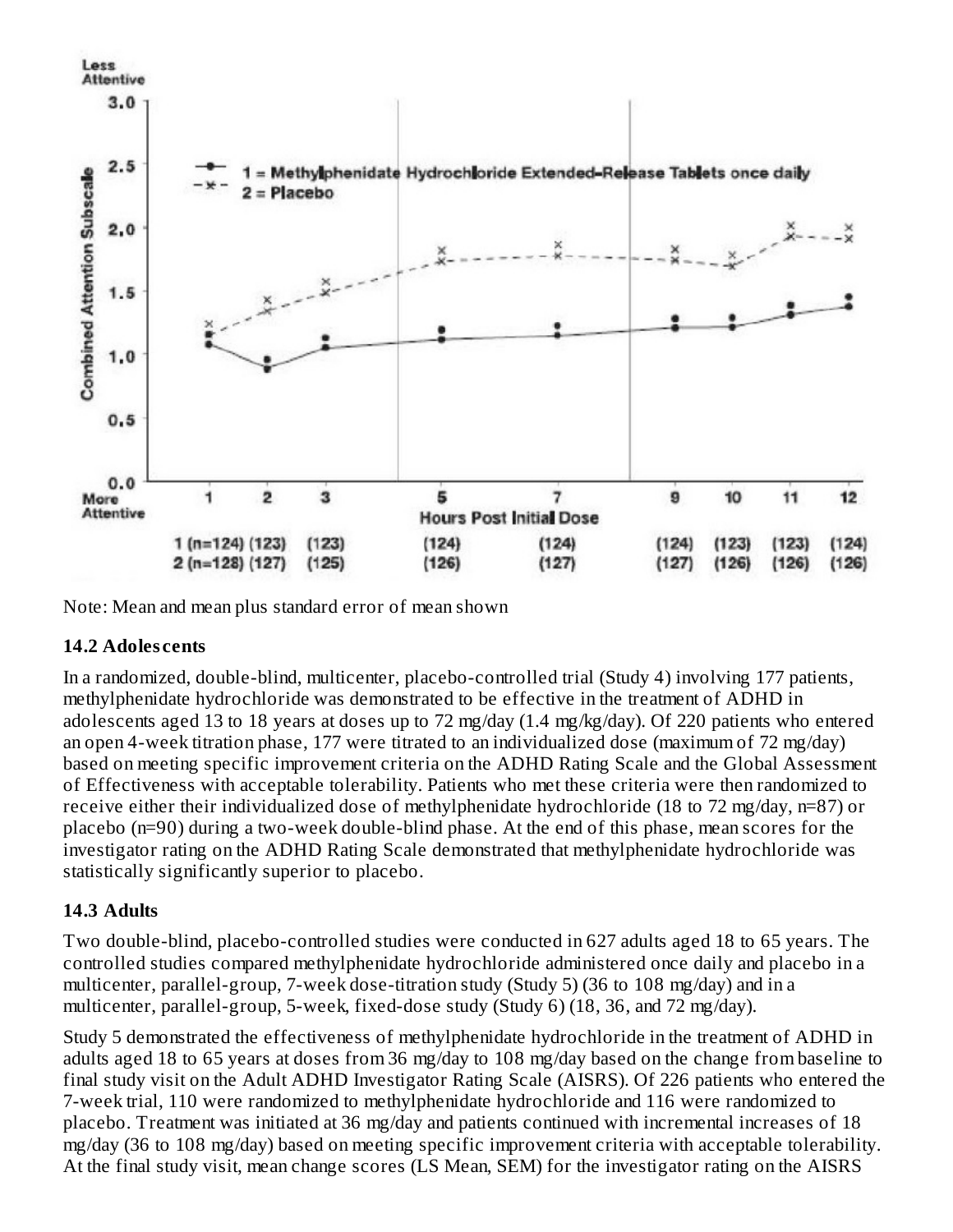demonstrated that methylphenidate hydrochloride was statistically significantly superior to placebo.

Study 6 was a multicenter, double-blind, randomized, placebo-controlled, parallel-group, doseresponse study (5-week duration) with 3 fixed-dose groups (18, 36, and 72 mg). Patients were randomized to receive methylphenidate hydrochloride administered at doses of 18 mg (n=101), 36 mg (n=102), 72 mg/day (n=102), or placebo (n=96). All three doses of methylphenidate hydrochloride were statistically significantly more effective than placebo in improving CAARS (Conners' Adult ADHD Rating Scale) total scores at double-blind end point in adult subjects with ADHD.

#### **15 REFERENCES**

American Psychiatric Association. Diagnostic and Statistical Manual of Mental Disorders. 4th ed. Washington, DC: American Psychiatric Association, 1994.

#### **16 HOW SUPPLIED/STORAGE AND HANDLING**

Methylphenidate hydrochloride extended-release tablets, USP are available in 18 mg, 27 mg, 36 mg, and 54 mg dosage strengths.

Methylphenidate hydrochloride extended-release tablets USP, 18 mg are purple colored, capsuleshaped tablets imprinted with 'RDY 18' in black ink.

Bottles of 100 NDC 43598-438-01

Methylphenidate hydrochloride extended-release tablets USP, 27 mg are pink colored, capsule-shaped tablets imprinted with 'RDY 27' in black ink.

Bottles of 100 NDC 43598-439-01

Methylphenidate hydrochloride extended-release tablets USP, 36 mg are orange colored, capsuleshaped tablets imprinted with 'RDY 36' in black ink.

Bottles of 100 NDC 43598-440-01

Methylphenidate hydrochloride extended-release tablets USP, 54 mg are blue colored, capsule-shaped tablets imprinted with 'RDY 54' in black ink.

Bottles of 100 NDC 43598-441-01

#### **Storage and Handling**

Store at 20°C to 25°C (68°F to 77°F); [see USP Controlled Room Temperature]. Protect from humidity.

#### **17 PATIENT COUNSELING INFORMATION**

*See Medication Guide*

Priapism

Advise patients, caregivers, and family members of the possibility of painful or prolonged penile erections (priapism). **Instruct the patient to s eek immediate medical attention in the event of priapism** *[see Warnings and Precautions (*5.4*)]*.

Circulation Problems in Fingers and Toes [Peripheral Vasculopathy, including Raynaud's Phenomenon]

Instruct patients beginning treatment with methylphenidate hydrochloride extended-release tablets about the risk of peripheral vasculopathy, including Raynaud's phenomenon, and associated signs and symptoms: fingers or toes may feel numb, cool, painful, and/or may change color from pale, to blue, to red.

Instruct patients to report to their physician any new numbness, pain, skin color change, or sensitivity to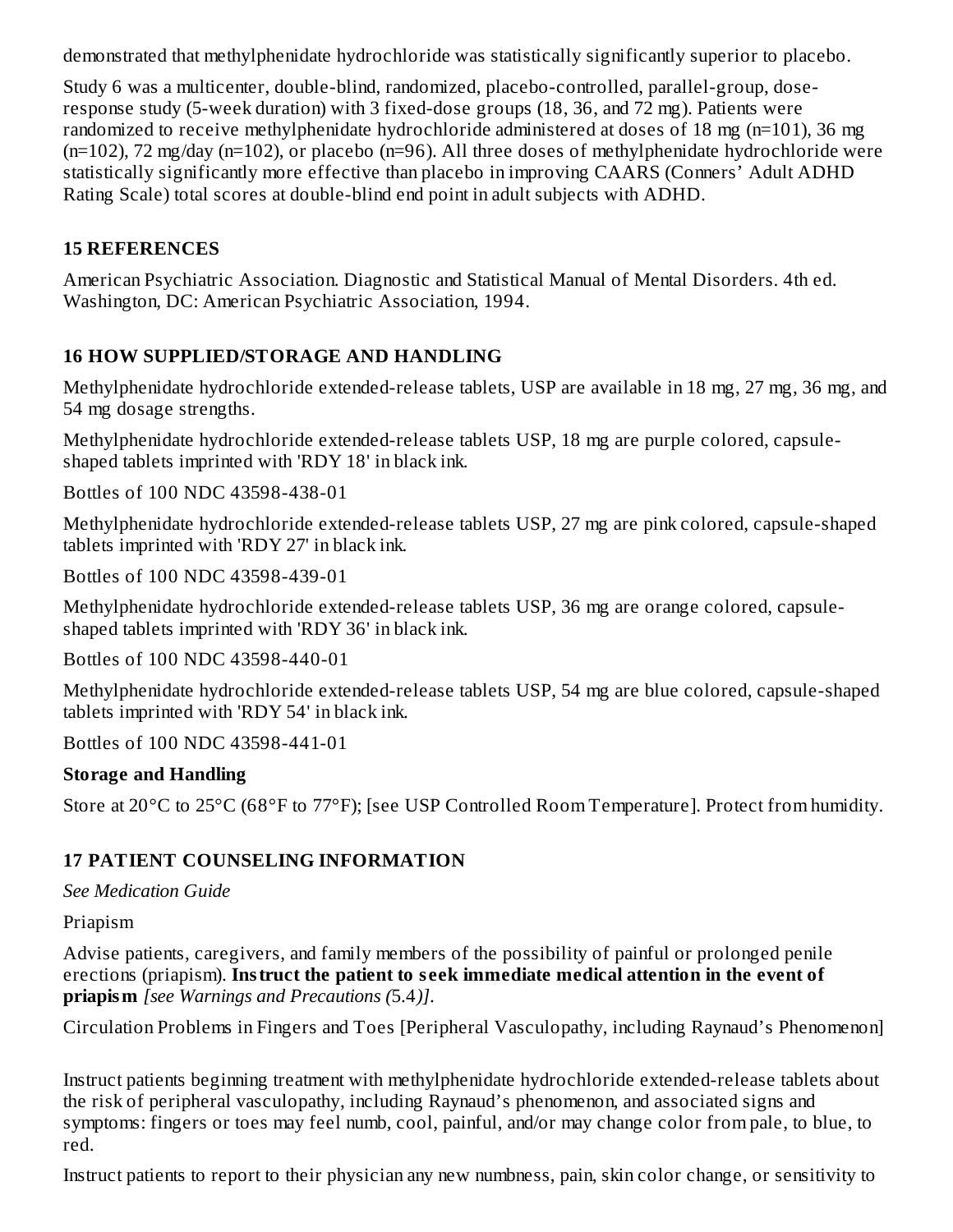temperature in fingers or toes.

#### **Instruct patients to call their physician immediately with any signs of unexplained wounds appearing on fingers or toes while taking methylphenidate hydrochloride extended-releas e tablets.**

Further clinical evaluation (e.g., rheumatology referral) may be appropriate for certain patients.

#### General Considerations

Prescribers or other health professionals should inform patients, their families, and their caregivers about the benefits and risks associated with treatment with methylphenidate and should counsel them in its appropriate use. A patient Medication Guide is available for methylphenidate hydrochloride extended-release tablets. The prescriber or health professional should instruct patients, their families, and their caregivers to read the Medication Guide and should assist them in understanding its contents. Patients should be given the opportunity to discuss the contents of the Medication Guide and to obtain answers to any questions they may have. The complete text of the Medication Guide is reprinted at the end of this document.

#### Administration Instructions

Patients should be informed that methylphenidate hydrochloride extended-release tablets should be swallowed whole with the aid of liquids. Tablets should not be chewed, divided, or crushed. The medication is contained within a nonabsorbable shell designed to release the drug at a controlled rate. The tablet shell, along with insoluble core components, is eliminated from the body; patients should not be concerned if they occasionally notice in their stool something that looks like a tablet.

#### Driving or Operating Heavy Machinery

Stimulants may impair the ability of the patient to operate potentially hazardous machinery or vehicles. Patients should be cautioned accordingly until they are reasonably certain that methylphenidate hydrochloride extended-release tablets does not adversely affect their ability to engage in such activities.

For more information call 1-888-375-3784.

Rx only

Manufactured By:

#### **Dr. Reddy's Laboratories Louisiana, LLC**

Shreveport, LA 71106 USA

Distributor:

#### **Dr. Reddy's Laboratories Inc.,**

Princeton NJ 08540 USA

Issued: 0420

#### **MEDICATION GUIDE**

#### **Methylphenidate Hydrochloride (meth il fen i date hye droe klor ide) Extended-releas e Tablets, USP CII**

Read the Medication Guide that comes with methylphenidate hydrochloride extended-release tablets before you or your child starts taking it and each time you get a refill. There may be new information. This Medication Guide does not take the place of talking to your doctor about your or your child's treatment with methylphenidate hydrochloride extended-release tablets.

#### **What is the most important information I should know about methylphenidate hydrochloride**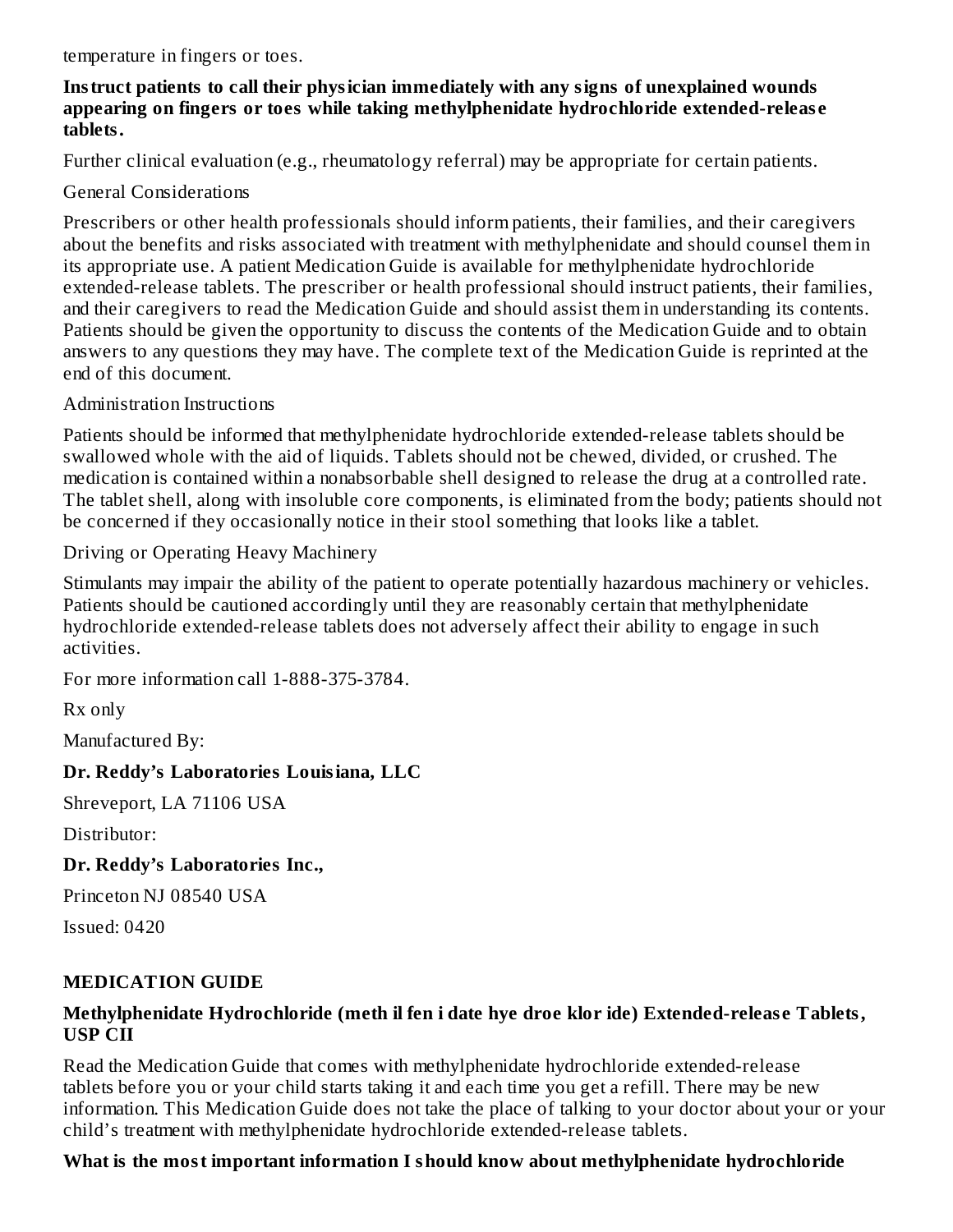**extended-releas e tablets?**

#### **The following have been reported with us e of methylphenidate HCl and other stimulant medicines:**

- **1. Heart-related problems:**
- **sudden death in patients who have heart problems or heart defects**
- **stroke and heart attack in adults**
- **increas ed blood pressure and heart rate**

Tell your doctor if you or your child has any heart problems, heart defects, high blood pressure, or a family history of these problems.

Your doctor should check you or your child carefully for heart problems before starting methylphenidate hydrochloride extended-release tablets.

Your doctor should check your or your child's blood pressure and heart rate regularly during treatment with methylphenidate hydrochloride extended-release tablets.

Call your doctor right away if you or your child has any signs of heart problems such as chest **pain, shortness of breath, or fainting while taking methylphenidate hydrochloride extendedreleas e tablets.**

#### **2. Mental (Psychiatric) problems:**

#### **All Patients**

- **new or wors e behavior and thought problems**
- **new or wors e bipolar illness**
- **new or wors e aggressive behavior or hostility**

#### **Children and Teenagers**

#### • **new psychotic symptoms (such as hearing voices, believing things that are not true, are suspicious) or new manic symptoms**

Tell your doctor about any mental problems you or your child have, or about a family history of suicide, bipolar illness, or depression.

Call your doctor right away if you or your child has any new or worsening mental symptoms or **problems while taking methylphenidate hydrochloride extended-releas e tablets, especially s eeing or hearing things that are not real, believing things that are not real, or are suspicious.**

#### **3. Painful and prolonged erections (priapism)**

Painful and prolonged erections (priapism) have occurred with methylphenidate. If you or your child develop priapism, seek medical help right away.

#### **Becaus e of the potential for lasting damage, priapism should be evaluated by a doctor immediately.**

#### **4. Circulation problems in fingers and toes**

[Peripheral vasculopathy, including Raynaud's phenomenon]:

- fingers or toes may feel numb, cool, painful
- fingers or toes may change color from pale, to blue, to red

Tell your doctor if you have or your child has numbness, pain, skin color change, or sensitivity to temperature in your fingers or toes.

#### **Call your doctor right away if you have or your child has any signs of unexplained wounds**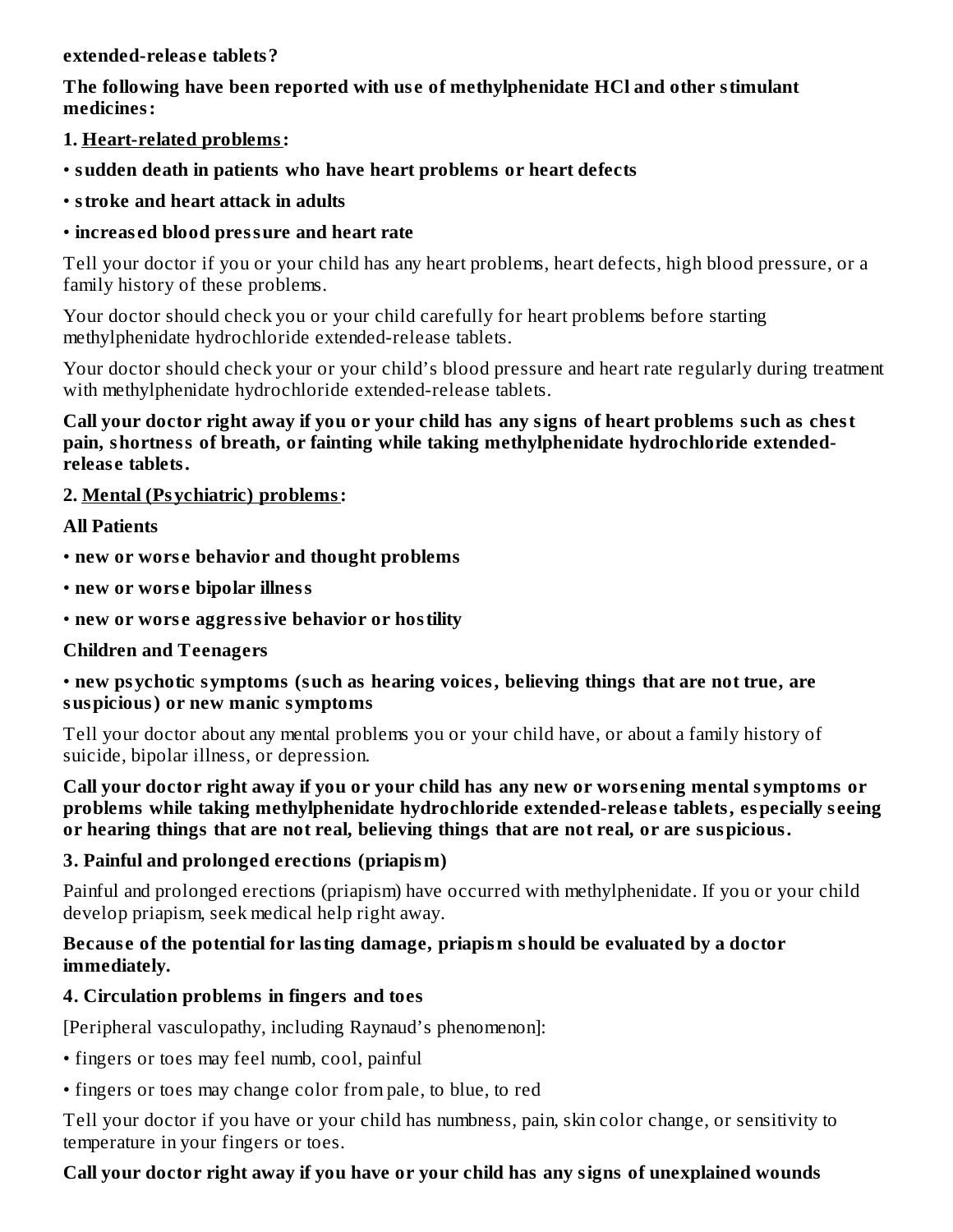#### **appearing on fingers or toes while taking methylphenidate hydrochloride extended-releas e tablets.**

#### **What is methylphenidate hydrochloride?**

Methylphenidate hydrochloride is a central nervous system stimulant prescription medicine. **It is us ed for the treatment of attention deficit and hyperactivity disorder (ADHD).** Methylphenidate hydrochloride extended-release tablets may help increase attention and decrease impulsiveness and hyperactivity in patients with ADHD.

Methylphenidate hydrochloride extended-release tablets should be used as a part of a total treatment program for ADHD that may include counseling or other therapies.

**Methylphenidate hydrochloride extended-releas e tablet is a federally controlled substance (CII) becaus e it can be abus ed or lead to dependence. Keep methylphenidate hydrochloride extendedreleas e tablets in a safe place to prevent misus e and abus e. Selling or giving away methylphenidate hydrochloride extended-releas e tablets may harm others, and is against the law.**

Tell your doctor if you or your child has (or has a family history of) ever abused or been dependent on alcohol, prescription medicines, or street drugs.

#### **Who should not take methylphenidate hydrochloride extended-releas e tablets?**

#### **Methylphenidate hydrochloride extended-releas e tablets should not be taken if you or your child:**

- is very anxious, tense, or agitated
- has an eye problem called glaucoma

• has tics or Tourette's syndrome, or a family history of Tourette's syndrome. Tics are hard-to-control repeated movements or sounds.

• is taking or has taken within the past 14 days an antidepression medicine called a monoamine oxidase inhibitor or MAOI.

• is allergic to anything in methylphenidate hydrochloride extended-release tablets. See the end of this Medication Guide for a complete list of ingredients.

Methylphenidate hydrochloride extended-release tablets should not be used in children less than 6 years old because it has not been studied in this age group.

**Methylphenidate hydrochloride extended-releas e tablets may not be right for you or your child. Before starting methylphenidate hydrochloride extended-releas e tablets, tell your or your child's doctor about all health conditions (or a family history of) including:**

- heart problems, heart defects, or high blood pressure
- mental problems including psychosis, mania, bipolar illness, or depression
- tics or Tourette's syndrome
- seizures or have had an abnormal brain wave test (EEG)
- circulation problems in fingers and toes
- esophagus, stomach, or small or large intestine problems

Tell your doctor if you or your child is pregnant, planning to become pregnant, or breastfeeding.

#### **Can methylphenidate hydrochloride extended-releas e tablets be taken with other medicines?**

Tell your doctor about all of the medicines that you or your child takes including prescription and **nonpres cription medicines, vitamins, and herbal supplements.** Methylphenidate hydrochloride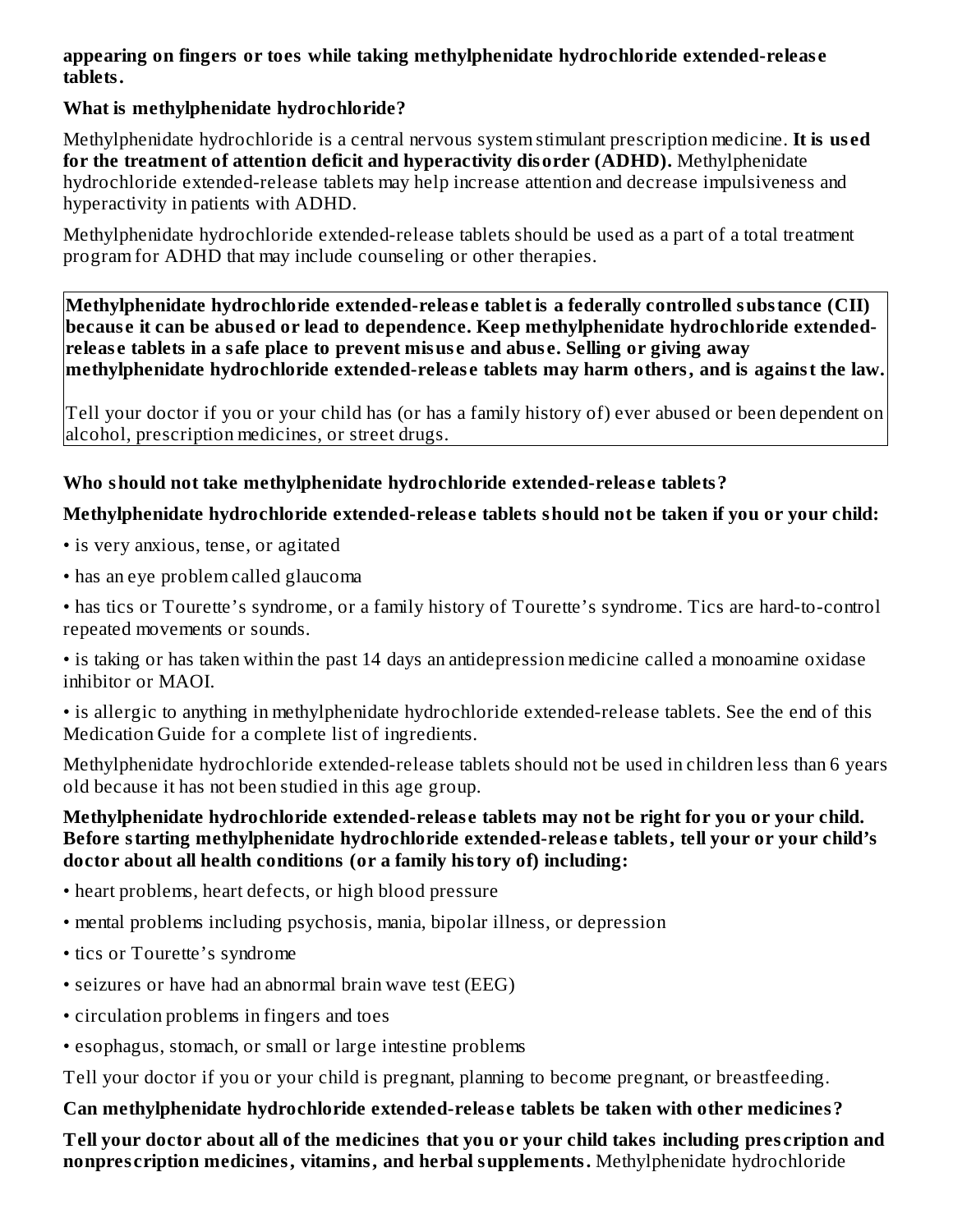extended-release tablets and some medicines may interact with each other and cause serious side effects. Sometimes the doses of other medicines will need to be adjusted while taking methylphenidate hydrochloride extended-release tablets.

Your doctor will decide whether methylphenidate hydrochloride extended-release tablets can be taken with other medicines.

### **Especially tell your doctor if you or your child takes:**

- antidepression medicines including MAOIs
- seizure medicines
- blood thinner medicines
- blood pressure medicines
- cold or allergy medicines that contain decongestants

Know the medicines that you or your child takes. Keep a list of your medicines with you to show your doctor and pharmacist.

#### **Do not start any new medicine while taking methylphenidate hydrochloride extended-releas e tablets without talking to your doctor first.**

### **How should methylphenidate hydrochloride extended-releas e tablets be taken?**

**• Take methylphenidate hydrochloride extended-releas e tablets exactly as pres cribed.** Your doctor may adjust the dose until it is right for you or your child.

**• Do not chew, crush, or divide the tablets.** Swallow methylphenidate hydrochloride extendedrelease tablets whole with water or other liquids. Tell your doctor if you or your child cannot swallow methylphenidate hydrochloride extended-release tablets whole. A different medicine may need to be prescribed.

• Methylphenidate hydrochloride extended-release tablets can be taken with or without food.

• Take methylphenidate hydrochloride extended-release tablets once each day in the morning. Methylphenidate hydrochloride is an extended-release tablet. It releases medication into your or your child's body throughout the day.

• The methylphenidate hydrochloride extended-release tablet does not dissolve completely in the body after all the medicine has been released. You or your child may sometimes notice the empty tablet in a bowel movement. This is normal.

• From time to time, your doctor may stop methylphenidate hydrochloride extended-release tablets treatment for a while to check ADHD symptoms.

• Your doctor may do regular checks of the blood, heart, and blood pressure while taking methylphenidate hydrochloride extended-release tablets. Children should have their height and weight checked often while taking methylphenidate hydrochloride extended-release tablets. Methylphenidate hydrochloride extended-release tablets treatment may be stopped if a problem is found during these checkups.

**• If you or your child takes too much methylphenidate hydrochloride or overdos es, call your doctor or poison control center right away, or get emergency treatment.**

#### **What are possible side effects of methylphenidate hydrochloride extended-releas e tablets?**

**See "What is the most important information I should know about methylphenidate hydrochloride extended-releas e tablets?"** for information on reported heart and mental problems.

### **Other s erious side effects include:**

• slowing of growth (height and weight) in children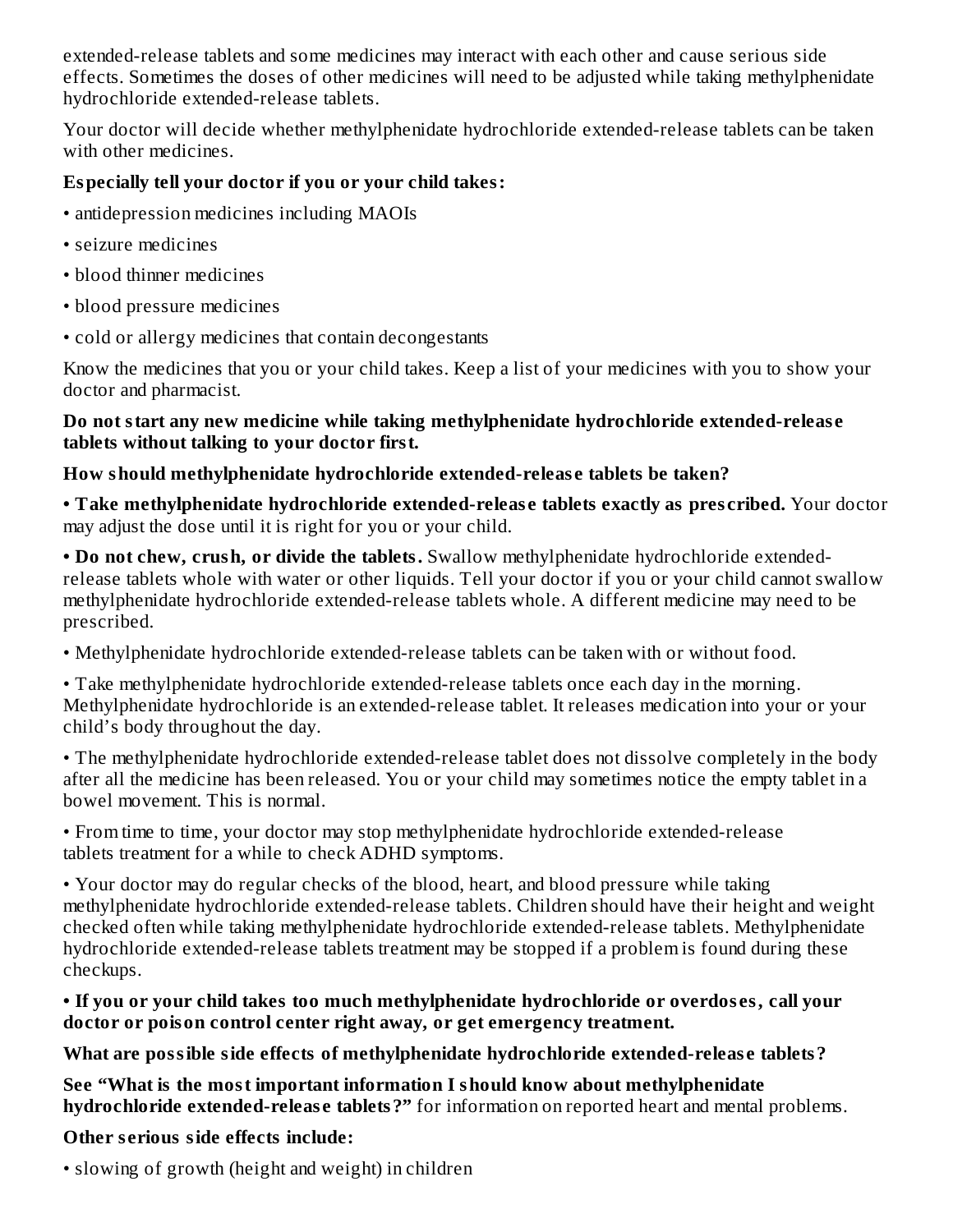- seizures, mainly in patients with a history of seizures
- eyesight changes or blurred vision

• blockage of the esophagus, stomach, small or large intestine in patients who already have a narrowing in any of these organs

#### **Common side effects include:**

- decreased appetite
- headache
- dry mouth
- nausea
- trouble sleeping
- anxiety
- dizziness
- weight loss
- stomach ache
- irritability
- increased sweating

Stimulants may impair the ability of you or your child to operate potentially hazardous machinery or vehicles. You or your child should exercise caution until you or your child is reasonably certain that methylphenidate hydrochloride extended-release tablets does not adversely affect your or your child's ability to engage in such activities.

Talk to your doctor if you or your child has side effects that are bothersome or do not go away.

This is not a complete list of possible side effects. Ask your doctor or pharmacist for more information.

Call your doctor for medical advice about side effects. You may report side effects to FDA at 1-800- FDA-1088.

You may also report side effects to Dr. Reddy's Laboratories, Inc. at 1-888-375-3784.

#### **How should I store methylphenidate hydrochloride extended-releas e tablets?**

• Store methylphenidate hydrochloride extended-release tablets in a safe place at room temperature, 20°C to 25°C (68°F to 77°F). Protect from moisture.

#### **• Keep methylphenidate hydrochloride extended-releas e tablets and all medicines out of the reach of children.**

#### **General information about methylphenidate hydrochloride extended-releas e tablets**

Medicines are sometimes prescribed for purposes other than those listed in a Medication Guide. Do not use methylphenidate hydrochloride extended-release tablets for a condition for which it was not prescribed. Do not give methylphenidate hydrochloride extended-release tablets to other people, even if they have the same condition. It may harm them and it is against the law.

This Medication Guide summarizes the most important information about methylphenidate hydrochloride extended-release tablets. If you would like more information, talk with your doctor. You can ask your doctor or pharmacist for information about methylphenidate hydrochloride extended-release tablets that was written for healthcare professionals. For more information about methylphenidate hydrochloride extended-release tablets call 1-888-375-3784.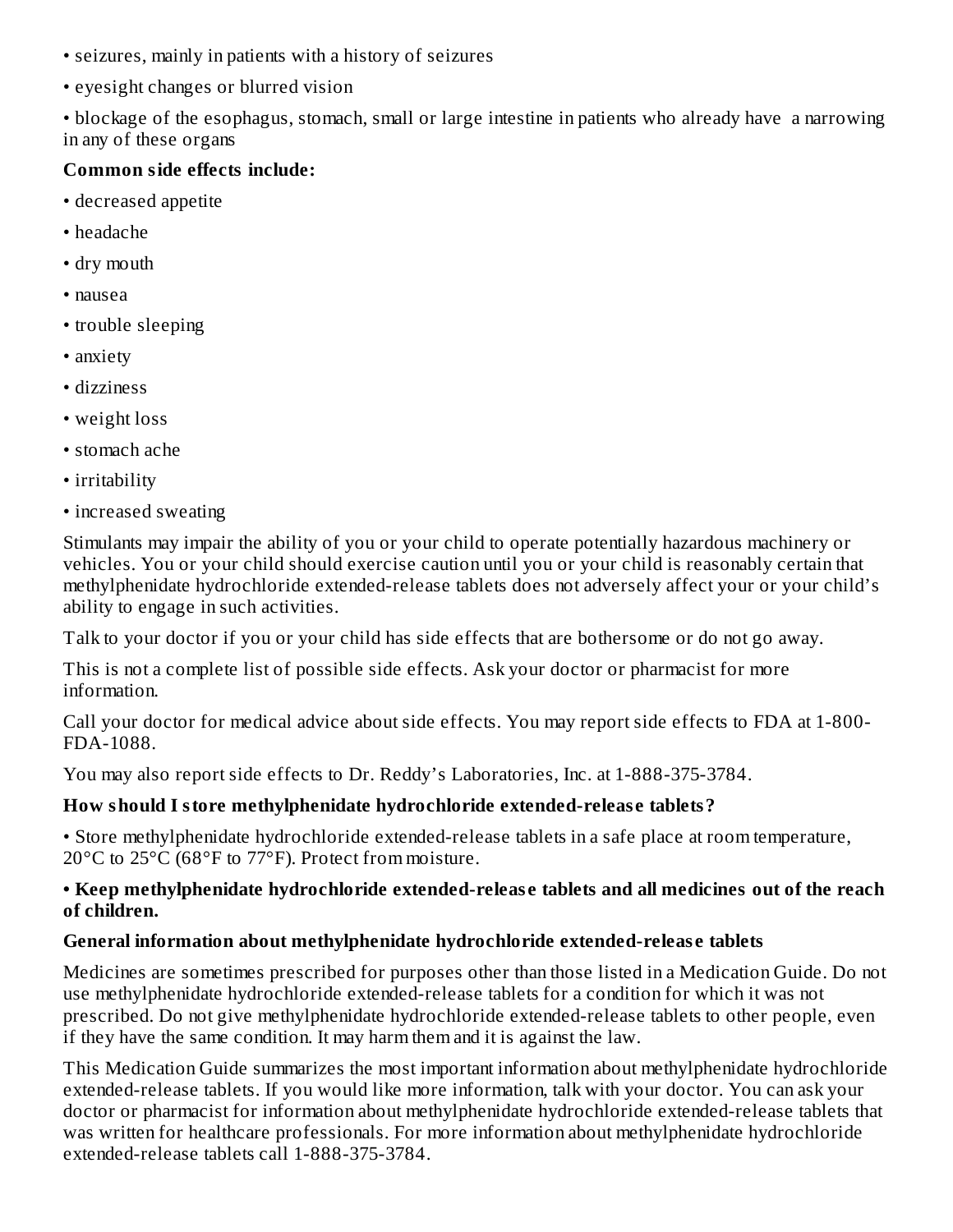#### **What are the ingredients in methylphenidate hydrochloride extended-releas e tablets?**

### **Active Ingredient:** methylphenidate HCl

**Inactive Ingredients:** butylated hydroxytoluene, cellulose acetate, colloidal silicon dioxide, FD&C Blue #1/Brilliant Blue FCF Aluminum Lake, FD&C Red #40/Allura Red AC Aluminum Lake, hypromellose, phosphoric acid, poloxamer, polyethylene oxide, povidone, sodium chloride, stearic acid, succinic acid.

In addition 18 mg contains Opadry Purple (FD&C Blue #2/Indigo Carmine Aluminum Lake, FD&C Red #40/Allura Red AC Aluminum Lake, hypromellose 3 mPas, hypromellose 6 mPas, polyethylene glycol, polysorbate, titanium dioxide), 27 mg contains Opadry Pink (D&C Red #27/Phloxine Aluminum Lake, FD&C Blue #2/Indigo Carmine Aluminum Lake, hypromellose 3 mPas, hypromellose 6 mPas, polyethylene glycol, polysorbate, titanium dioxide), 36 mg contains Opadry Orange (FD&C Red #40/Allura Red AC Aluminum Lake, FD&C Yellow #6/Sunset Yellow FCF Aluminum Lake, hypromellose 3 mPas, hypromellose 6 mPas, polyethylene glycol, polysorbate, titanium dioxide), 54 mg contains Opadry Blue (FD&C Blue #2/Indigo Carmine Aluminum Lake, hypromellose 3 mPas, hypromellose 6 mPas, polyethylene glycol, polysorbate, titanium dioxide).

Opacode Black contains black iron oxide, hypromellose 6 mPas, propylene glycol.

## **This Medication Guide has been approved by the U.S. Food and Drug Administration.**

To reorder additional Medication Guides contact Dr. Reddy's Customer Service at 1-866-733-3952.

Rx only

Manufactured By:

### **Dr. Reddy's Laboratories Louisiana, LLC**

Shreveport, LA 71106 USA

Distributor:

### **Dr. Reddy's Laboratories Inc.,**

Princeton NJ 08540 USA

Issued: 0420

## **PACKAGE LABEL PRINCIPAL DISPLAY PANEL SECTION**

Methylphenidate Hydrochloride Extended-Release Tablets USP, 18 mg - 100's Count

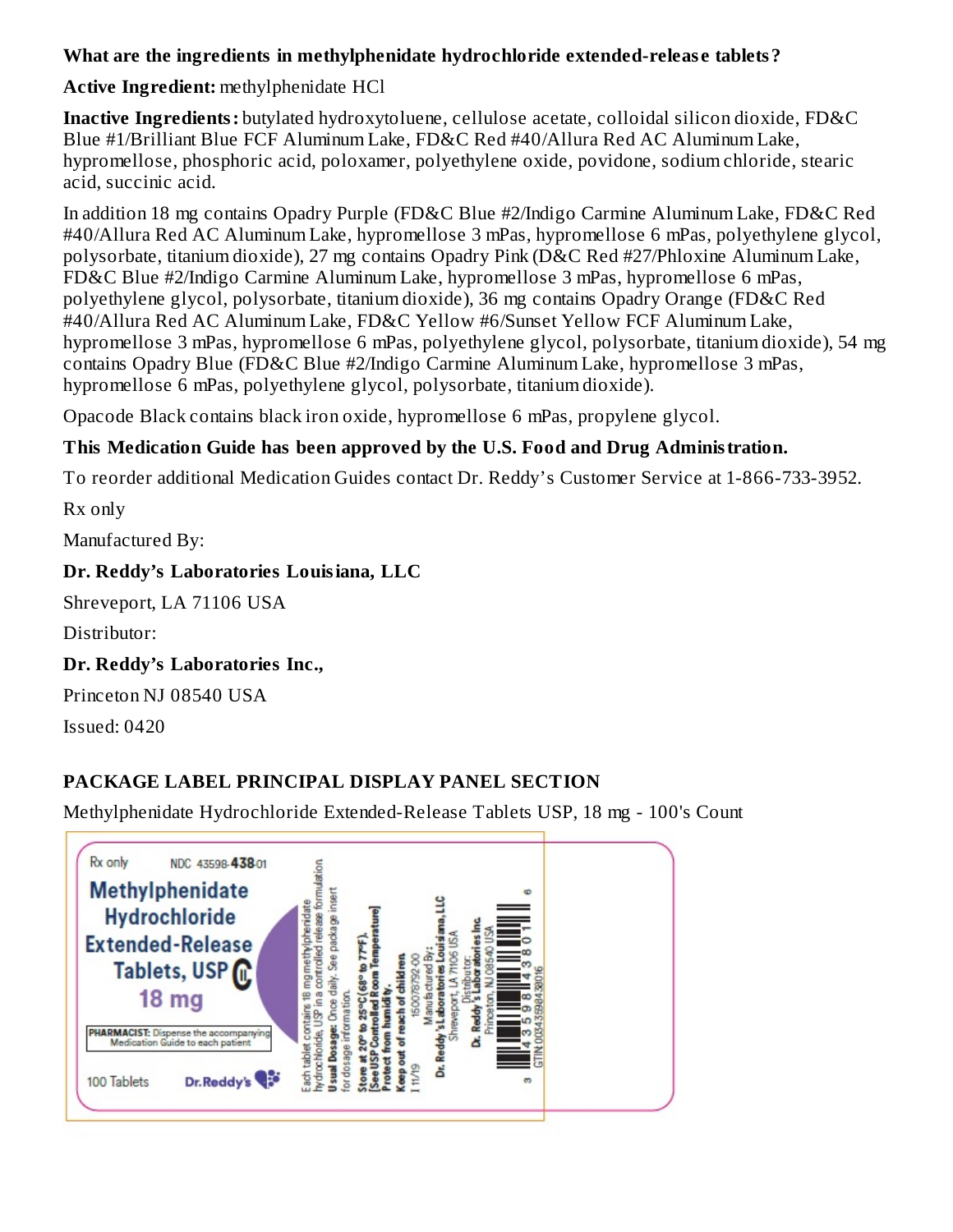Methylphenidate Hydrochloride Extended-Release Tablets USP, 27 mg - 100's Count



Methylphenidate Hydrochloride Extended-Release Tablets USP, 36 mg - 100's Count



Methylphenidate Hydrochloride Extended-Release Tablets USP, 54 mg - 100's Count



### **METHYLPHENIDATE HYDROCHLORIDE**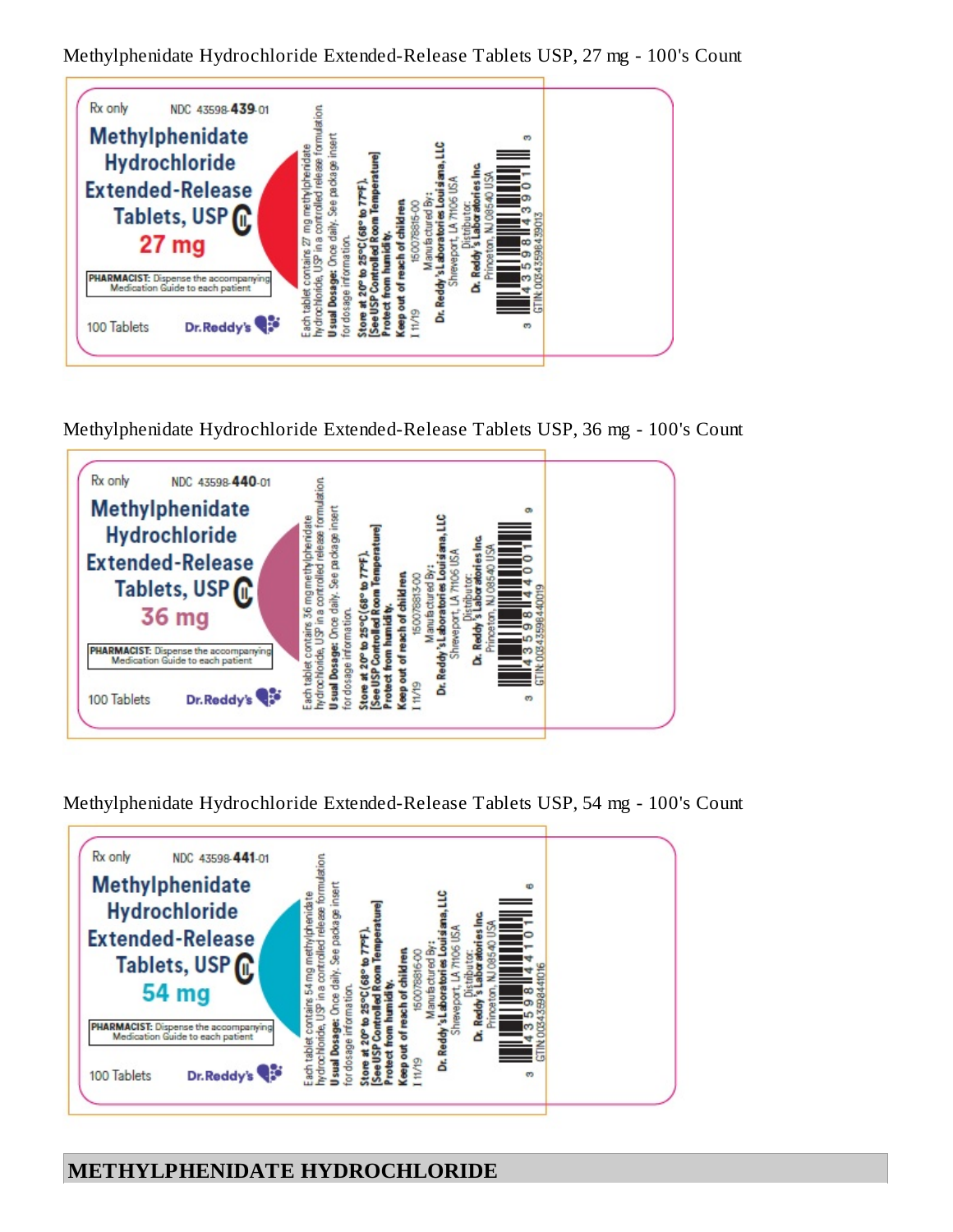| methylphenidate hydrochloride tablet, extended release                                  |         |                            |                     |                     |                                         |                    |                 |               |
|-----------------------------------------------------------------------------------------|---------|----------------------------|---------------------|---------------------|-----------------------------------------|--------------------|-----------------|---------------|
| <b>Product Information</b>                                                              |         |                            |                     |                     |                                         |                    |                 |               |
| Product Type                                                                            |         | HUMAN PRESCRIPTION DRUG    |                     | Item Code (Source)  |                                         |                    |                 | NDC:43598-438 |
| <b>Route of Administration</b>                                                          |         | ORAL                       |                     | <b>DEA Schedule</b> |                                         |                    | C <sub>II</sub> |               |
|                                                                                         |         |                            |                     |                     |                                         |                    |                 |               |
| <b>Active Ingredient/Active Moiety</b>                                                  |         |                            |                     |                     |                                         |                    |                 |               |
|                                                                                         |         | <b>Ingredient Name</b>     |                     |                     | <b>Basis of Strength</b>                |                    |                 | Strength      |
| Methylphenidate Hydrochloride (UNII: 4B3SC438HI) (Methylphenidate -<br>UNII:207ZZ9QZ49) |         |                            |                     |                     | Methylphenidate<br>Hydro chlo ride      |                    |                 | $18$ mg       |
| <b>Inactive Ingredients</b>                                                             |         |                            |                     |                     |                                         |                    |                 |               |
|                                                                                         |         | <b>Ingredient Name</b>     |                     |                     |                                         |                    | Strength        |               |
| Butylated Hydroxytoluene (UNII: 1P9D0Z171K)                                             |         |                            |                     |                     |                                         |                    |                 |               |
| Cellulose Acetate (UNII: 3J2P07GVB6)                                                    |         |                            |                     |                     |                                         |                    |                 |               |
| Fd&C Blue No. 1 (UNII: H3R47K3TBD)                                                      |         |                            |                     |                     |                                         |                    |                 |               |
| Fd&C Blue No. 2 (UNII: L06K8R7DQK)                                                      |         |                            |                     |                     |                                         |                    |                 |               |
| Fd&C Red No. 40 (UNII: WZB9127XOA)                                                      |         |                            |                     |                     |                                         |                    |                 |               |
| Ferrosoferric Oxide (UNII: XMOM87F357)                                                  |         |                            |                     |                     |                                         |                    |                 |               |
| Hypromellose 2910 (3 Mpa.S) (UNII: 0 VUT3PMY82)                                         |         |                            |                     |                     |                                         |                    |                 |               |
| Hypromellose 2910 (6 Mpa.S) (UNII: 0WZ8WG20P6)                                          |         |                            |                     |                     |                                         |                    |                 |               |
| Phosphoric Acid (UNII: E4GA8884NN)                                                      |         |                            |                     |                     |                                         |                    |                 |               |
| Poloxamer 188 (UNII: LQA7B6G8JG)                                                        |         |                            |                     |                     |                                         |                    |                 |               |
| Polyethylene Glycol, Unspecified (UNII: 3WJQ0SDW1A)                                     |         |                            |                     |                     |                                         |                    |                 |               |
| Polyethylene Glycol 7000000 (UNII: G3MS6M810Y)                                          |         |                            |                     |                     |                                         |                    |                 |               |
| Polyethylene Glycol 2000000 (UNII: 5K3991GVWI)                                          |         |                            |                     |                     |                                         |                    |                 |               |
| Polysorbate 80 (UNII: 6OZP39ZG8H)                                                       |         |                            |                     |                     |                                         |                    |                 |               |
| Povidone K30 (UNII: U725QWY32X)                                                         |         |                            |                     |                     |                                         |                    |                 |               |
| Propylene Glycol (UNII: 6DC9Q167V3)                                                     |         |                            |                     |                     |                                         |                    |                 |               |
| Silicon Dioxide (UNII: ETJ7Z6XBU4)                                                      |         |                            |                     |                     |                                         |                    |                 |               |
| Sodium Chloride (UNII: 451W47IQ8X)                                                      |         |                            |                     |                     |                                         |                    |                 |               |
| Stearic Acid (UNII: 4ELV7Z65AP)                                                         |         |                            |                     |                     |                                         |                    |                 |               |
| Succinic Acid (UNII: AB6MNQ6J6L)                                                        |         |                            |                     |                     |                                         |                    |                 |               |
| Titanium Dioxide (UNII: 15FIX9V2JP)                                                     |         |                            |                     |                     |                                         |                    |                 |               |
| <b>Product Characteristics</b>                                                          |         |                            |                     |                     |                                         |                    |                 |               |
| Color                                                                                   | PURPLE  |                            | <b>Score</b>        |                     |                                         | no score           |                 |               |
| <b>Shape</b>                                                                            | CAPSULE |                            | Size                |                     |                                         | $12 \,\mathrm{mm}$ |                 |               |
| Flavor                                                                                  |         |                            | <b>Imprint Code</b> |                     |                                         | RDY18              |                 |               |
| <b>Contains</b>                                                                         |         |                            |                     |                     |                                         |                    |                 |               |
| <b>Packaging</b>                                                                        |         |                            |                     |                     |                                         |                    |                 |               |
| $\#$<br><b>Item Code</b>                                                                |         | <b>Package Description</b> |                     |                     | Marketing Start Date Marketing End Date |                    |                 |               |
| 1 NDC:43598-438-01 100 in 1 BOTTLE; Type 0: Not a Combination Product                   |         |                            |                     | 08/20/2020          |                                         |                    |                 |               |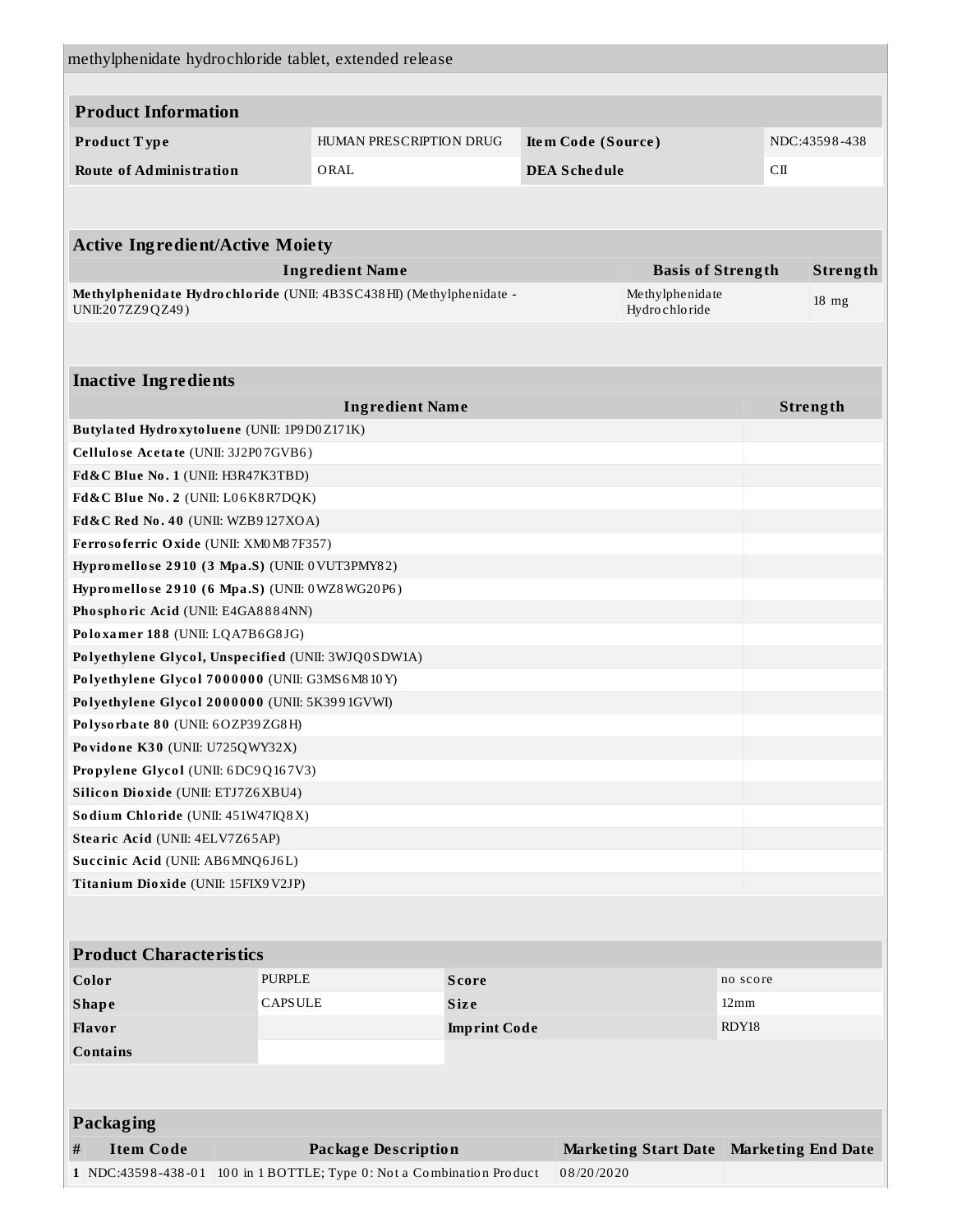| <b>Marketing Category</b>                                                                      | <b>Application Number or Monograph Citation</b> |                         |                     | <b>Marketing Start Date</b>        |                 | <b>Marketing End Date</b> |
|------------------------------------------------------------------------------------------------|-------------------------------------------------|-------------------------|---------------------|------------------------------------|-----------------|---------------------------|
| <b>ANDA</b>                                                                                    | ANDA213473                                      |                         | 08/20/2020          |                                    |                 |                           |
| <b>METHYLPHENIDATE HYDROCHLORIDE</b><br>methylphenidate hydrochloride tablet, extended release |                                                 |                         |                     |                                    |                 |                           |
| <b>Product Information</b>                                                                     |                                                 |                         |                     |                                    |                 |                           |
| Product Type                                                                                   |                                                 | HUMAN PRESCRIPTION DRUG | Item Code (Source)  |                                    |                 | NDC:43598-439             |
| <b>Route of Administration</b>                                                                 | ORAL                                            |                         | <b>DEA Schedule</b> |                                    | C <sub>II</sub> |                           |
|                                                                                                |                                                 |                         |                     |                                    |                 |                           |
| <b>Active Ingredient/Active Moiety</b>                                                         |                                                 |                         |                     |                                    |                 |                           |
|                                                                                                | <b>Ingredient Name</b>                          |                         |                     | <b>Basis of Strength</b>           |                 | Strength                  |
| Methylphenidate Hydrochloride (UNII: 4B3SC438HI) (Methylphenidate -<br>UNII:207ZZ9QZ49)        |                                                 |                         |                     | Methylphenidate<br>Hydro chlo ride |                 | 27 <sub>mg</sub>          |
| <b>Inactive Ingredients</b>                                                                    |                                                 |                         |                     |                                    |                 |                           |
|                                                                                                |                                                 | <b>Ingredient Name</b>  |                     |                                    |                 | Strength                  |
| Butylated Hydroxytoluene (UNII: 1P9D0Z171K)                                                    |                                                 |                         |                     |                                    |                 |                           |
| Cellulose Acetate (UNII: 3J2P07GVB6)                                                           |                                                 |                         |                     |                                    |                 |                           |
| D&C Red No. 27 (UNII: 2LRS 185U6K)                                                             |                                                 |                         |                     |                                    |                 |                           |
| Fd&C Blue No. 1 (UNII: H3R47K3TBD)                                                             |                                                 |                         |                     |                                    |                 |                           |
| Fd&C Blue No. 2 (UNII: L06K8R7DQK)                                                             |                                                 |                         |                     |                                    |                 |                           |
| Fd&C Red No. 40 (UNII: WZB9127XOA)                                                             |                                                 |                         |                     |                                    |                 |                           |
| Ferrosoferric Oxide (UNII: XM0 M87F357)                                                        |                                                 |                         |                     |                                    |                 |                           |
| Hypromellose 2910 (3 Mpa.S) (UNII: 0 VUT3PMY82)                                                |                                                 |                         |                     |                                    |                 |                           |
| Hypromellose 2910 (6 Mpa.S) (UNII: 0WZ8WG20P6)                                                 |                                                 |                         |                     |                                    |                 |                           |
| Phosphoric Acid (UNII: E4GA8884NN)                                                             |                                                 |                         |                     |                                    |                 |                           |
| Poloxamer 188 (UNII: LQA7B6G8JG)                                                               |                                                 |                         |                     |                                    |                 |                           |
| Polyethylene Glycol, Unspecified (UNII: 3WJQ0SDW1A)                                            |                                                 |                         |                     |                                    |                 |                           |
| Polyethylene Glycol 7000000 (UNII: G3MS6M810Y)                                                 |                                                 |                         |                     |                                    |                 |                           |
| Polyethylene Glycol 2000000 (UNII: 5K3991GVWI)                                                 |                                                 |                         |                     |                                    |                 |                           |
| Polysorbate 80 (UNII: 6OZP39ZG8H)                                                              |                                                 |                         |                     |                                    |                 |                           |
| Povidone K30 (UNII: U725QWY32X)                                                                |                                                 |                         |                     |                                    |                 |                           |
| Propylene Glycol (UNII: 6DC9Q167V3)                                                            |                                                 |                         |                     |                                    |                 |                           |
| Silicon Dioxide (UNII: ETJ7Z6XBU4)                                                             |                                                 |                         |                     |                                    |                 |                           |
| Sodium Chloride (UNII: 451W47IQ8X)                                                             |                                                 |                         |                     |                                    |                 |                           |
|                                                                                                |                                                 |                         |                     |                                    |                 |                           |
| Stearic Acid (UNII: 4ELV7Z65AP)<br>Succinic Acid (UNII: AB6MNQ6J6L)                            |                                                 |                         |                     |                                    |                 |                           |

 $\overline{\phantom{a}}$ 

**Contract**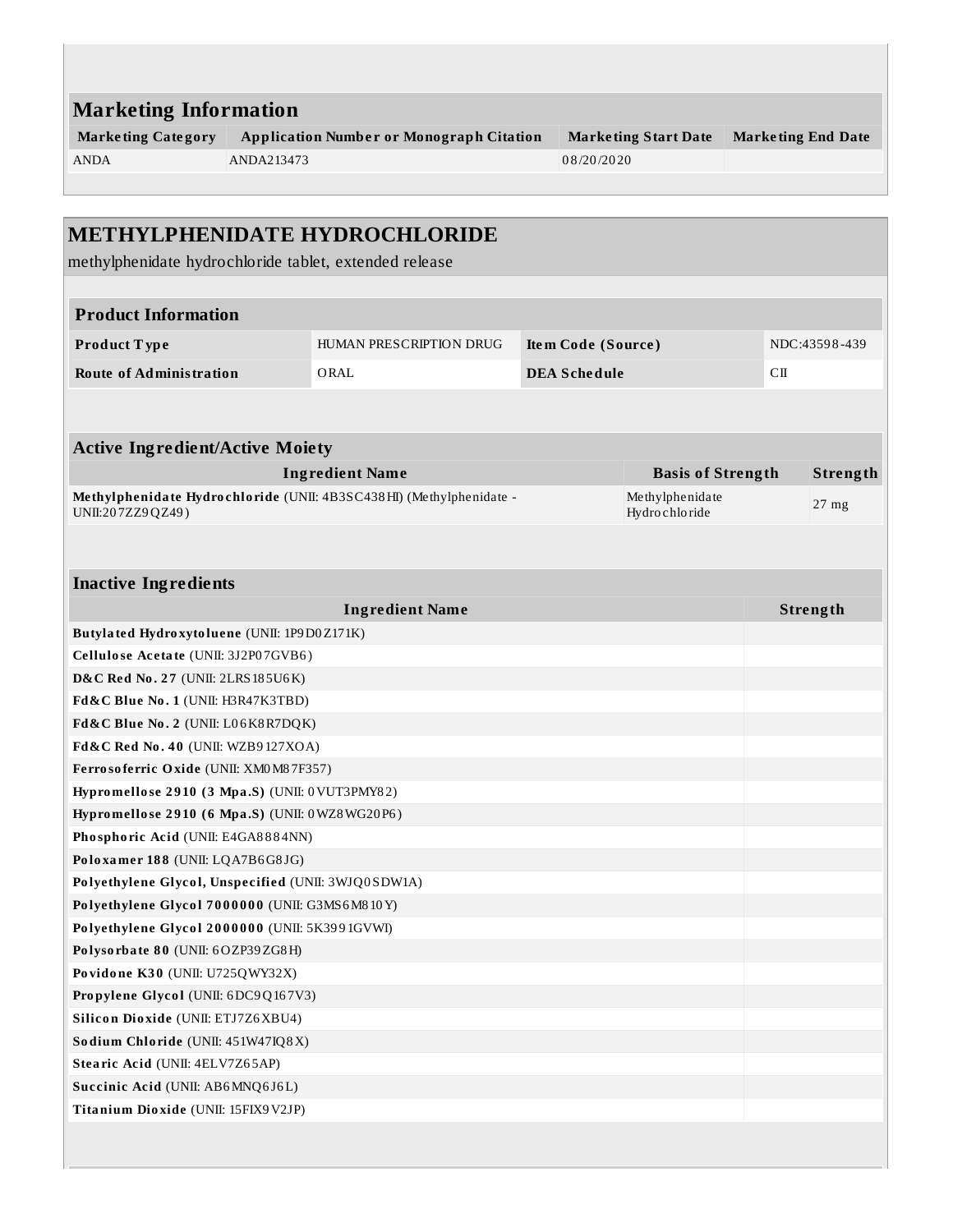|   | <b>Product Characteristics</b>       |                                                                       |                     |                             |                           |  |  |
|---|--------------------------------------|-----------------------------------------------------------------------|---------------------|-----------------------------|---------------------------|--|--|
|   | Color                                | <b>PINK</b>                                                           | <b>Score</b>        |                             | no score                  |  |  |
|   | <b>Shape</b>                         | <b>CAPSULE</b>                                                        | <b>Size</b>         |                             | $12 \,\mathrm{mm}$        |  |  |
|   | Flavor                               |                                                                       | <b>Imprint Code</b> |                             | RDY27                     |  |  |
|   | <b>Contains</b>                      |                                                                       |                     |                             |                           |  |  |
|   |                                      |                                                                       |                     |                             |                           |  |  |
|   |                                      |                                                                       |                     |                             |                           |  |  |
|   | <b>Packaging</b>                     |                                                                       |                     |                             |                           |  |  |
| # | <b>Item Code</b>                     | <b>Package Description</b>                                            |                     | <b>Marketing Start Date</b> | <b>Marketing End Date</b> |  |  |
|   |                                      | 1 NDC:43598-439-01 100 in 1 BOTTLE; Type 0: Not a Combination Product |                     | 08/20/2020                  |                           |  |  |
|   |                                      |                                                                       |                     |                             |                           |  |  |
|   |                                      |                                                                       |                     |                             |                           |  |  |
|   | <b>Marketing Information</b>         |                                                                       |                     |                             |                           |  |  |
|   | <b>Marketing Category</b>            | <b>Application Number or Monograph Citation</b>                       |                     | <b>Marketing Start Date</b> | <b>Marketing End Date</b> |  |  |
|   | <b>ANDA</b>                          | ANDA213473                                                            |                     | 08/20/2020                  |                           |  |  |
|   |                                      |                                                                       |                     |                             |                           |  |  |
|   |                                      |                                                                       |                     |                             |                           |  |  |
|   | <b>METHYLPHENIDATE HYDROCHLORIDE</b> |                                                                       |                     |                             |                           |  |  |

methylphenidate hydrochloride tablet, extended release

#### **Product Information**

| Product Type                   | HUMAN PRESCRIPTION DRUG | Item Code (Source)  | NDC:43598-440 |
|--------------------------------|-------------------------|---------------------|---------------|
| <b>Route of Administration</b> | ORAL                    | <b>DEA Schedule</b> | СП            |

| <b>Active Ingredient/Active Moiety</b>                                                  |                                    |          |  |
|-----------------------------------------------------------------------------------------|------------------------------------|----------|--|
| Ingredient Name                                                                         | <b>Basis of Strength</b>           | Strength |  |
| Methylphenidate Hydrochloride (UNII: 4B3SC438HI) (Methylphenidate -<br>UNII:207ZZ9QZ49) | Methylphenidate<br>Hydro chlo ride | $36$ mg  |  |

| <b>Inactive Ingredients</b>                                                 |          |
|-----------------------------------------------------------------------------|----------|
| <b>Ingredient Name</b>                                                      | Strength |
| Butylated Hydroxytoluene (UNII: 1P9D0Z171K)                                 |          |
| Cellulose Acetate (UNII: 3J2P07GVB6)                                        |          |
| Fd&C Blue No. 1 (UNII: H3R47K3TBD)                                          |          |
| <b>Fd&amp;C Red No. 40 (UNII: WZB9127XOA)</b>                               |          |
| <b>Fd&amp;C Yellow No. 6 (UNII: H77VEI93A8)</b>                             |          |
| Ferrosoferric Oxide (UNII: XM0 M8 7F357)                                    |          |
| Hypromellose 2910 $(3 \text{ Mpa.S})$ $(\text{UNII: } 0 \text{ VUT3PMY82})$ |          |
| Hypromellose 2910 (6 Mpa.S) (UNII: $0WZ8WG20P6$ )                           |          |
| Phosphoric Acid (UNII: E4GA8884NN)                                          |          |
| Poloxamer 188 (UNII: LQA7B6G8JG)                                            |          |
| Polyethylene Glycol, Unspecified (UNII: 3WJQ0SDW1A)                         |          |
| Polyethylene Glycol 7000000 (UNII: G3MS6M810Y)                              |          |
| Polyethylene Glycol 2000000 (UNII: 5K3991GVWI)                              |          |
| Polysorbate 80 (UNII: 6OZP39ZG8H)                                           |          |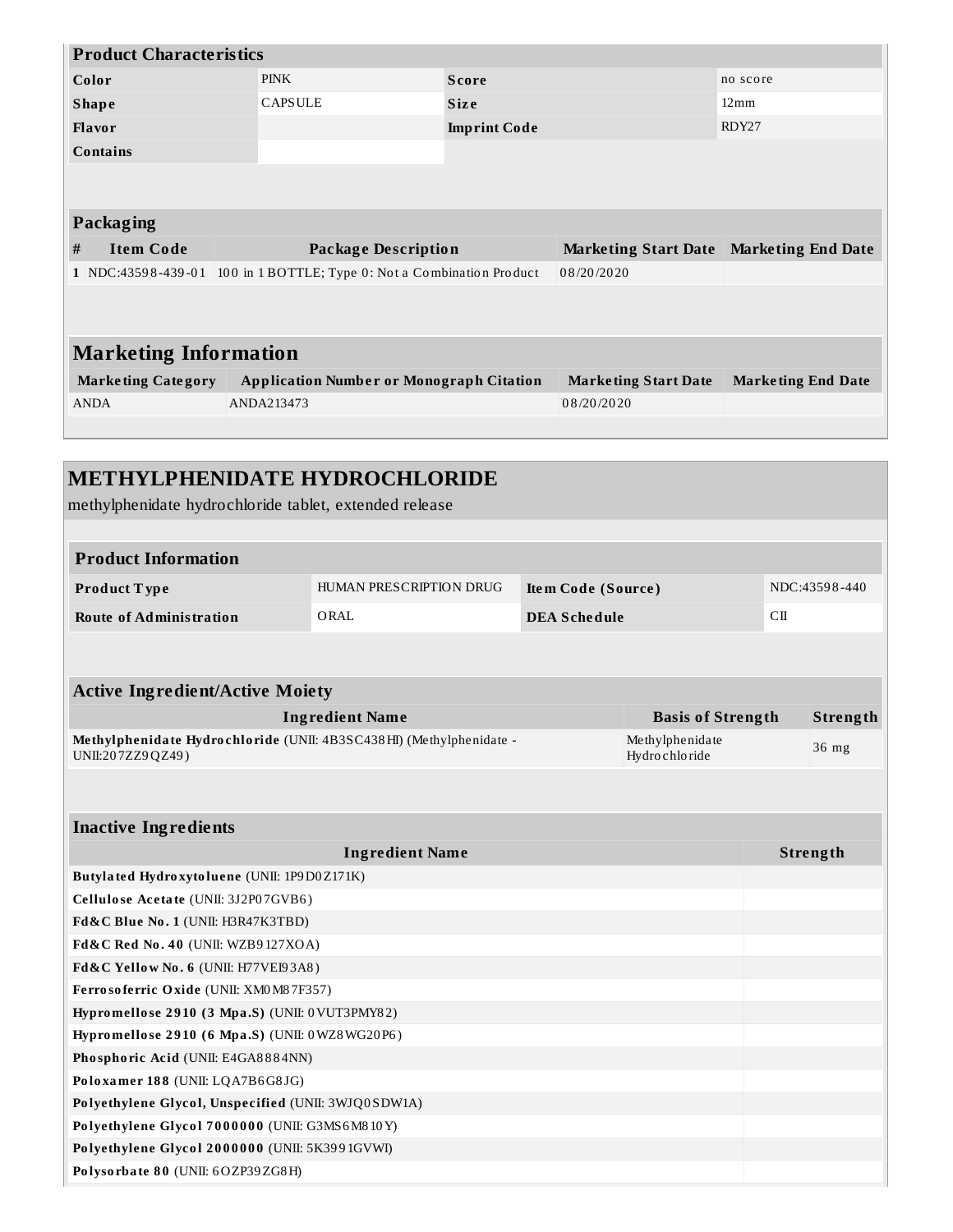|        | Povidone K30 (UNII: U725QWY32X)                                       |                     |                            |                                                 |                             |                           |
|--------|-----------------------------------------------------------------------|---------------------|----------------------------|-------------------------------------------------|-----------------------------|---------------------------|
|        | Propylene Glycol (UNII: 6DC9Q167V3)                                   |                     |                            |                                                 |                             |                           |
|        | Silicon Dioxide (UNII: ETJ7Z6XBU4)                                    |                     |                            |                                                 |                             |                           |
|        | Sodium Chloride (UNII: 451W47IQ8X)                                    |                     |                            |                                                 |                             |                           |
|        | Stearic Acid (UNII: 4ELV7Z65AP)                                       |                     |                            |                                                 |                             |                           |
|        | Succinic Acid (UNII: AB6MNQ6J6L)                                      |                     |                            |                                                 |                             |                           |
|        | Titanium Dioxide (UNII: 15FIX9V2JP)                                   |                     |                            |                                                 |                             |                           |
|        |                                                                       |                     |                            |                                                 |                             |                           |
|        |                                                                       |                     |                            |                                                 |                             |                           |
|        | <b>Product Characteristics</b>                                        |                     |                            |                                                 |                             |                           |
|        | Color                                                                 | <b>ORANGE</b>       |                            | <b>Score</b>                                    |                             | no score                  |
|        | <b>Shape</b>                                                          | <b>CAPSULE</b>      |                            | <b>Size</b>                                     |                             | $16 \,\mathrm{mm}$        |
| Flavor |                                                                       | <b>Imprint Code</b> |                            | RDY36                                           |                             |                           |
|        | <b>Contains</b>                                                       |                     |                            |                                                 |                             |                           |
|        |                                                                       |                     |                            |                                                 |                             |                           |
|        |                                                                       |                     |                            |                                                 |                             |                           |
|        | <b>Packaging</b>                                                      |                     |                            |                                                 |                             |                           |
| #      | <b>Item Code</b>                                                      |                     | <b>Package Description</b> |                                                 | <b>Marketing Start Date</b> | <b>Marketing End Date</b> |
|        | 1 NDC:43598-440-01 100 in 1 BOTTLE; Type 0: Not a Combination Product |                     |                            |                                                 | 08/20/2020                  |                           |
|        |                                                                       |                     |                            |                                                 |                             |                           |
|        |                                                                       |                     |                            |                                                 |                             |                           |
|        | <b>Marketing Information</b>                                          |                     |                            |                                                 |                             |                           |
|        |                                                                       |                     |                            | <b>Application Number or Monograph Citation</b> | <b>Marketing Start Date</b> | <b>Marketing End Date</b> |
|        | <b>Marketing Category</b>                                             |                     |                            |                                                 |                             |                           |
|        | <b>ANDA</b>                                                           | ANDA213473          |                            |                                                 | 08/20/2020                  |                           |
|        |                                                                       |                     |                            |                                                 |                             |                           |
|        |                                                                       |                     |                            |                                                 |                             |                           |

#### **METHYLPHENIDATE HYDROCHLORIDE**

methylphenidate hydrochloride tablet, extended release

| <b>Product Information</b> |                         |                    |               |
|----------------------------|-------------------------|--------------------|---------------|
| <b>Product Type</b>        | HUMAN PRESCRIPTION DRUG | Item Code (Source) | NDC:43598-441 |
| Route of Administration    | ORAL                    | DEA Schedule       | СП            |

| <b>Active Ingredient/Active Moiety</b>                                                  |                                    |          |  |  |
|-----------------------------------------------------------------------------------------|------------------------------------|----------|--|--|
| <b>Ingredient Name</b>                                                                  | <b>Basis of Strength</b>           | Strength |  |  |
| Methylphenidate Hydrochloride (UNII: 4B3SC438HI) (Methylphenidate -<br>UNII:207ZZ9QZ49) | Methylphenidate<br>Hydro chlo ride | $54$ mg  |  |  |
|                                                                                         |                                    |          |  |  |
| <b>Inactive Ingredients</b>                                                             |                                    |          |  |  |

| <b>Ingredient Name</b>                        | Strength |
|-----------------------------------------------|----------|
| Butylated Hydroxytoluene (UNII: 1P9D0Z171K)   |          |
| Cellulose Acetate (UNII: 3J2P07GVB6)          |          |
| Fd&C Blue No. 1 (UNII: H3R47K3TBD)            |          |
| Fd&C Blue No. 2 (UNII: L06K8R7DQK)            |          |
| <b>Fd&amp;C Red No. 40 (UNII: WZB9127XOA)</b> |          |